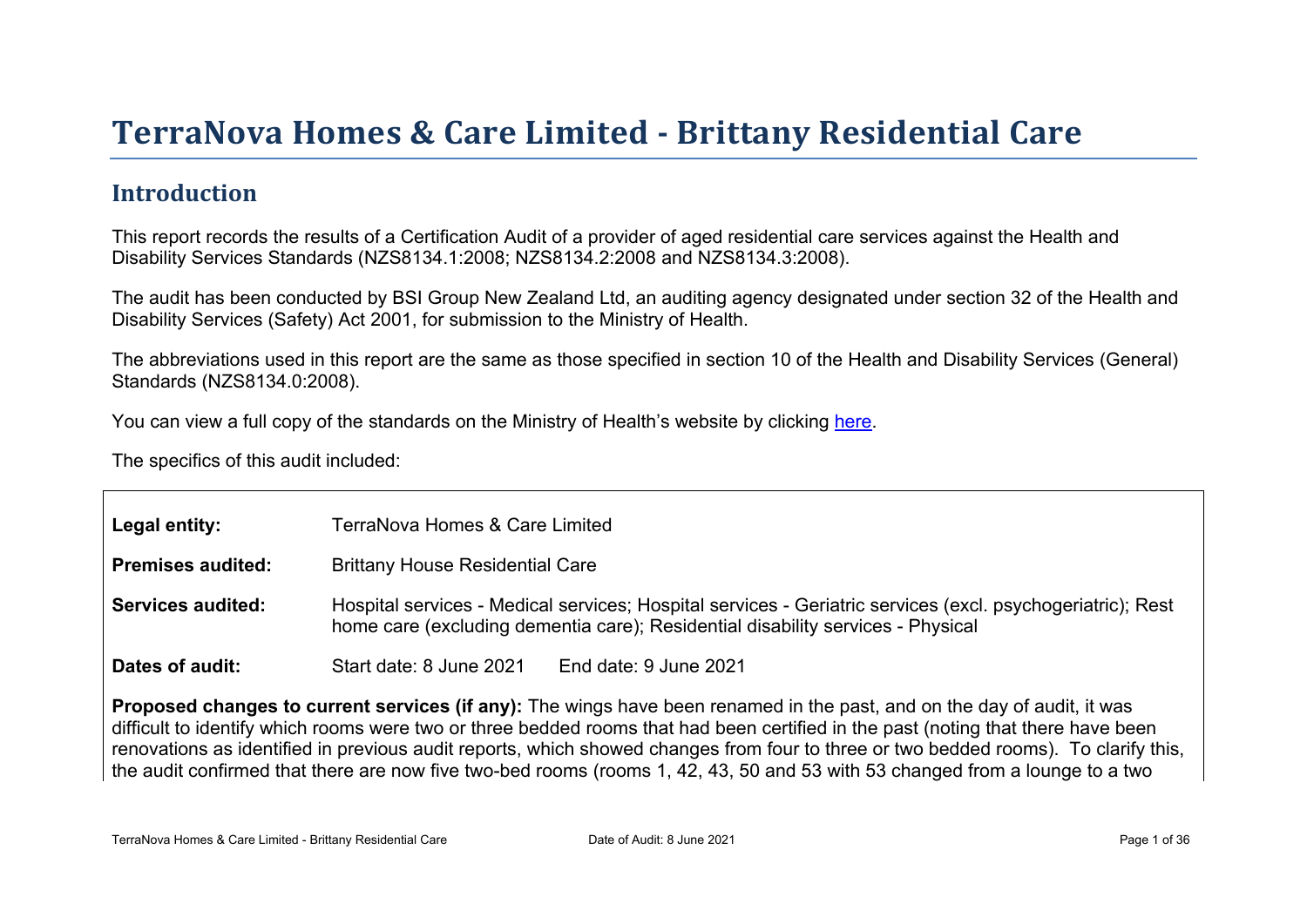bedder room prior to the audit). There are also two three-bedder rooms (44, and 45). The audit verified the appropriateness of these rooms to provide care for the number of residents identified in each room.

**Total beds occupied across all premises included in the audit on the first day of the audit:** 56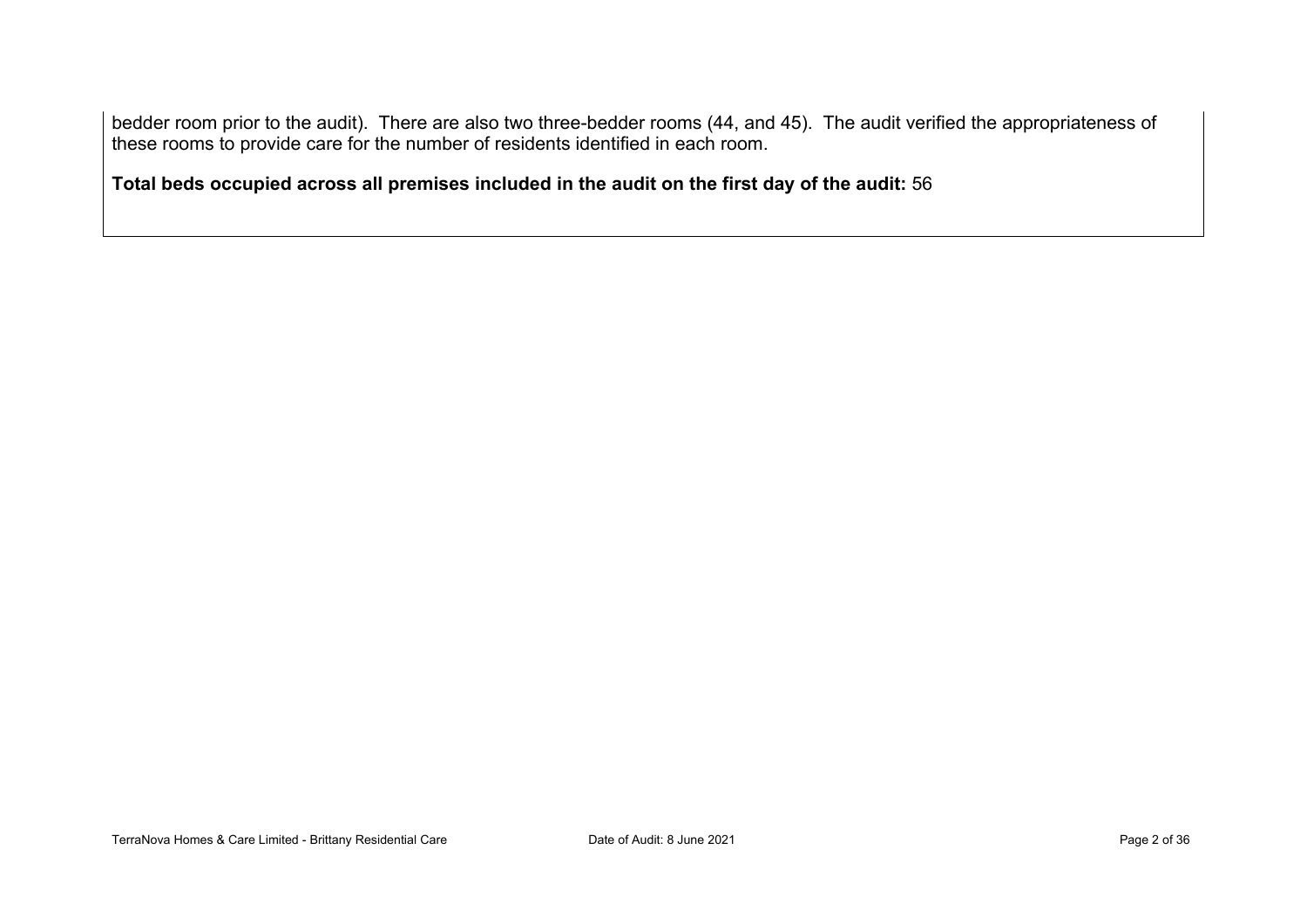# **Executive summary of the audit**

### **Introduction**

This section contains a summary of the auditors' findings for this audit. The information is grouped into the six outcome areas contained within the Health and Disability Services Standards:

- consumer rights
- organisational management
- continuum of service delivery (the provision of services)
- safe and appropriate environment
- restraint minimisation and safe practice
- infection prevention and control.

As well as auditors' written summary, indicators are included that highlight the provider's attainment against the standards in each of the outcome areas. The following table provides a key to how the indicators are arrived at.

#### **Key to the indicators**

| <b>Indicator</b> | <b>Description</b>                                                                                                                        | <b>Definition</b>                                                                       |
|------------------|-------------------------------------------------------------------------------------------------------------------------------------------|-----------------------------------------------------------------------------------------|
|                  | Includes commendable elements above the required<br>levels of performance                                                                 | All standards applicable to this service fully attained with<br>some standards exceeded |
|                  | No short falls                                                                                                                            | Standards applicable to this service fully attained                                     |
|                  | Some minor shortfalls but no major deficiencies and<br>required levels of performance seem achievable without<br>extensive extra activity | Some standards applicable to this service partially<br>attained and of low risk         |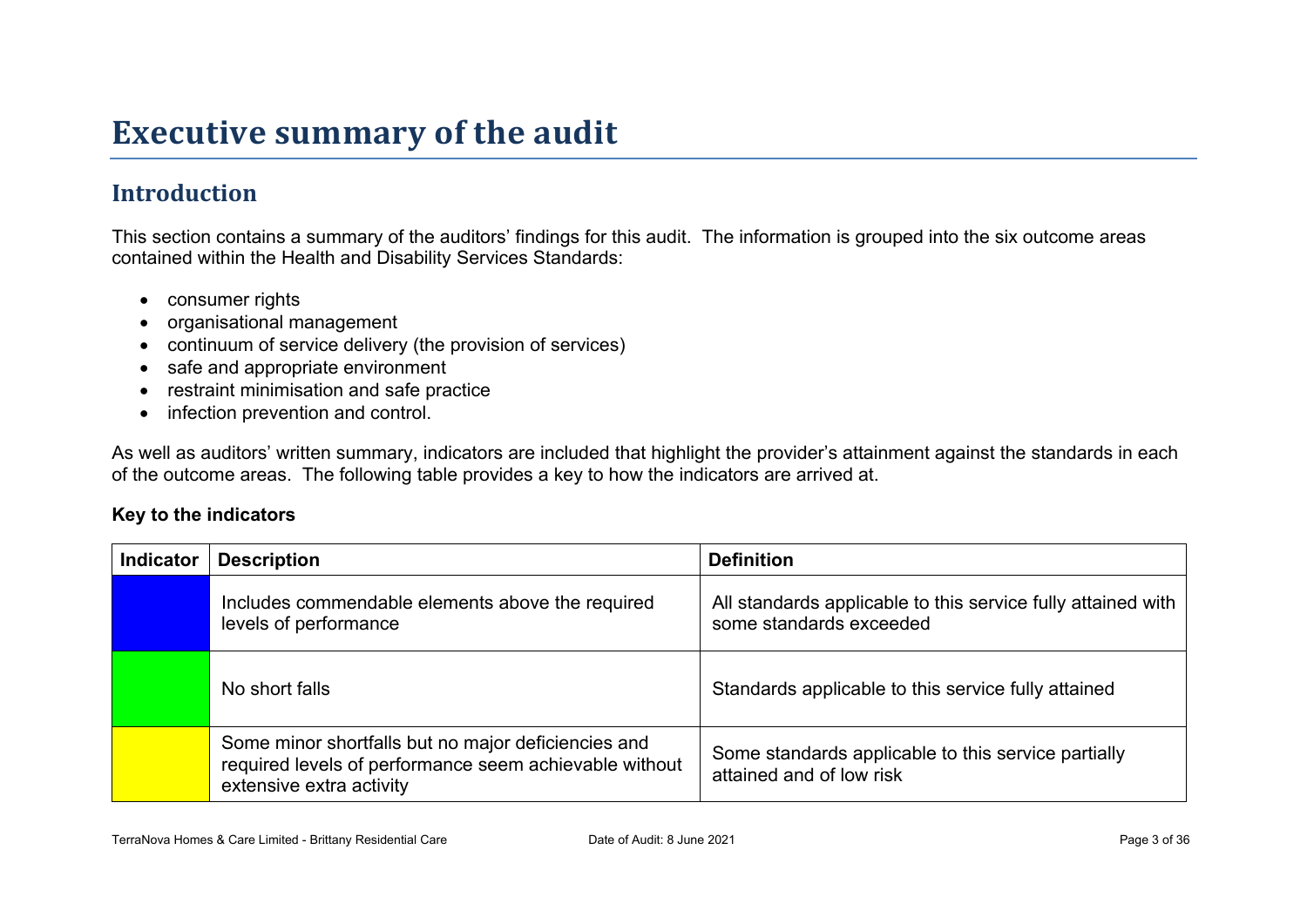| <b>Indicator</b> | <b>Description</b>                                                                              | <b>Definition</b>                                                                                                               |
|------------------|-------------------------------------------------------------------------------------------------|---------------------------------------------------------------------------------------------------------------------------------|
|                  | A number of shortfalls that require specific action to<br>address                               | Some standards applicable to this service partially<br>attained and of medium or high risk and/or unattained<br>and of low risk |
|                  | Major shortfalls, significant action is needed to achieve<br>the required levels of performance | Some standards applicable to this service unattained<br>and of moderate or high risk                                            |

#### **General overview of the audit**

TerraNova Homes & Care Limited - Brittany Residential Care (referred to as Brittany House is a standalone facility). The service provides care for up to 62 residents. The service is certified to provide hospital (medical and geriatric) rest home and residential – disability physical level care. On the day of the audit, there were 56 residents.

This certification audit was conducted against the relevant Health and Disability Standards and the contract with the district health board. The audit process included a review of policies and procedures, the review of residents and staff files, observations and interviews with residents, relatives, staff, management, and general practitioner.

Brittany House has a documented quality and risk management programme. The owner has invested in technological advancement since the last audit including implementation of a new clinical management system and cordless call bell system; have refurbished the ground floor public areas including conversion of the chapel to the residents' "Hub"; and has expanded the activities programme with the inclusion of virtual programmes.

This audit identified improvements required around visual privacy for residents, informed consent, the quality programme, orientation and training, care planning and interventions, food services and hot water temperatures.

A rating of continuous improvement has been awarded around the activities programme.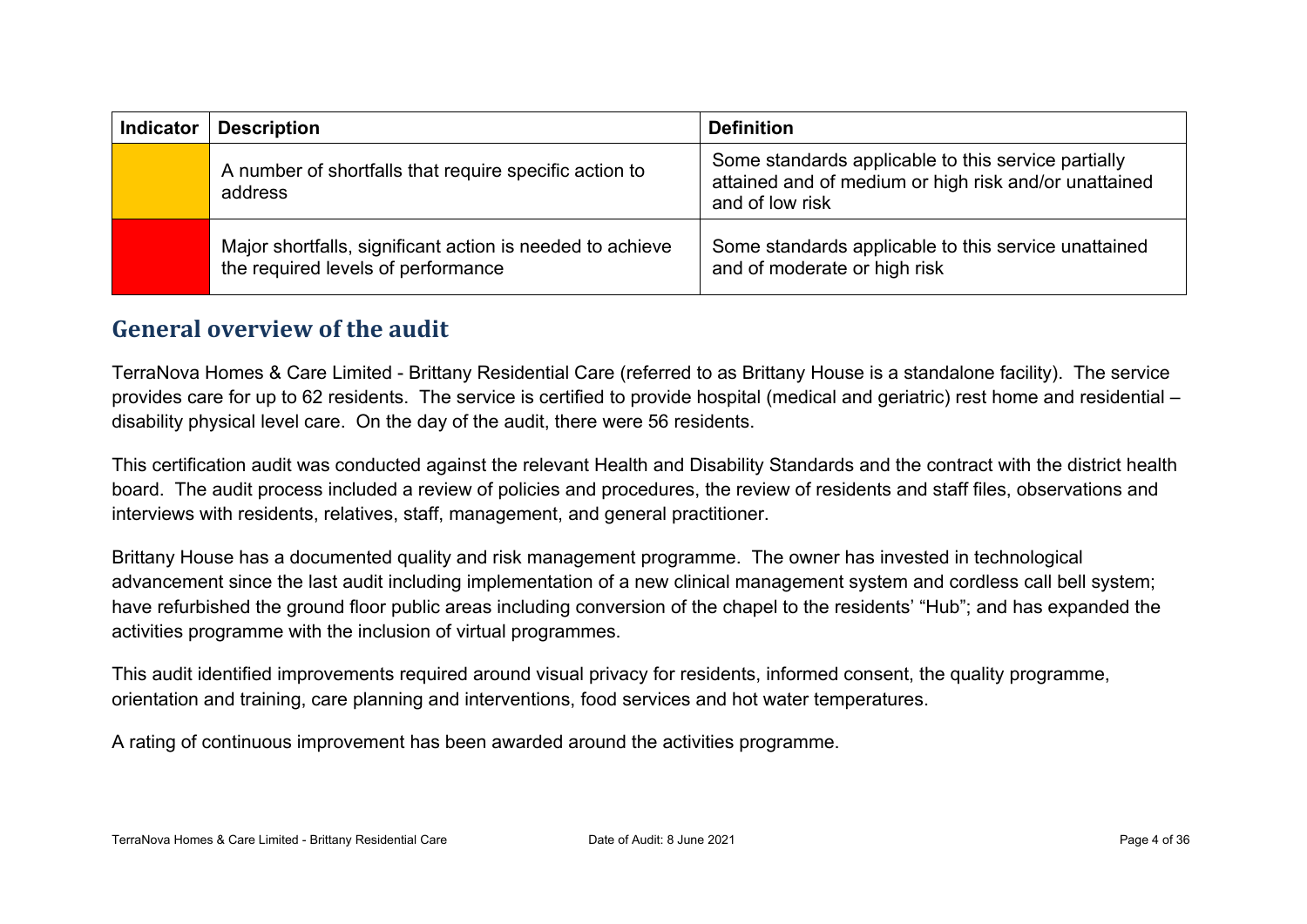#### **Consumer rights**

Includes 13 standards that support an outcome where consumers receive safe services of an appropriate standard that comply with consumer rights legislation. Services are provided in a manner that is respectful of consumer rights, facilities, informed choice, minimises harm and acknowledges cultural and individual values and beliefs.

Some standards applicable to this service partially attained and of low risk.

Policies are documented to support resident rights and residents stated that their rights are upheld. Individual care plans include reference to residents' values and beliefs. Residents and relatives are kept up to date when changes occur or when an incident occurs. Systems are in place to ensure residents are provided with appropriate information to assist them to make informed choices and give informed consent.

A complaints policy is documented that aligns with the Health and Disability Commissioner's (HDC) Code of Health and Disability Services Consumers' Rights (the Code). A complaints register is maintained. Consents are documented by residents or family and there are advance directives documented if the resident is competent to complete these.

#### **Organisational management**

Includes 9 standards that support an outcome where consumers receive services that comply with legislation and are managed in a safe, efficient and effective manner.

Some standards applicable to this service partially attained and of medium or high risk and/or unattained and of low risk.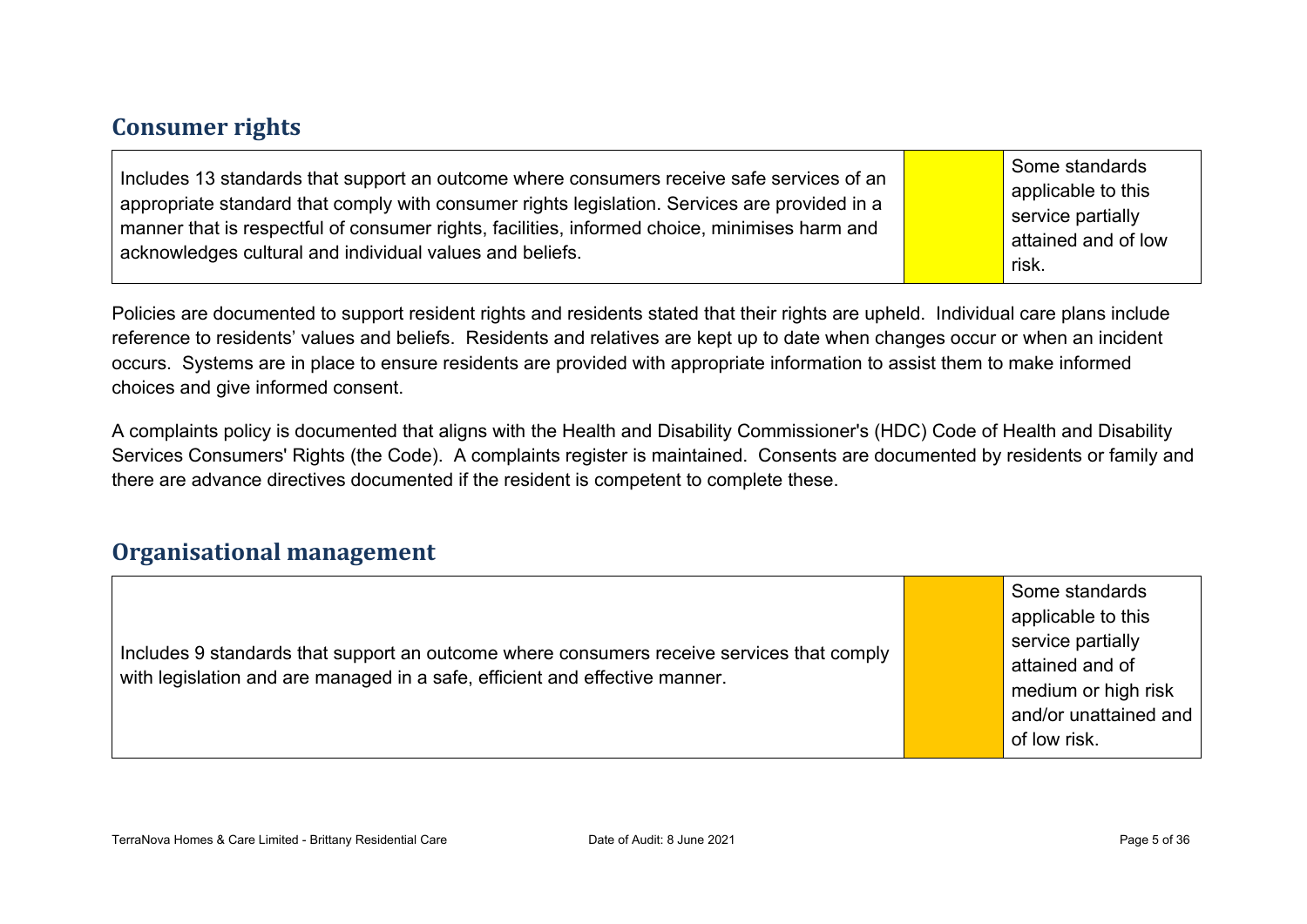The service has support from the owner and operational management is provided by the facility manager who started in the role in September 2020. The facility manager has experience in managing other services and is supported by the clinical manager who has 25 years' experience as a registered nurse with two of these being in aged care.

There is a documented quality and risk management programme with key components of the system including management of complaints, implementation of an internal audit schedule, annual satisfaction surveys, incidents and accidents, review of infections, and review of risk and monitoring of health and safety, including hazards. Quality data is discussed at facility meetings.

Human resource policies are in place, including a documented rationale for determining staffing levels and skill mixes. A roster provides sufficient and appropriate staff coverage for the effective delivery of care. An orientation and training programme is documented. Registered nursing cover is provided 24 hours a day, 7 days a week.

#### **Continuum of service delivery**

|                                                                                           | Some standards<br>applicable to this |
|-------------------------------------------------------------------------------------------|--------------------------------------|
| Includes 13 standards that support an outcome where consumers participate in and receive  | service partially                    |
| timely assessment, followed by services that are planned, coordinated, and delivered in a | attained and of                      |
| timely and appropriate manner, consistent with current legislation.                       | medium or high risk                  |
|                                                                                           | and/or unattained and                |
|                                                                                           | of low risk.                         |

The registered nurses are responsible for each stage of service provision. A registered nurse assesses and reviews residents' needs, outcomes, and goals with the resident and/or family/whānau input. Care plans viewed demonstrate service integration and are reviewed at least six- monthly. Resident files include medical notes by the contracted general practitioner (GP), and visiting allied health professionals.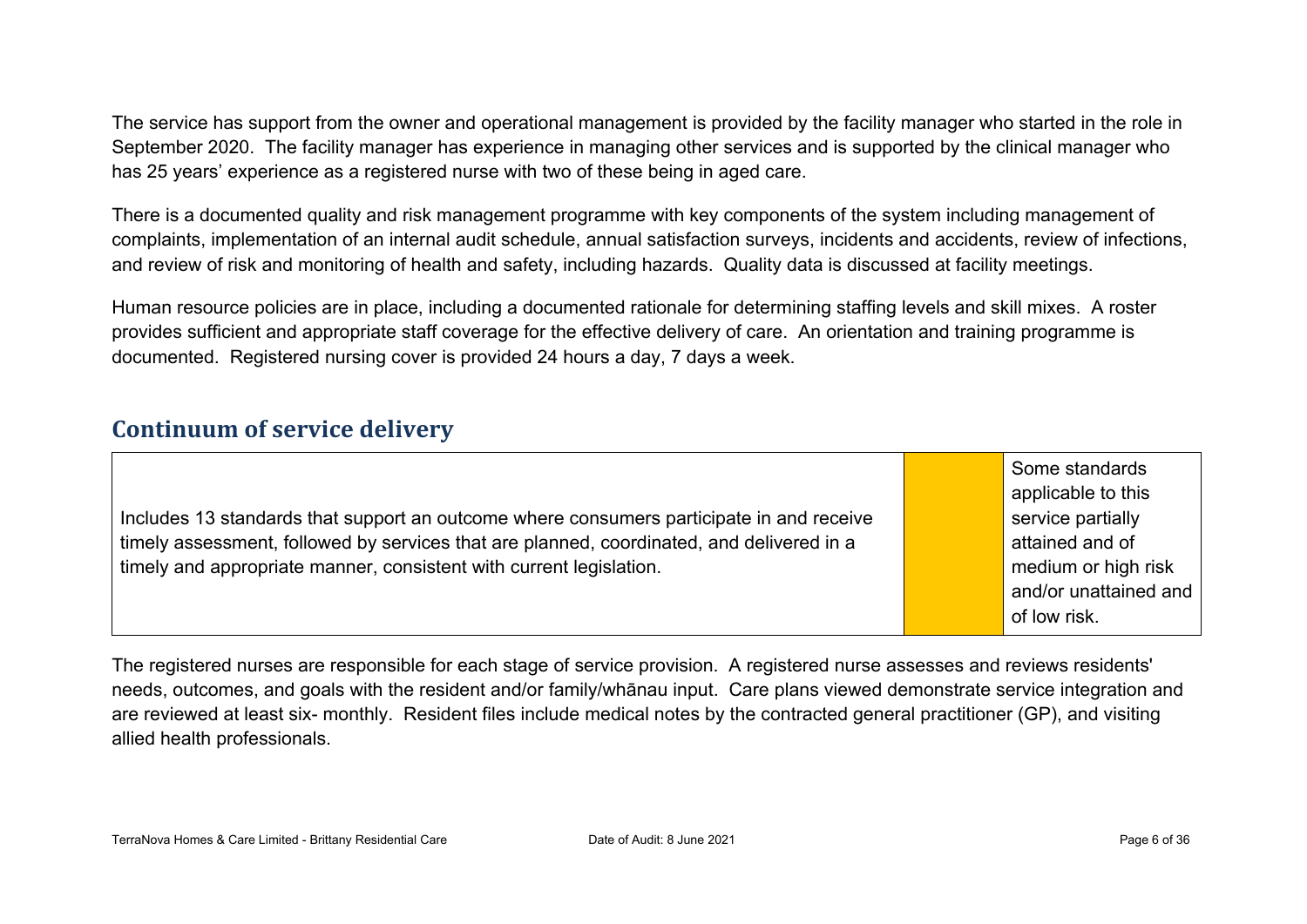Medication policies reflect legislative requirements and guidelines. Registered nurses and medication competent caregivers responsible for the administration of medicines complete education and medication competencies. The electronic medication charts are reviewed three-monthly by the general practitioner.

The activities coordinator implements the activity programme to meet the individual needs, preferences, and abilities of the residents. This includes the provision of a range of activities for younger disabled residents, including education, leisure, and cultural events as part of a plan developed in partnership with the resident. Residents are encouraged to maintain community links. There are regular entertainers, outings, and celebrations. Residents and families reported satisfaction with the activities programme.

All meals are cooked on site. Residents' food preferences, dislikes and dietary requirements are identified at admission.

#### **Safe and appropriate environment**

| Includes 8 standards that support an outcome where services are provided in a clean, safe<br>environment that is appropriate to the age/needs of the consumer, ensure physical privacy is<br>maintained, has adequate space and amenities to facilitate independence, is in a setting<br>appropriate to the consumer group and meets the needs of people with disabilities. |  | Some standards<br>applicable to this<br>service partially<br>attained and of low<br>risk. |
|-----------------------------------------------------------------------------------------------------------------------------------------------------------------------------------------------------------------------------------------------------------------------------------------------------------------------------------------------------------------------------|--|-------------------------------------------------------------------------------------------|
|-----------------------------------------------------------------------------------------------------------------------------------------------------------------------------------------------------------------------------------------------------------------------------------------------------------------------------------------------------------------------------|--|-------------------------------------------------------------------------------------------|

The building holds a current warrant of fitness. Fixtures, fittings, and flooring are appropriate and toilet/shower facilities are constructed for ease of cleaning. Staff are provided with access to training and education to ensure safe and appropriate handling of waste and hazardous substances. Electrical equipment has been tested and tagged. All medical equipment and all hoists have been serviced and calibrated. Residents can freely mobilise within the communal areas with safe access to the outdoors, seating, and shade. Cleaning and laundry services are monitored through the internal auditing system.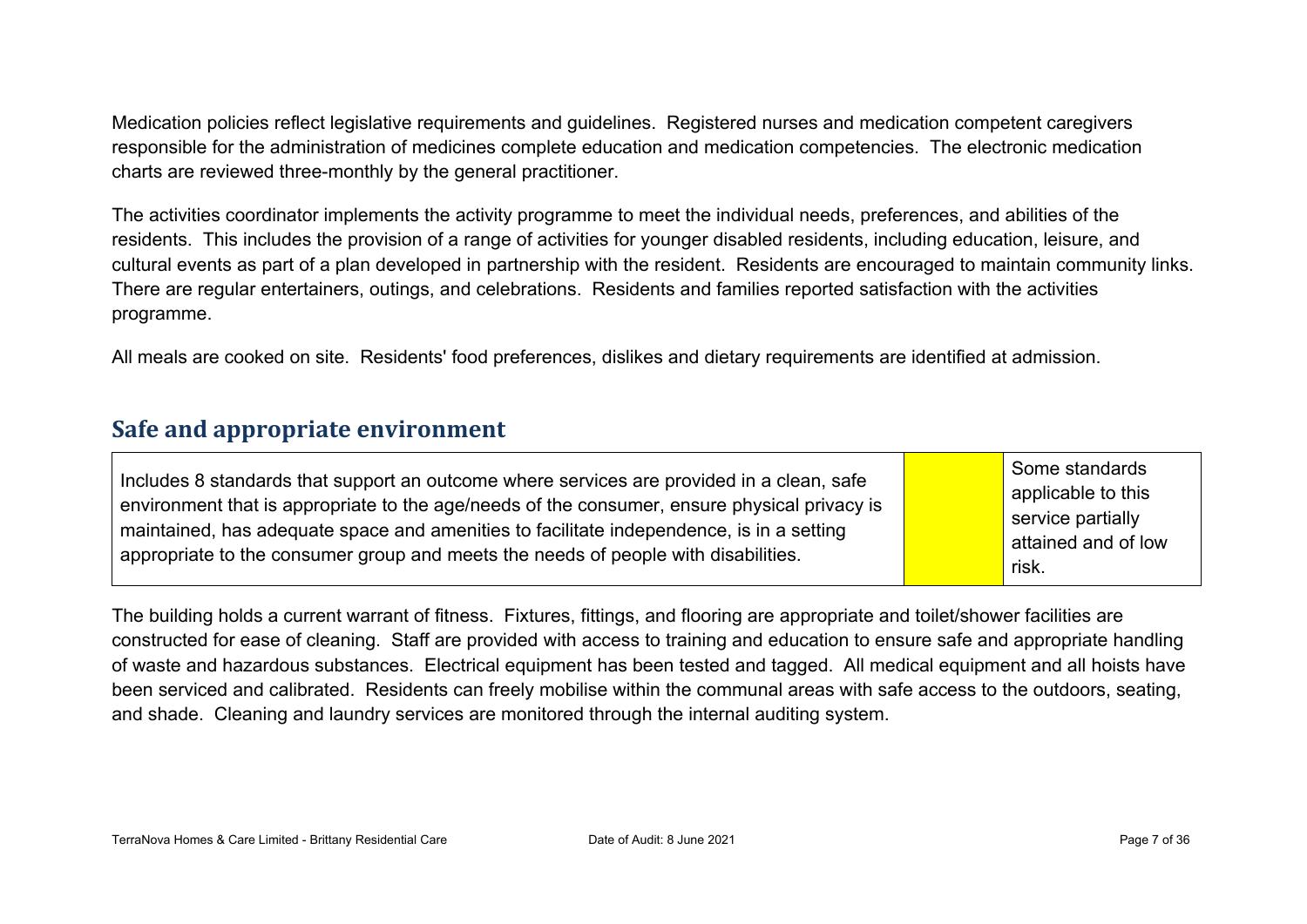Appropriate training, information, and equipment for responding to emergencies are provided. There is an emergency management plan in place and adequate civil defence supplies in the event of an emergency. There is an approved evacuation scheme.

#### **Restraint minimisation and safe practice**

Includes 3 standards that support outcomes where consumers receive and experience services in the least restrictive and safe manner through restraint minimisation.

Standards applicable to this service fully attained.

Restraint minimisation and safe practice policies and procedures are in place. Staff receive training in restraint minimisation and challenging behaviour management. The restraint standards are being implemented and implementation is reviewed through internal audits, and facility meetings. Interviews with the staff confirmed their understanding of restraints and enablers. On the day of audit, the service had no restraints in use and three residents with an enabler.

#### **Infection prevention and control**

Includes 6 standards that support an outcome which minimises the risk of infection to consumers, service providers and visitors. Infection control policies and procedures are practical, safe and appropriate for the type of service provided and reflect current accepted good practice and legislative requirements. The organisation provides relevant education on infection control to all service providers and consumers. Surveillance for infection is carried out as specified in the infection control programme. Standards applicable to this service fully attained.

The infection control programme and its content and detail are appropriate for the size, complexity and degree of risk associated with the service. The infection control resource nurse (clinical manager) is responsible for coordinating education and training for staff. The resource nurse has completed annual training through an online provider in addition to ongoing Covid-19 education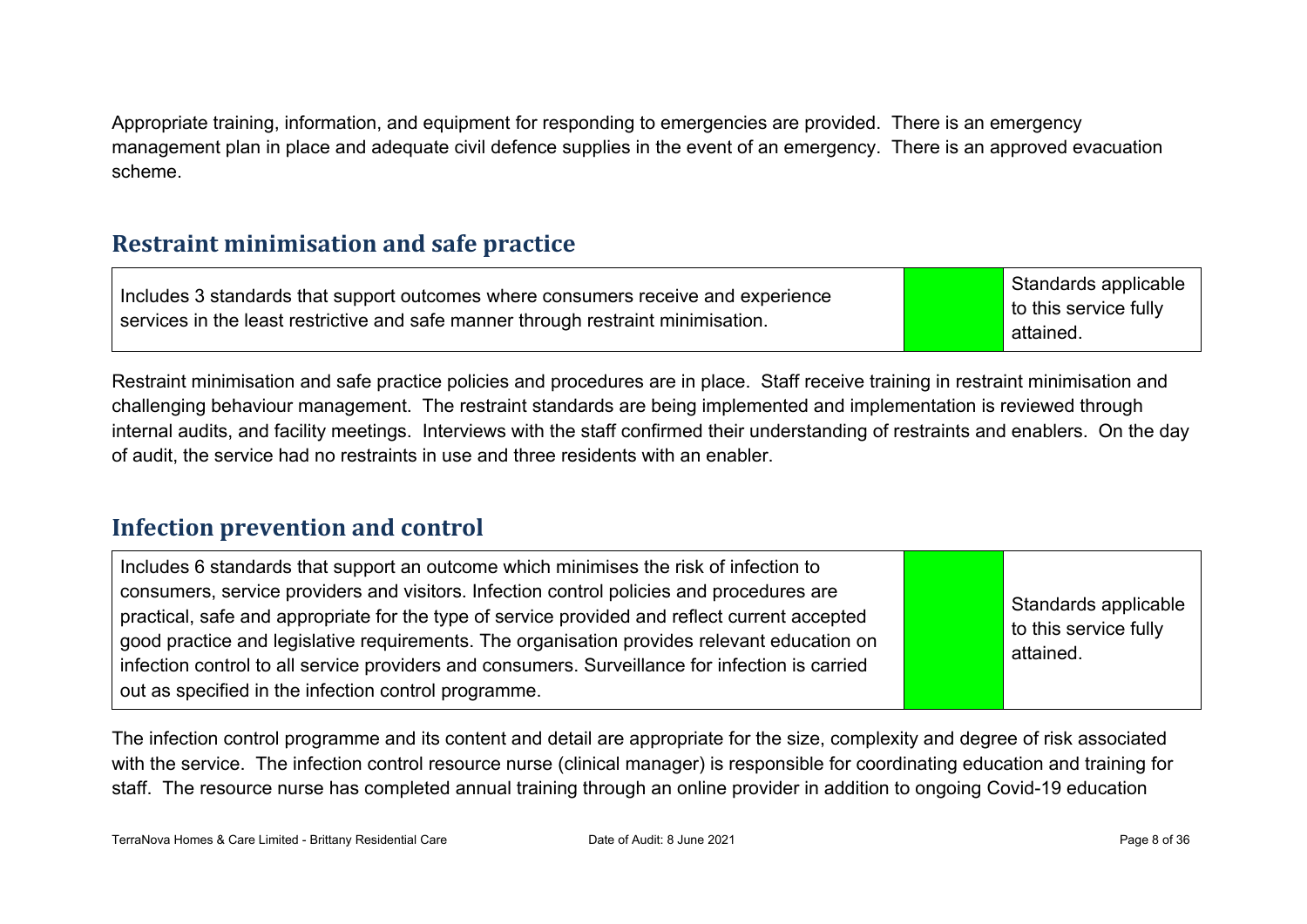provided by the local DHB. There is a suite of infection control policies and guidelines to support practice. The infection control resource nurse and facility manager use the information obtained through surveillance to determine infection control activities and education needs within the facility.

#### **Summary of attainment**

The following table summarises the number of standards and criteria audited and the ratings they were awarded.

| <b>Attainment</b><br>Rating | <b>Continuous</b><br>Improvement<br>(CI) | <b>Fully Attained</b><br>(FA) | <b>Partially</b><br><b>Attained</b><br><b>Negligible Risk</b><br>(PA Negligible) | <b>Partially</b><br><b>Attained Low</b><br><b>Risk</b><br>(PA Low) | <b>Partially</b><br><b>Attained</b><br><b>Moderate Risk</b><br>(PA Moderate) | <b>Partially</b><br><b>Attained High</b><br><b>Risk</b><br>(PA High) | <b>Partially</b><br><b>Attained Critical</b><br><b>Risk</b><br>(PA Critical) |
|-----------------------------|------------------------------------------|-------------------------------|----------------------------------------------------------------------------------|--------------------------------------------------------------------|------------------------------------------------------------------------------|----------------------------------------------------------------------|------------------------------------------------------------------------------|
| <b>Standards</b>            |                                          | 35                            |                                                                                  |                                                                    |                                                                              |                                                                      |                                                                              |
| <b>Criteria</b>             |                                          | 80                            |                                                                                  |                                                                    |                                                                              |                                                                      |                                                                              |

| <b>Attainment</b><br>Rating | <b>Unattained</b><br><b>Negligible Risk</b><br>(UA Negligible) | <b>Unattained Low</b><br><b>Risk</b><br>(UA Low) | Unattained<br><b>Moderate Risk</b><br>(UA Moderate) | <b>Unattained High</b><br><b>Risk</b><br>(UA High) | Unattained<br><b>Critical Risk</b><br>(UA Critical) |
|-----------------------------|----------------------------------------------------------------|--------------------------------------------------|-----------------------------------------------------|----------------------------------------------------|-----------------------------------------------------|
| <b>Standards</b>            |                                                                |                                                  |                                                     |                                                    |                                                     |
| Criteria                    |                                                                |                                                  |                                                     |                                                    |                                                     |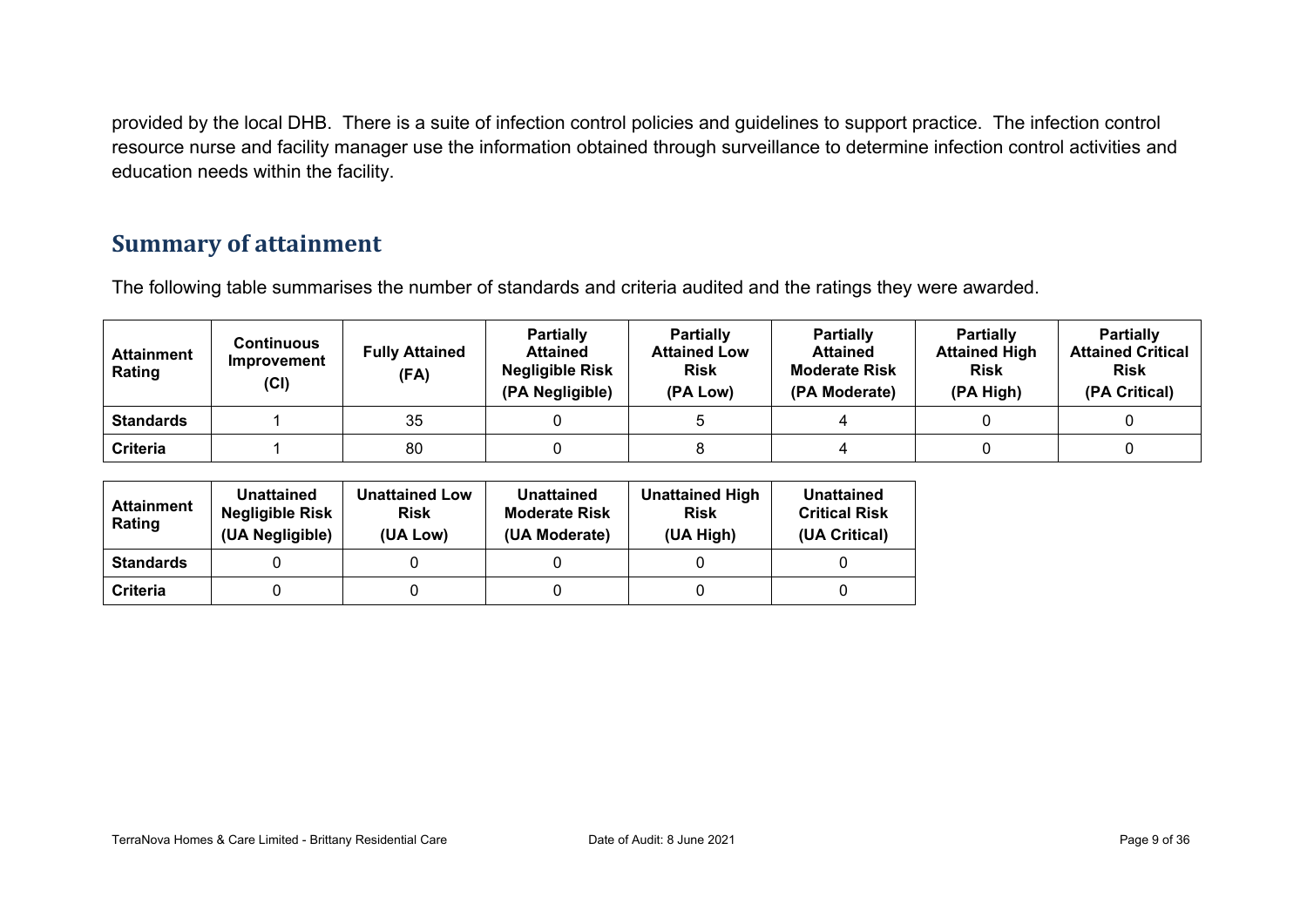# Attainment against the Health and Disability Ser vices Standar ds

The following table contains the results of all the standards assessed by the auditors at this audit. Depending on the services they provide, not all standards are relevant to all providers and not all standards are assessed at every audit.

Please note that Standard 1.3.3: Service Provision Requirements has been removed from this report, as it includes information specific to the healthcare of individual residents. Any corrective actions required relating to this standard, as a result of this audit. are retained and displayed in the next section.

For more information on the standards, please click [here](http://www.health.govt.nz/our-work/regulation-health-and-disability-system/certification-health-care-services/health-and-disability-services-standards).

For more information on the different types of audits and what they cover please click [here.](http://www.health.govt.nz/your-health/services-and-support/health-care-services/services-older-people/rest-home-certification-and-audits)

| Standard with desired outcome                                                                                                                                                                        | Attainment<br>Rating | <b>Audit Evidence</b>                                                                                                                                                                                                                                                                                                                                                                                                                                              |
|------------------------------------------------------------------------------------------------------------------------------------------------------------------------------------------------------|----------------------|--------------------------------------------------------------------------------------------------------------------------------------------------------------------------------------------------------------------------------------------------------------------------------------------------------------------------------------------------------------------------------------------------------------------------------------------------------------------|
| Standard 1.1.1: Consumer Rights During<br>Service Delivery<br>Consumers receive services in accordance<br>with consumer rights legislation.                                                          | FA                   | The Health and Disability Commissioner (HDC) Code of Health and Disability Services<br>Consumers' Rights (the Code) poster is displayed in visible locations. Policy relating to the<br>Code is implemented and staff could describe how the Code is incorporated in their everyday<br>delivery of care. Staff receive training about the Code during their induction to the service,<br>which continues through in-service education and training (link 1.2.7.5). |
|                                                                                                                                                                                                      |                      | Interviews with managers (the facility manager and clinical manager), and staff (three<br>caregivers, two registered nurses, physiotherapist, two activity coordinators, one kitchen<br>manager, one maintenance, two laundry and one clinical coordinator), reflected their<br>understanding of the key principles of the Code.                                                                                                                                   |
| Standard 1.1.10: Informed Consent<br>Consumers and where appropriate their<br>? 3 & Hof choice are provided with<br>the information they need to make informed<br>choices and give informed consent. | PA Low               | There is an informed consent policy, however in eight files reviewed, (five hospital and three<br>rest home residents), not all residents had general consent forms signed on file. Care staff<br>were knowledgeable around informed consent. Residents and relatives interviewed could<br>describe what informed consent was and knew they had the right to choose. There is an<br>advance directive policy.                                                      |
|                                                                                                                                                                                                      |                      | There was evidence in files reviewed of family/EPOA discussion with the GP for a medically                                                                                                                                                                                                                                                                                                                                                                         |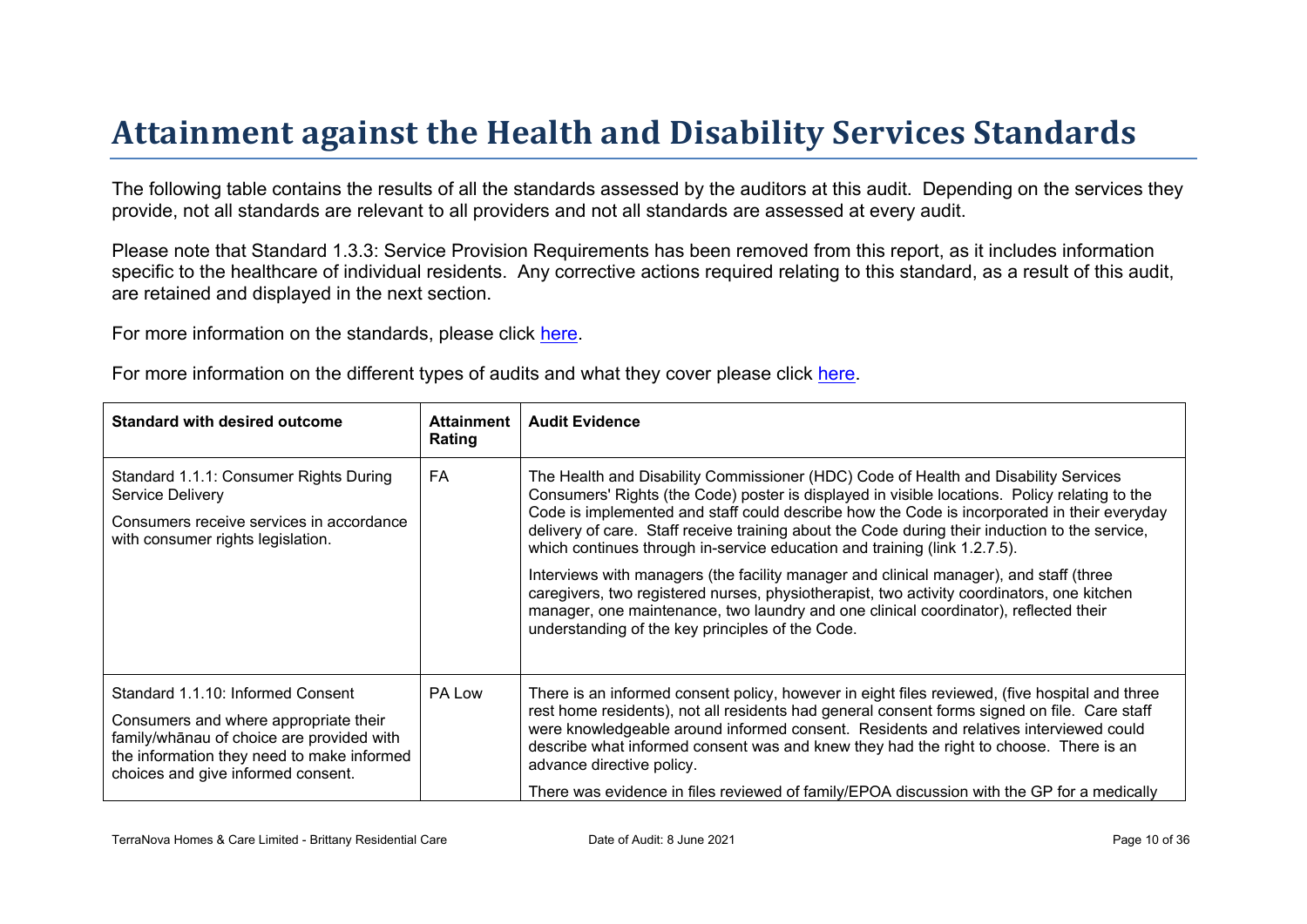|                                                                                                                                                                               |           | indicated not for resuscitation status. In the files reviewed, there were appropriately signed<br>resuscitation plans and advance directives in place. Discussions with relatives demonstrated<br>they are involved in the decision-making process, and in the planning of resident's care.<br>Admission agreements had been signed and sighted for all the files seen. Copies of EPOAs<br>were on resident files where available.                                                                                                                                                                                                                                                                                                                                                                                                                                                                                                                                                                                                   |
|-------------------------------------------------------------------------------------------------------------------------------------------------------------------------------|-----------|--------------------------------------------------------------------------------------------------------------------------------------------------------------------------------------------------------------------------------------------------------------------------------------------------------------------------------------------------------------------------------------------------------------------------------------------------------------------------------------------------------------------------------------------------------------------------------------------------------------------------------------------------------------------------------------------------------------------------------------------------------------------------------------------------------------------------------------------------------------------------------------------------------------------------------------------------------------------------------------------------------------------------------------|
| Standard 1.1.11: Advocacy And Support<br>Service providers recognise and facilitate<br>the right of consumers to advocacy/support<br>persons of their choice.                 | FA        | Information on advocacy services is included in the resident information pack that is provided<br>to residents and their family on admission. Pamphlets on advocacy services are available at<br>the entrance to the facility. Interviews with the residents and relatives confirmed their<br>understanding of the availability of advocacy (support) services. Staff receive education and<br>training on the role of advocacy services.                                                                                                                                                                                                                                                                                                                                                                                                                                                                                                                                                                                            |
| Standard 1.1.12: Links With<br>Family/Whanau And Other Community<br><b>Resources</b><br>Consumers are able to maintain links with<br>their family/whanau and their community. | <b>FA</b> | Residents may have visitors of their choice at any time. The service encourages the residents<br>to maintain relationships with their family, friends, and community groups by encouraging their<br>attendance at functions and events and providing assistance to ensure that they are able to<br>participate in as much as they can safely and desire to do. Resident meetings are held<br>monthly. The service works with their YPD residents to encourage continued involvement with<br>community groups.<br>Many of the hospital residents have high physical needs, so often it is more appropriate to<br>support family, friends, and community groups to come into the facility.                                                                                                                                                                                                                                                                                                                                             |
| Standard 1.1.13: Complaints Management<br>The right of the consumer to make a<br>complaint is understood, respected, and<br>upheld.                                           | <b>FA</b> | The complaints procedure is provided to residents and relatives on entry to the service.<br>Discussions with residents and relatives confirmed they were provided with information on<br>complaints. Complaints forms are in a visible location at the entrance to the facility.<br>The facility manager maintains a record of all complaints, both verbal and written. Four<br>complaints were received in 2020 and three in 2021 year to date. Three complaints were<br>reviewed, and all included evidence of appropriate follow-up actions taken. Caregivers<br>interviewed commented that complaints are part of the meeting agenda and are discussed at<br>various facility meetings with this sighted in meeting minutes reviewed.<br>The Ministry requested follow-up against aspects of a complaint that included service provider<br>availability and the call bell system. There were no identified issues in respect of this<br>complaint. A response was received by the service from HDC which confirmed there were no |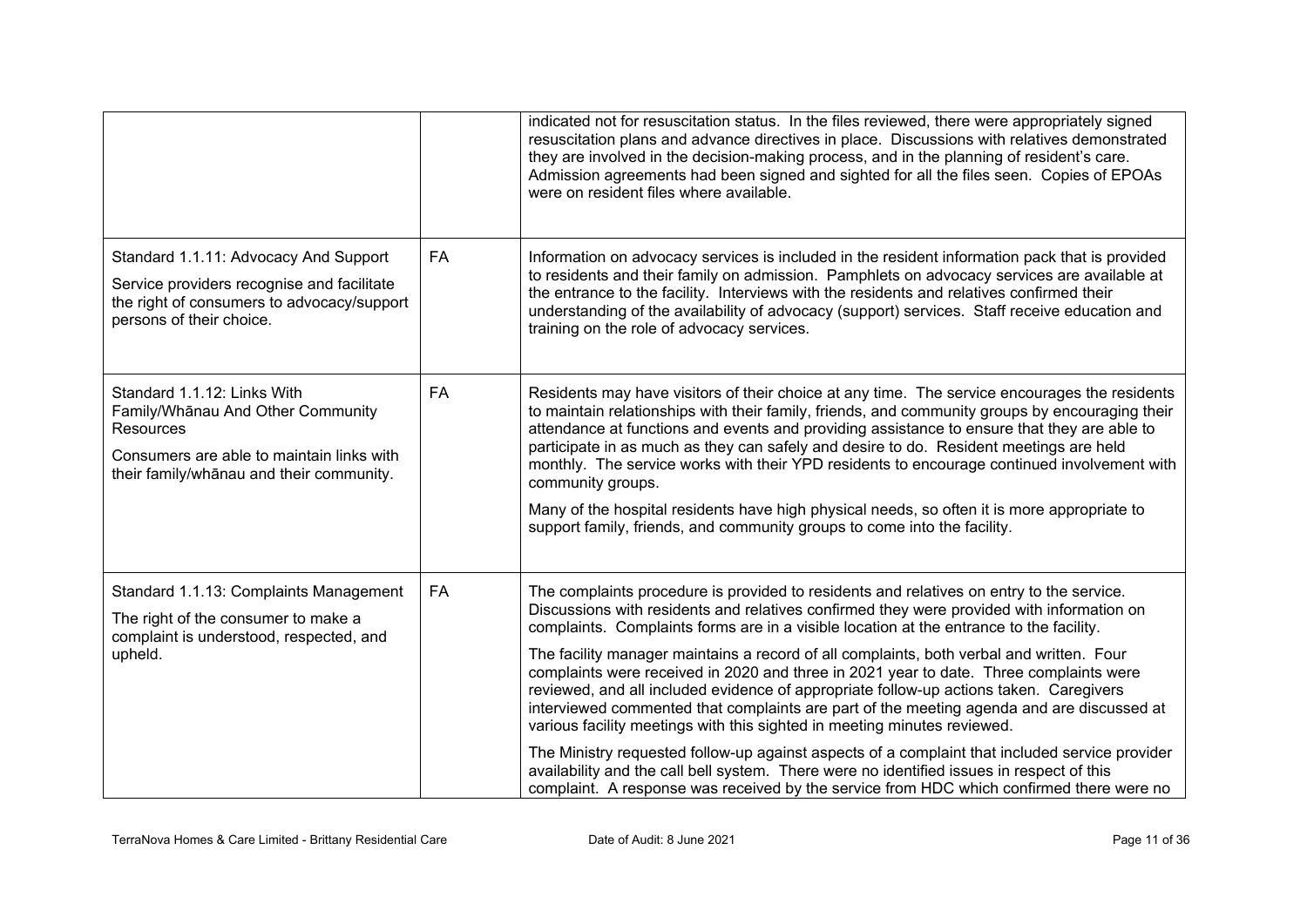|                                                                                                                                                                                                                       |           | further actions required and the case was closed.                                                                                                                                                                                                                                                                                                                                                                                                                                                                                             |
|-----------------------------------------------------------------------------------------------------------------------------------------------------------------------------------------------------------------------|-----------|-----------------------------------------------------------------------------------------------------------------------------------------------------------------------------------------------------------------------------------------------------------------------------------------------------------------------------------------------------------------------------------------------------------------------------------------------------------------------------------------------------------------------------------------------|
| Standard 1.1.2: Consumer Rights During<br>Service Delivery<br>Consumers are informed of their rights.                                                                                                                 | <b>FA</b> | Details relating to the Code are included in the resident information pack that is provided to<br>new residents and their family. This information is also available at reception. The facility<br>manager, the clinical manager, clinical coordinator, and registered nurses discuss aspects of<br>the Code with residents and their family on admission.                                                                                                                                                                                    |
|                                                                                                                                                                                                                       |           | Discussions relating to the Code are held during the resident/family meetings. All 15 residents<br>(12 rest home level including one under an ACC contract, and three hospital level residents<br>including one young person with a disability [YPD]), and two relatives (one rest home and one<br>hospital) interviewed, reported that the residents' rights are being upheld by the service.<br>There were no complaints around physical privacy.                                                                                           |
| Standard 1.1.3: Independence, Personal<br>Privacy, Dignity, And Respect<br>Consumers are treated with respect and<br>receive services in a manner that has<br>regard for their dignity, privacy, and<br>independence. | PA Low    | Residents are treated with dignity and respect. Independence is encouraged. Discussions<br>with residents and relatives were positive about the service in relation to their values and<br>beliefs being considered and met. Residents' files and care plans identify residents preferred<br>names. Staff knock on resident doors prior to entering with this occurring in practice during<br>the audit. Values and beliefs information is gathered on admission with family involvement<br>and is integrated into the residents' care plans. |
|                                                                                                                                                                                                                       |           | Resident files sampled documented that cultural and/or spiritual values and individual<br>preferences are identified on admission and these are integrated into the resident's care plan.<br>Interviews with residents confirmed that their values and beliefs are considered.                                                                                                                                                                                                                                                                |
|                                                                                                                                                                                                                       |           | There is a policy around abuse and neglect. Staff receive training around abuse and neglect.<br>Staff, managers, external providers, and the general practitioner interviewed confirmed that<br>there is no evidence of any abuse or neglect.                                                                                                                                                                                                                                                                                                 |
|                                                                                                                                                                                                                       |           | There are some shared bedrooms. All shared rooms have curtains between bed spaces to<br>protect resident's privacy and dignity. Residents give consent to share rooms. There are two<br>communal shower/toilet blocks that potentially do not afford privacy for residents using them at<br>all times.                                                                                                                                                                                                                                        |
| Standard 1.1.4: Recognition Of Māori<br><b>Values And Beliefs</b>                                                                                                                                                     | <b>FA</b> | The service is committed to ensuring that the individual interests, customs, beliefs, cultural<br>and ethnic backgrounds of Māori are valued and fostered within the service. The activities<br>programme is based on Te Whare Tapa Wha model of service delivery. There are nine                                                                                                                                                                                                                                                             |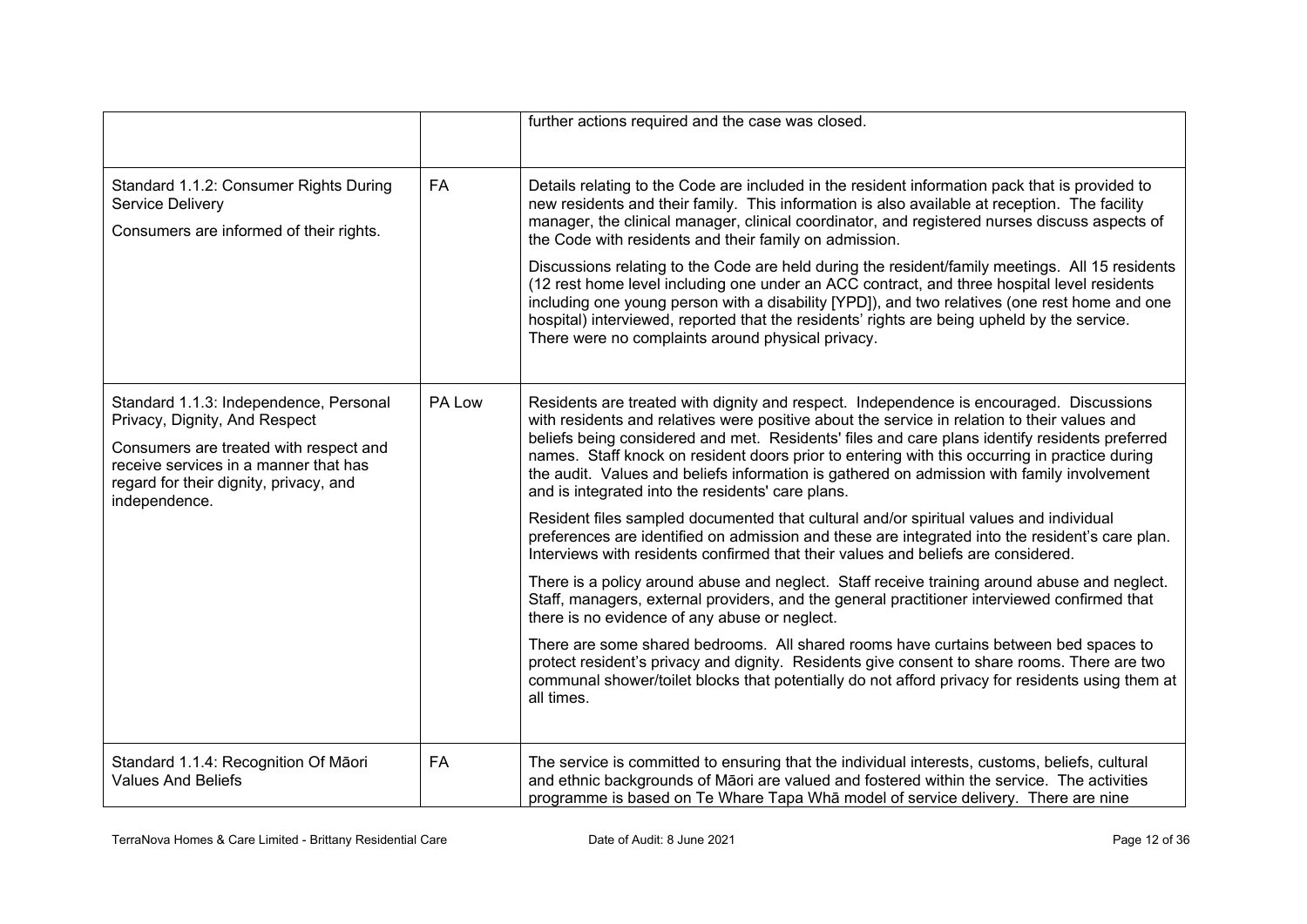| Consumers who identify as Māori have<br>their health and disability needs met in a<br>manner that respects and acknowledges<br>their individual and cultural, values and<br>beliefs.                                                         |           | residents who identify as Māori and that has been recognised in the activities programme.<br>There are 10 staff who identify as Māori with seven able to speak te reo Māori fluently.<br>Residents who spoke te reo Māori were seen to be conversing with staff who could also speak<br>te reo Māori.<br>Māori consultation is available through the documented iwi links and Māori health services.<br>Staff receive education on cultural awareness during their induction to the service and as a<br>regular in-service topic. There are guidelines for understanding the Māori culture as it relates<br>to health. All caregivers interviewed were aware of the importance of whanau in the delivery<br>of care for Māori residents and staff value and encourage active participation and input of the<br>family/whanau in the day-to-day care of the resident.<br>The residents welcomed the audit team with a powhiri ceremony on the first day of audit. |
|----------------------------------------------------------------------------------------------------------------------------------------------------------------------------------------------------------------------------------------------|-----------|------------------------------------------------------------------------------------------------------------------------------------------------------------------------------------------------------------------------------------------------------------------------------------------------------------------------------------------------------------------------------------------------------------------------------------------------------------------------------------------------------------------------------------------------------------------------------------------------------------------------------------------------------------------------------------------------------------------------------------------------------------------------------------------------------------------------------------------------------------------------------------------------------------------------------------------------------------------|
| Standard 1.1.6: Recognition And Respect<br>Of The Individual's Culture, Values, And<br><b>Beliefs</b><br>Consumers receive culturally safe services<br>which recognise and respect their ethnic,<br>cultural, spiritual values, and beliefs. | <b>FA</b> | The service identifies the residents' personal needs and values from the time of admission.<br>This is achieved with the resident, family and/or their representative. Cultural values and<br>beliefs are discussed, and they are incorporated into the residents' electronic care plans. All<br>residents and relatives interviewed confirmed they were involved in developing the resident<br>plans of care, which included the identification of individual values and beliefs. There are<br>spiritual, religious, and cultural standard operating procedures (SOPs) to guide staff. All care<br>plans reviewed included the resident's social, spiritual, cultural, and recreational needs.                                                                                                                                                                                                                                                                  |
| Standard 1.1.7: Discrimination<br>Consumers are free from any<br>discrimination, coercion, harassment,<br>sexual, financial, or other exploitation.                                                                                          | <b>FA</b> | Staff described implementation of policies and processes around boundaries relating to<br>discrimination, abuse and neglect, harassment, and exploitation. Training includes discussion<br>of the staff code of conduct and prevention of inappropriate care. Staff interviewed stated that<br>they were aware of the policies and were active in identifying any issues that relate to the<br>policy.                                                                                                                                                                                                                                                                                                                                                                                                                                                                                                                                                           |
|                                                                                                                                                                                                                                              |           | Job descriptions include responsibilities of the position and signed copies of all employment<br>documents are included in the staff files sampled. Staff comply with confidentiality and the<br>code of conduct. The employee agreement provided to staff on induction includes standards<br>of conduct. Interviews with staff confirmed their understanding of professional boundaries,<br>including the boundaries of the caregivers' role and responsibilities. Monthly staff meetings<br>include discussions on professional boundaries and concerns as they arise (minutes sighted).                                                                                                                                                                                                                                                                                                                                                                       |
|                                                                                                                                                                                                                                              |           | Residents and the family members interviewed stated that they would formally complain to<br>management if they felt that they were discriminated against. There were no complaints                                                                                                                                                                                                                                                                                                                                                                                                                                                                                                                                                                                                                                                                                                                                                                               |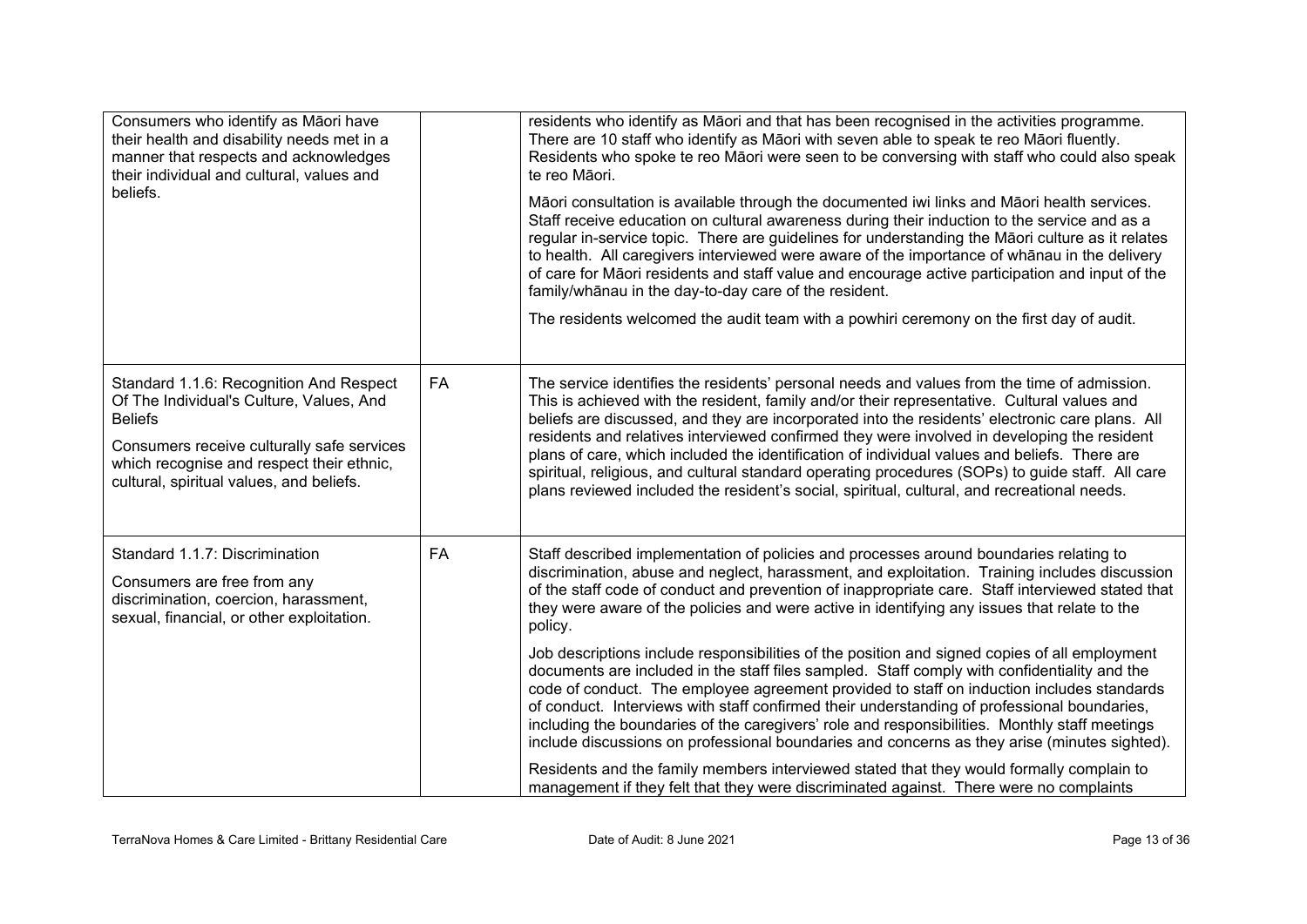|                                                                                                                                                                     |           | recorded in the complaints register for the previous 12 months relating to any form of<br>discrimination or exploitation.                                                                                                                                                                                                                                                                                                                                                            |
|---------------------------------------------------------------------------------------------------------------------------------------------------------------------|-----------|--------------------------------------------------------------------------------------------------------------------------------------------------------------------------------------------------------------------------------------------------------------------------------------------------------------------------------------------------------------------------------------------------------------------------------------------------------------------------------------|
| Standard 1.1.8: Good Practice<br>Consumers receive services of an<br>appropriate standard.                                                                          | <b>FA</b> | The service promotes evidence-based practice and encourages good practice. Registered<br>nursing staff are available 24 hours a day. A house GP visits the facility at least once per<br>week. The GP reviews residents identified as stable every three months, with more frequent<br>visits for those residents whose condition is not deemed stable.                                                                                                                              |
|                                                                                                                                                                     |           | The service receives support from the district health board, which includes visits from the<br>mental health team and nurse specialist visits. Physiotherapy services are provided on site for<br>eight hours per week with the support of a physiotherapy assistant. The service has links with<br>the local community and encourages residents to remain independent. The manager advised<br>that there are relationships with the local hospice who provide training and support. |
|                                                                                                                                                                     |           | Facility meetings occur regularly (as sighted). Staff are kept informed on all facility and clinical<br>matters. Residents and family interviewed stated that they are kept well informed around<br>Covid-19. Discussions with residents and family were positive about the care they receive.<br>The general practitioner (GP) praised the service for care provided.                                                                                                               |
| Standard 1.1.9: Communication<br>Service providers communicate effectively<br>with consumers and provide an<br>environment conducive to effective<br>communication. | PA Low    | Standard operating procedures relating to accident/incidents, complaints, and open disclosure<br>alert staff to their responsibility to notify family/next of kin of any accident/incident that occurs.<br>There is an open disclosure policy. Not all family were notified in the event of an incident.<br>Relatives interviewed reported that they are contacted when there is a change to treatment of<br>care, or if there has been an incident.                                 |
|                                                                                                                                                                     |           | Interpreting services are available, however there were no residents requiring use of an<br>interpreter. Staff were employed who could converse in te reo Māori if that were required.<br>Staff could describe how interpreter services can be accessed. The information pack is<br>available in large print and read to residents who require assistance.                                                                                                                           |
|                                                                                                                                                                     |           | Non-subsidised residents are advised in writing of their eligibility and the process to become a<br>subsidised resident should they wish to do so. Residents and family are informed prior to<br>entry of the scope of services and any items they have to pay for that are not covered by the<br>agreement.                                                                                                                                                                         |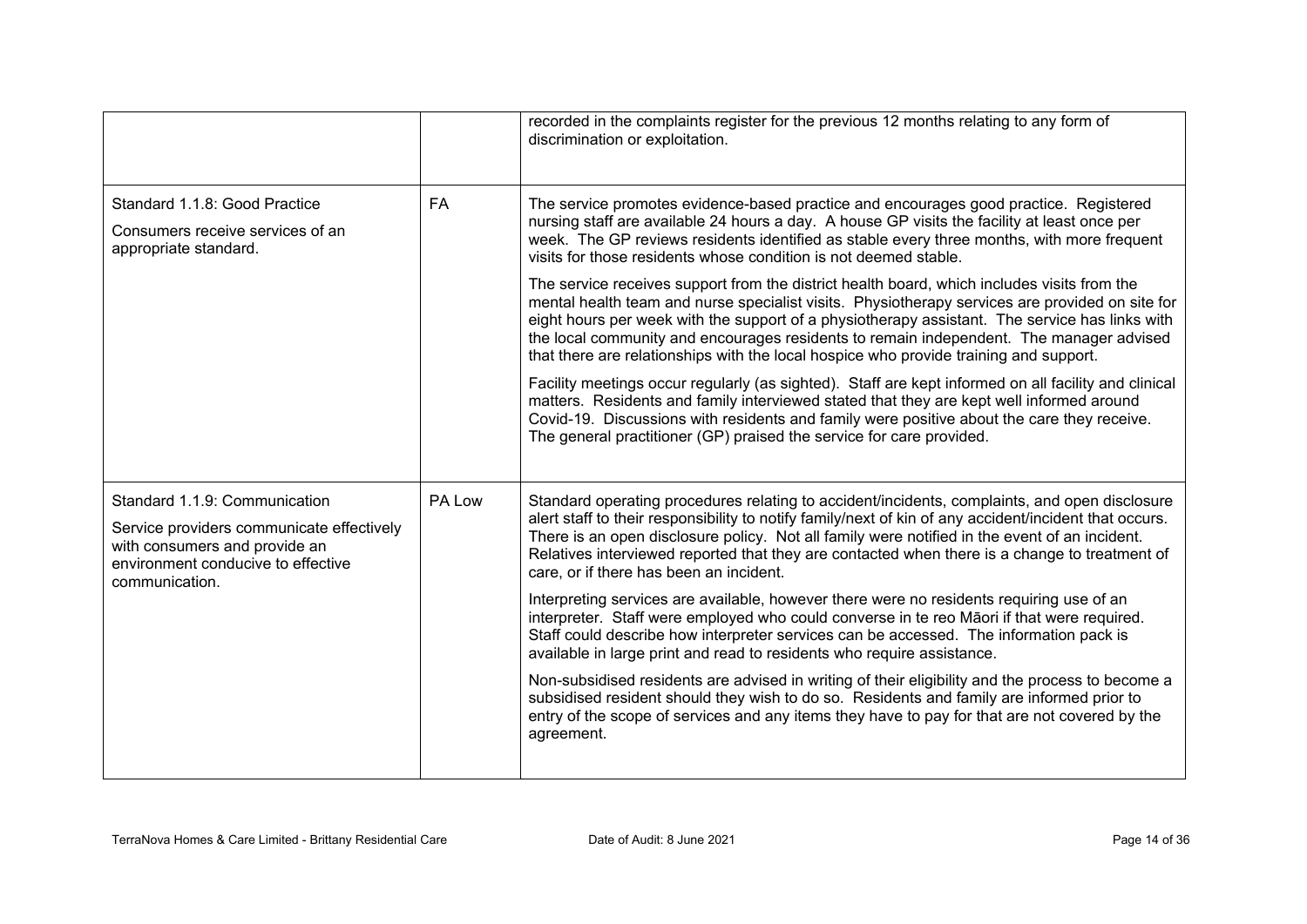| Standard 1.2.1: Governance<br>The governing body of the organisation<br>ensures services are planned, coordinated,<br>and appropriate to the needs of consumers.   | FA        | Brittany House provides care for up to 62 residents. The service is certified to provide hospital<br>(medical and geriatric), rest home level care and residential disability - physical level care.<br>On the day of the audit, there were 56 residents. There were 20 residents using hospital level<br>of care (including two YPD residents with physical disabilities, one under an 'engaged<br>contract', and with the service for up to six weeks, one resident under an ACC contract).<br>There were 36 residents requiring rest home level of care (including one YPD resident with<br>physical disabilities, one resident under an ACC contract, and one resident under a mental<br>health contract).      |
|--------------------------------------------------------------------------------------------------------------------------------------------------------------------|-----------|---------------------------------------------------------------------------------------------------------------------------------------------------------------------------------------------------------------------------------------------------------------------------------------------------------------------------------------------------------------------------------------------------------------------------------------------------------------------------------------------------------------------------------------------------------------------------------------------------------------------------------------------------------------------------------------------------------------------|
|                                                                                                                                                                    |           | The wings have been renamed in the past, and on the day of audit, it was difficult to identify<br>which rooms were two or three bedded rooms that had been certified in the past (noting that<br>there have been renovations as identified in previous audit reports, which showed changes<br>from four to three or two bedded rooms). To clarify this, the audit confirmed that there are<br>now three two-bedded rooms (rooms 1, 42 and 53 with 53 changed from a lounge to a two-<br>bedded room prior to the audit). There are also three three-bedded rooms (43, 44, and 45).<br>The audit verified the appropriateness of these rooms to provide care for the number of<br>residents identified in each room. |
|                                                                                                                                                                    |           | The organisation has a vision, mission statement and objectives. There is an organisational<br>business plan that links to the site-specific quality goals and objectives. The business plan for<br>2020 was reviewed prior to the development of the business plan 2021. The facility manager<br>gives a verbal report to the owner weekly with monthly reporting also completed.                                                                                                                                                                                                                                                                                                                                  |
|                                                                                                                                                                    |           | The facility manager is non-clinical with a postgraduate diploma in business and leadership<br>training. The facility manager (FM) has been a paramedic and has 25 years' experience in<br>management roles. The FM was appointed into the position in September 2020. The FM are<br>supported by a clinical manager who started in the role in December 2020. The clinical<br>manager has 25 years' experience as a registered nurse with two years' experience in aged<br>care. They have also worked overseas in rehabilitation for aged care. Staff spoke positively<br>about the support/direction and management of the current management team.                                                              |
|                                                                                                                                                                    |           | The facility manager and clinical manager have maintained over eight hours annually of<br>professional development activities related to managing an aged care service.                                                                                                                                                                                                                                                                                                                                                                                                                                                                                                                                             |
| Standard 1.2.2: Service Management<br>The organisation ensures the day-to-day<br>operation of the service is managed in an<br>efficient and effective manner which | <b>FA</b> | A clinical coordinator/registered nurse (RN) who is employed full-time, supports the clinical<br>and facility managers and they step in when the facility or clinical manager is absent.                                                                                                                                                                                                                                                                                                                                                                                                                                                                                                                            |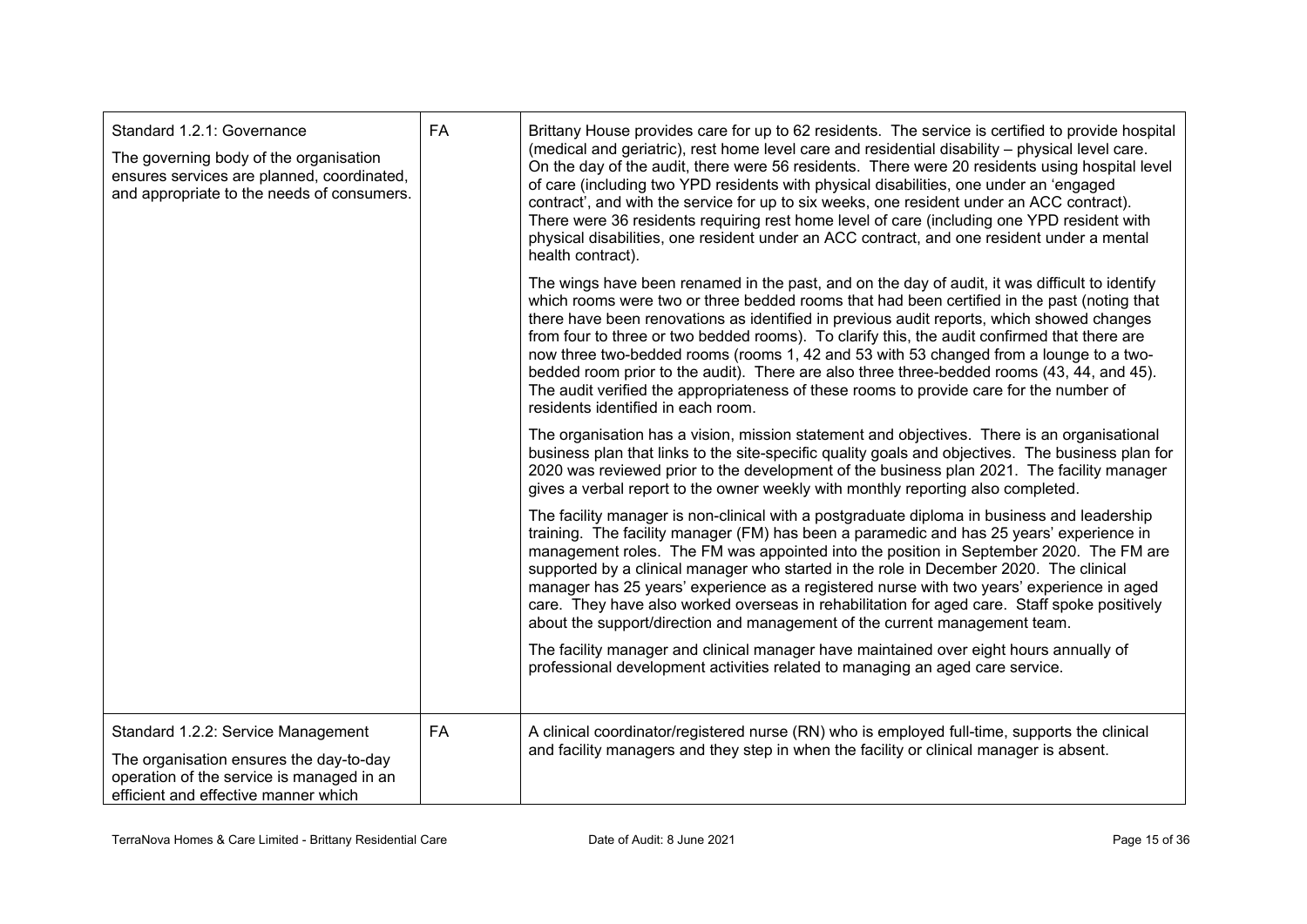| ensures the provision of timely,<br>appropriate, and safe services to<br>consumers.                                                                                  |                |                                                                                                                                                                                                                                                                                                                                                                                                                                                                                                                                                                                                          |
|----------------------------------------------------------------------------------------------------------------------------------------------------------------------|----------------|----------------------------------------------------------------------------------------------------------------------------------------------------------------------------------------------------------------------------------------------------------------------------------------------------------------------------------------------------------------------------------------------------------------------------------------------------------------------------------------------------------------------------------------------------------------------------------------------------------|
| Standard 1.2.3: Quality And Risk<br><b>Management Systems</b>                                                                                                        | PA<br>Moderate | A quality and risk management programme is well established. Interviews with the managers<br>and staff reflected their understanding of the quality and risk management systems.                                                                                                                                                                                                                                                                                                                                                                                                                         |
| The organisation has an established,<br>documented, and maintained quality and<br>risk management system that reflects<br>continuous quality improvement principles. |                | TerraNova's policies, procedures and relevant forms are available both in hard copy and<br>online under "Share Point" (intranet). Review of clinical policies and procedures is<br>coordinated by the clinical quality and risk advisor (CQRA) in conjunction with the managers<br>and clinical coordinators. Approval of the amended/new document involves the executive<br>management team before uploading and release of the document.                                                                                                                                                               |
|                                                                                                                                                                      |                | Updated documents are released/supplied to the facility. A memo is sent to the managers<br>along with printed copies of relevant documents for filing in their master hard copy folders.<br>There are procedures to guide staff in managing clinical and non-clinical emergencies.<br>Policies and procedures and associated implementation systems provide a good level of<br>assurance that the facility is meeting accepted good practice and adhering to relevant<br>standards. A document control system is in place.                                                                               |
|                                                                                                                                                                      |                | The monthly monitoring, collation and evaluation of quality and risk data includes (but is not<br>limited to): resident falls; infection rates; complaints received; restraint use; pressure injuries;<br>wounds; and medication errors. An annual internal audit schedule was sighted for the service,<br>with evidence of internal audits occurring as per the audit schedule. Quality and risk data,<br>including trends in data and benchmarked results are discussed in staff meetings. Corrective<br>actions are implemented when service shortfalls are identified and signed off when completed. |
|                                                                                                                                                                      |                | A residents meeting occurs two monthly and an annual resident survey is completed. The last<br>survey identified 96% overall satisfaction with the service. Quality projects were implemented<br>as a result of suggestions from the resident's meetings (link to 1.3.7.1).                                                                                                                                                                                                                                                                                                                              |
|                                                                                                                                                                      |                | Interviews with staff and review of meeting minutes/quality corrective action forms/opportunist<br>education sessions, demonstrated a culture of quality improvements.                                                                                                                                                                                                                                                                                                                                                                                                                                   |
|                                                                                                                                                                      |                | Falls prevention strategies are in place. A health and safety system is in place. Health and<br>safety is an agenda item of the staff meeting. Hazard identification forms and a hazard<br>register are in place. Health and safety management has been improved with organisational<br>three-monthly health and safety meetings, the appointment of a health and safety officer and<br>representative and a focus on reducing hazards and promoting safe work habits amongst<br>employees.                                                                                                              |
|                                                                                                                                                                      |                | A robust risk management system is in place with the clinical coordinator completing a                                                                                                                                                                                                                                                                                                                                                                                                                                                                                                                   |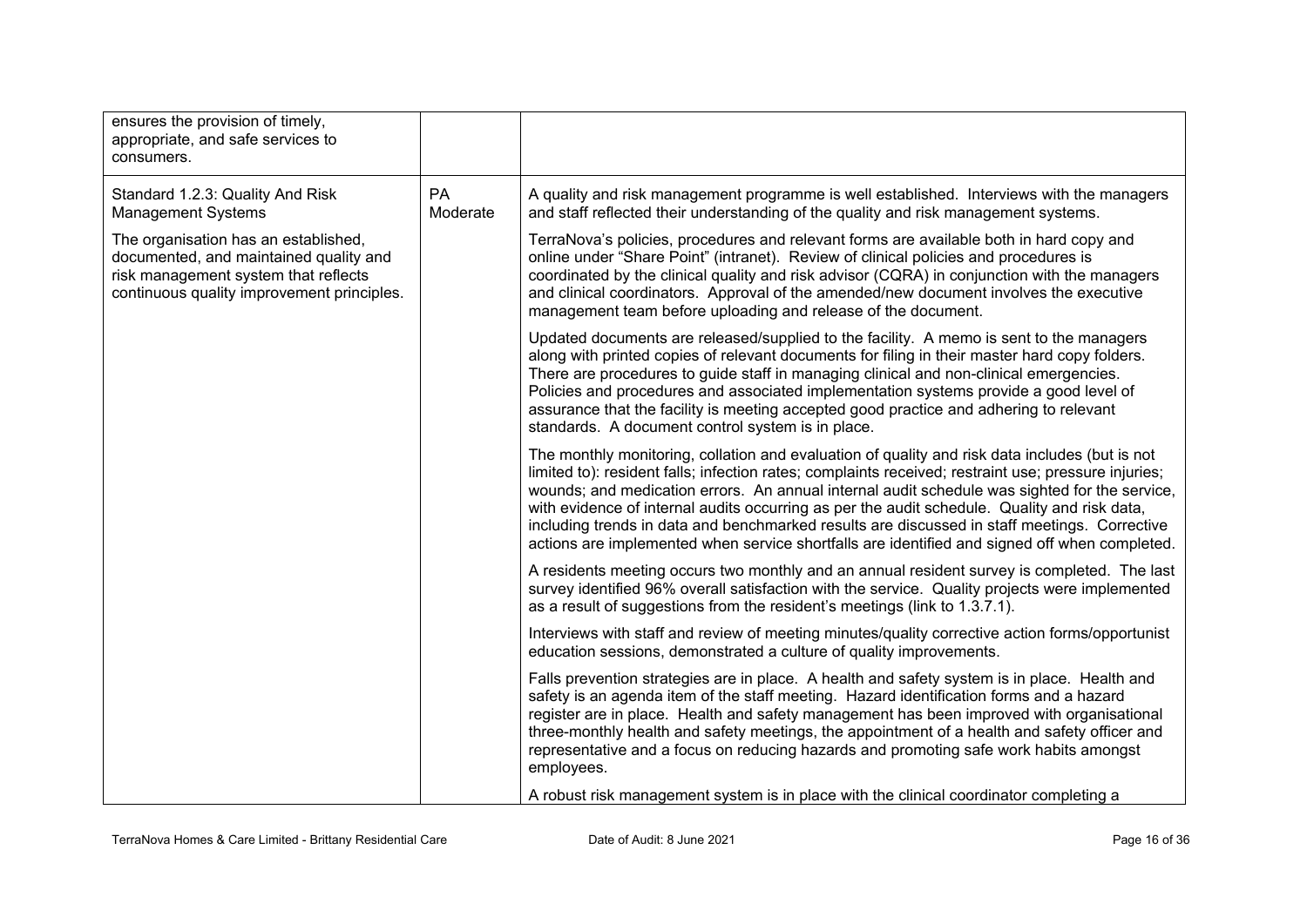|                                                                                                                                                                                                                                                        |           | monthly report with corrective actions. Incident management is well managed, with all<br>incidents being reported on 'eCase' and reviewed by the clinical coordinator and facility<br>manager (FM) on a daily basis. Incidents are also able to be reviewed in detail by the CEO<br>and CQ&R advisor on 'eCase'.                                                                                                                                                                                                                                                                                                                                                                                                                                                                                                                                                                                                                                                                                                                                                                                                                                                                                                                  |
|--------------------------------------------------------------------------------------------------------------------------------------------------------------------------------------------------------------------------------------------------------|-----------|-----------------------------------------------------------------------------------------------------------------------------------------------------------------------------------------------------------------------------------------------------------------------------------------------------------------------------------------------------------------------------------------------------------------------------------------------------------------------------------------------------------------------------------------------------------------------------------------------------------------------------------------------------------------------------------------------------------------------------------------------------------------------------------------------------------------------------------------------------------------------------------------------------------------------------------------------------------------------------------------------------------------------------------------------------------------------------------------------------------------------------------------------------------------------------------------------------------------------------------|
| Standard 1.2.4: Adverse Event Reporting<br>All adverse, unplanned, or untoward events<br>are systematically recorded by the service<br>and reported to affected consumers and<br>where appropriate their family/whānau of<br>choice in an open manner. | <b>FA</b> | The service collects incident and accident data and manually collates this information for<br>analysis. Monthly and annual reports are produced, which are then discussed at the staff<br>meetings.<br>There were 15 resident-related incident forms reviewed. All incident forms (three absconding,<br>one incidence of choking, and eleven unwitnessed falls) identified a timely RN assessment of<br>the resident and corrective actions to minimise resident risk and reoccurrence, however<br>neurological observations were not completed for all unwitnessed falls according to policy (link<br>1.3.6.1). The caregivers and registered nurses interviewed could accurately relate the<br>incident reporting process. The clinical manager investigates and signs off on all incident<br>reports. Family were not always notified when an incident had occurred (link 1.1.9.1).<br>The clinical manager and facility manager interviewed could describe situations that would<br>require reporting to relevant authorities. The Ministry of Health were notified appropriately for<br>two changes in management since the last audit and there has been one Section 31<br>notification for an unstageable pressure injury. |
| Standard 1.2.7: Human Resource<br>Management<br>Human resource management processes<br>are conducted in accordance with good<br>employment practice and meet the<br>requirements of legislation.                                                       | PA Low    | There are human resources policies in place, including recruitment, selection, orientation and<br>staff training and development. Eight staff files reviewed (facility manager, clinical manager,<br>two RNs, two caregivers, one clinical coordinator, and one activity coordinator) evidenced<br>implementation of the recruitment process, employment contracts, completed orientation and<br>annual performance appraisals. A register of practising certificates is maintained.<br>The service has a comprehensive orientation programme in place that is expected to provide<br>new staff with relevant information for safe work practice. Not all staff had an orientation form<br>completed. New staff interviewed stated that they were buddied for a period of time and<br>during this period they do not carry a clinical load.<br>The 2020 and 2021 education plans were sighted. While training is offered, there are only a<br>few staff who attend. A competency programme is in place with different requirements<br>according to work type. Core competencies are completed annually, and a record of<br>completion is maintained. In the past, here has been a focus on ensuring that caregivers               |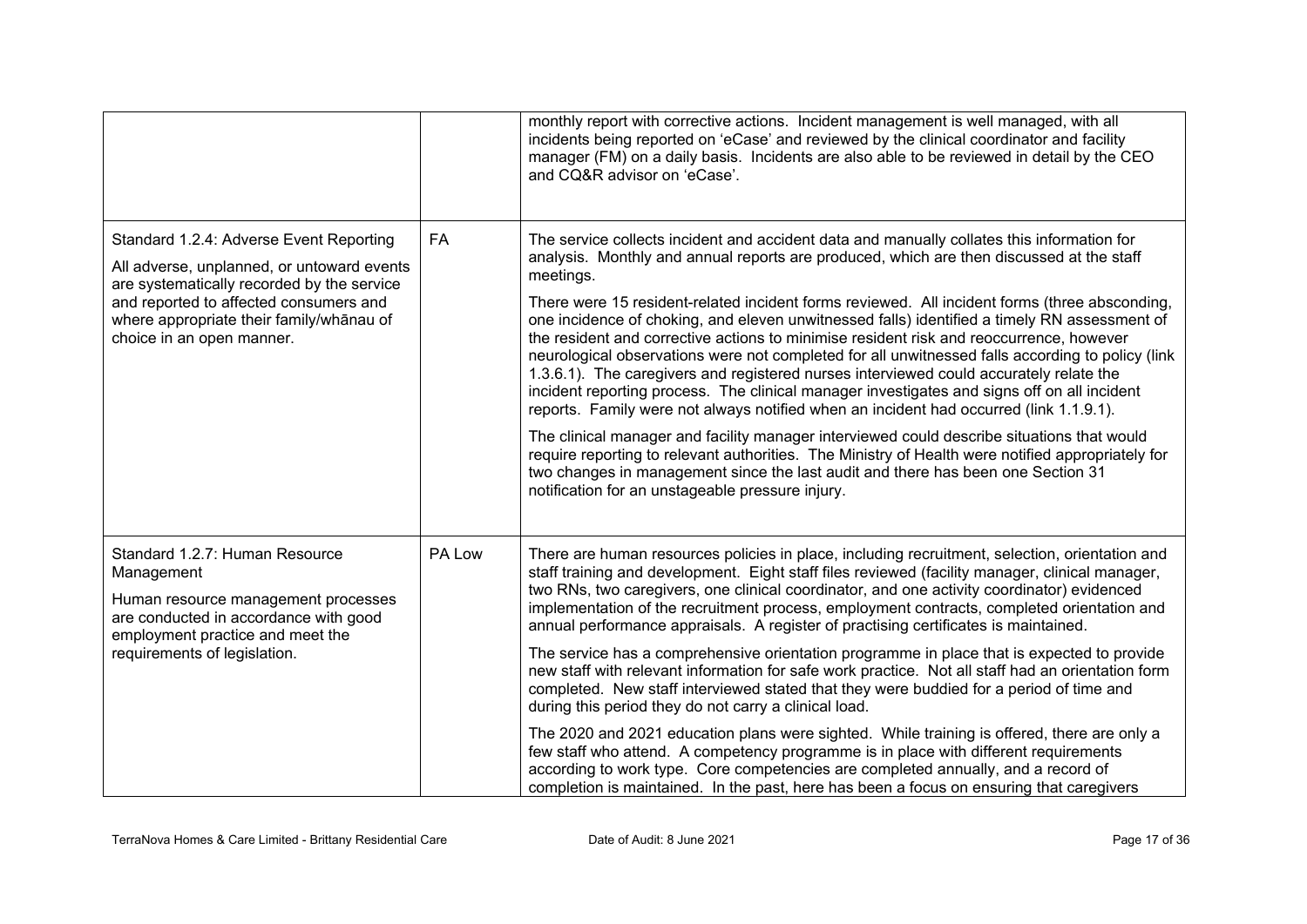|                                                                                                                                                                                                     |           | complete Careerforce. While the service was unable on the day of audit to confirm numbers<br>of caregivers at different levels, it was noted that the three caregivers interviewed had all<br>completed level four. There are six RNs and four have completed interRAI training.                                                                                                                                                                                                                                                                                                                                                                                                                                                                                                                                                          |
|-----------------------------------------------------------------------------------------------------------------------------------------------------------------------------------------------------|-----------|-------------------------------------------------------------------------------------------------------------------------------------------------------------------------------------------------------------------------------------------------------------------------------------------------------------------------------------------------------------------------------------------------------------------------------------------------------------------------------------------------------------------------------------------------------------------------------------------------------------------------------------------------------------------------------------------------------------------------------------------------------------------------------------------------------------------------------------------|
| Standard 1.2.8: Service Provider<br>Availability                                                                                                                                                    | <b>FA</b> | The staffing levels meet contractual requirements. The facility manager, clinical manager, and<br>clinical coordinator are available during weekdays and on call out of hours.                                                                                                                                                                                                                                                                                                                                                                                                                                                                                                                                                                                                                                                            |
| Consumers receive timely, appropriate, and<br>safe service from suitably qualified/skilled<br>and/or experienced service providers.                                                                 |           | Ground floor: There are two wings as follows: Mohaka with nine residents at rest home level of<br>care and Tukituki with 15 residents at rest home level of care. There are two caregivers on<br>duty in the morning including an enrolled nurse or senior caregiver and one other caregiver;<br>two caregivers in the afternoon including one on a short shift; and one caregiver overnight. A<br>registered nurse is allocated to complete at least four hours a week on the ground floor.<br>Young people with disabilities are placed in wings according to their needs and where there<br>are other young people.                                                                                                                                                                                                                    |
|                                                                                                                                                                                                     |           | Upstairs: There is a registered nurse on duty on each shift with the clinical coordinator on day<br>duties during the week. There are four wings upstairs as follows: Wairua with two rest home<br>residents and six hospital; Clive with six rest home residents and six hospital; Tima with one<br>rest home resident and five hospital; Shine with three rest home and three hospital residents.<br>The following staff are allocated to the upstairs wings: five caregivers in the morning (three full<br>shift; two from 7 am to 6 pm) and one staff from 10 am to 6 pm (a new shift recently put in<br>place to support acuity of residents). In the afternoon, there are six caregivers (two from 3 pm<br>to 11 pm; one from 3 am to 10 pm; one from 3 pm to 10.30 pm; one from 4 pm to 8 pm. There<br>is one caregiver overnight. |
|                                                                                                                                                                                                     |           | The rosters reviewed evidenced an increase in staffing with an increase in occupancy and<br>vice versa.                                                                                                                                                                                                                                                                                                                                                                                                                                                                                                                                                                                                                                                                                                                                   |
|                                                                                                                                                                                                     |           | Staff, family members and residents interviewed reported that there were enough staff on duty<br>to meet resident needs.                                                                                                                                                                                                                                                                                                                                                                                                                                                                                                                                                                                                                                                                                                                  |
| Standard 1.2.9: Consumer Information<br><b>Management Systems</b><br>Consumer information is uniquely<br>identifiable, accurately recorded, current,<br>confidential, and accessible when required. | <b>FA</b> | The resident files are appropriate to the service type. Residents entering the service have all<br>relevant initial information recorded within 24 hours of entry into the resident's individual<br>record. An initial support plan is also developed in this time. Personal resident information is<br>kept confidential and cannot be viewed by other residents or members of the public. All staff<br>have access to areas relevant to them on the electronic system. Electronic records are<br>protected from unauthorised access. Hard copy records are held securely.                                                                                                                                                                                                                                                               |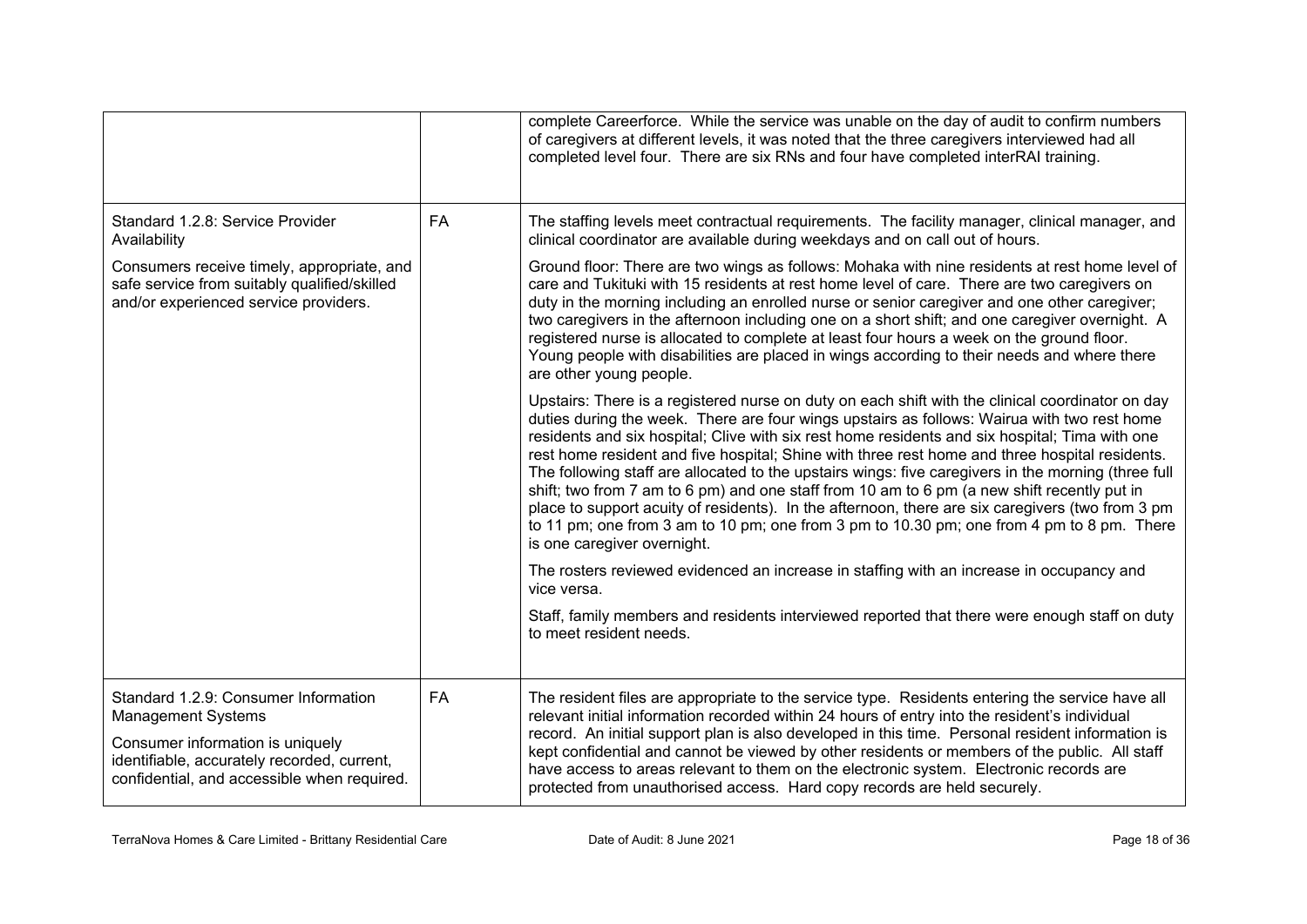|                                                                                                                                                                                                         |           | Residents' files demonstrate service integration. Entries are legible, timed, dated and signed<br>by the relevant caregiver or nurse, including designation. Electronic records clearly identify<br>staff member and time.                                                                                                                                                                                                                                                                                                                                                                                                                                                                                                                                                                                                                                                                                  |
|---------------------------------------------------------------------------------------------------------------------------------------------------------------------------------------------------------|-----------|-------------------------------------------------------------------------------------------------------------------------------------------------------------------------------------------------------------------------------------------------------------------------------------------------------------------------------------------------------------------------------------------------------------------------------------------------------------------------------------------------------------------------------------------------------------------------------------------------------------------------------------------------------------------------------------------------------------------------------------------------------------------------------------------------------------------------------------------------------------------------------------------------------------|
| Standard 1.3.1: Entry To Services<br>Consumers' entry into services is facilitated<br>in a competent, equitable, timely, and<br>respectful manner, when their need for<br>services has been identified. | <b>FA</b> | There is an implemented organisational admission policy. All residents have a needs<br>assessment completed prior to entry that identifies the level of care required. The facility<br>manager and clinical manager screen all potential enquiries to ensure the service can meet<br>the required level of care and specific needs of the resident.<br>An information pack including all relevant aspects of the service, advocacy and health and<br>disability information is given to residents/families/whanau at entry. All relatives interviewed<br>were familiar with the contents of the pack. The admission agreement provides information on<br>services which are excluded, and examples of how services can be accessed that are not<br>included in the agreement. Short-stay agreements are also available for short-stay residents;<br>there was one short-stay resident at the time of audit. |
| Standard 1.3.10: Transition, Exit,<br>Discharge, Or Transfer<br>Consumers experience a planned and<br>coordinated transition, exit, discharge, or<br>transfer from services.                            | <b>FA</b> | The service has a policy that describes guidelines for death, discharge, transfer,<br>documentation and follow up. A record of transfer documentation is kept on the resident's file.<br>All relevant information is documented and communicated to the receiving health provider or<br>service. The DHB 'yellow envelope' initiative is used to ensure the appropriate information is<br>received on transfer to hospital and on discharge from hospital back to the facility.<br>Communication with family is made. Care staff interviewed could accurately describe the<br>procedure and documentation required for a resident transfer out of, and admission in to the<br>facility.                                                                                                                                                                                                                     |
| Standard 1.3.12: Medicine Management<br>Consumers receive medicines in a safe<br>and timely manner that complies with<br>current legislative requirements and safe<br>practice guidelines.              | <b>FA</b> | There are comprehensive policies and procedures in place for all aspects of medication<br>management, including self-administration. There were no residents self-medicating on the<br>day of audit. No standing orders are used, and no vaccines are stored on site.<br>The facility uses an electronic medication management and robotic pack system. Medications<br>are checked on arrival and any pharmacy errors recorded and fed back to the supplying<br>pharmacy. Registered nurses, enrolled nurses and medication competent caregivers<br>administer medications, have up to date medication competencies and there has been<br>medication education in the last year. Registered nurses have syringe driver training<br>completed by the hospice. The medication fridge and room temperatures are checked daily                                                                                  |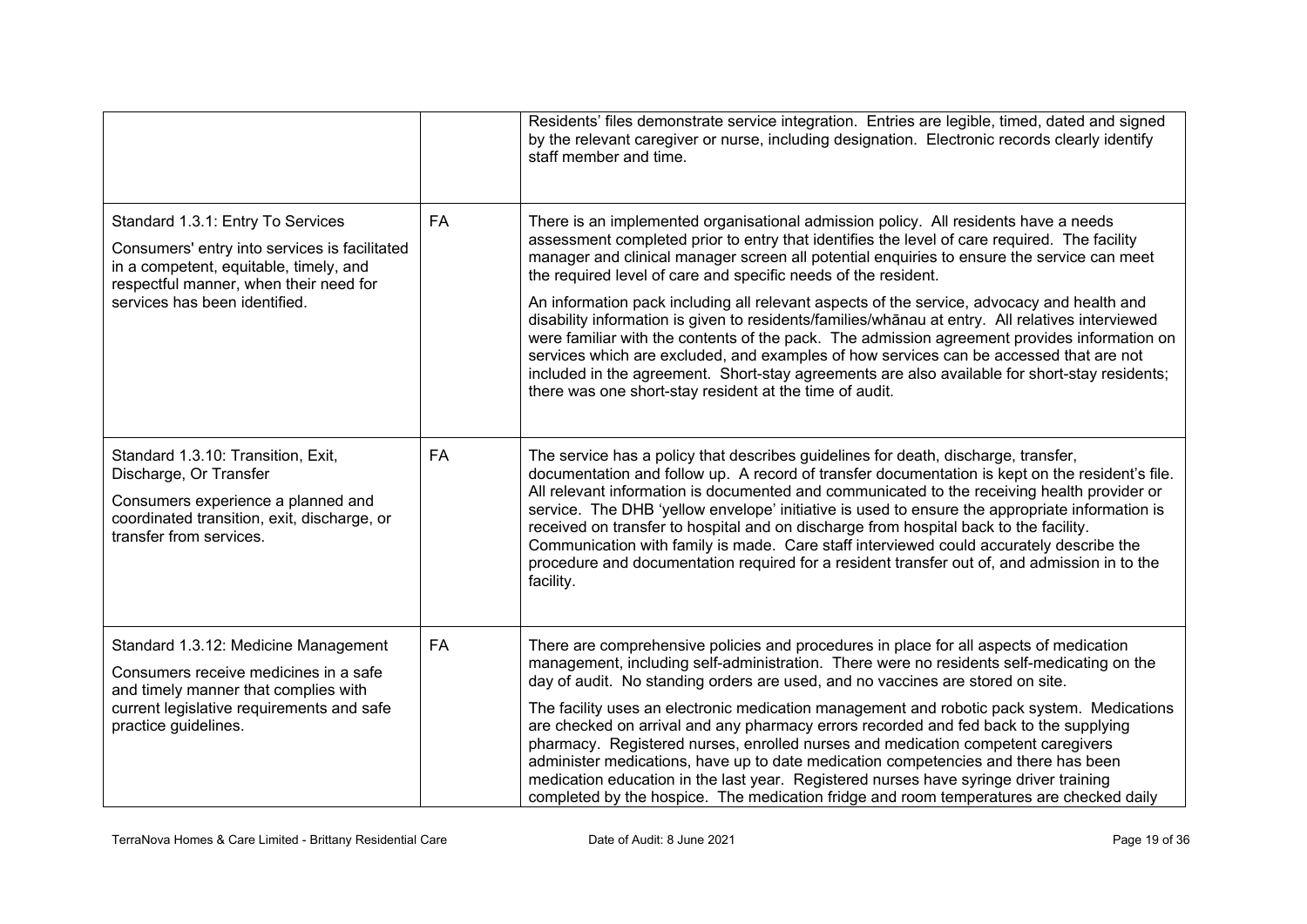|                                                                                                                                                                                                                                                 |                       | and are within the required ranges. Eye drops viewed in medication trolleys had been dated<br>once opened.                                                                                                                                                                                                                                                                                                                                                                                                                                                                                                                                    |
|-------------------------------------------------------------------------------------------------------------------------------------------------------------------------------------------------------------------------------------------------|-----------------------|-----------------------------------------------------------------------------------------------------------------------------------------------------------------------------------------------------------------------------------------------------------------------------------------------------------------------------------------------------------------------------------------------------------------------------------------------------------------------------------------------------------------------------------------------------------------------------------------------------------------------------------------------|
|                                                                                                                                                                                                                                                 |                       | Staff sign for the administration of medications electronically. Sixteen medication charts were<br>reviewed. Medications are reviewed at least three-monthly by the GP. There was photo<br>identification and allergy status recorded. 'As required' medications had indications for use<br>charted.                                                                                                                                                                                                                                                                                                                                          |
| Standard 1.3.13: Nutrition, Safe Food, And<br><b>Fluid Management</b><br>A consumer's individual food, fluids and<br>nutritional needs are met where this service                                                                               | <b>PA</b><br>Moderate | Residents stated that they are provided with a diet, which meets their cultural and nutritional<br>requirements. The meals are cooked on site in a well-equipped kitchen. Residents<br>interviewed reported they are satisfied with the service. Resident meetings discuss food, and<br>feedback is given.                                                                                                                                                                                                                                                                                                                                    |
| is a component of service delivery.                                                                                                                                                                                                             |                       | There is a four-weekly seasonal menu which has not recently been reviewed by a registered<br>dietitian (last reviewed 2017). A dietitian visits as required. A dietary assessment is<br>completed on all residents at the time they are admitted, however these were not current.<br>Resource information on special diets is available in the kitchen. Special equipment is<br>available such as lipped plates. Lunch meals were observed. Staff were observed assisting<br>residents with meals. The kitchen was observed to be clean and well organised, however<br>there were identified shortfalls around fridge and freezer monitoring. |
| Standard 1.3.2: Declining Referral/Entry To<br><b>Services</b><br>Where referral/entry to the service is<br>declined, the immediate risk to the<br>consumer and/or their family/whānau is<br>managed by the organisation, where<br>appropriate. | <b>FA</b>             | The reason for declining service entry to potential residents should this occur, is<br>communicated to the potential resident or family/whanau and they are referred to the original<br>referral agent for further information. The reasons for declining entry would be if the service<br>had no beds available or could not provide the level of care.                                                                                                                                                                                                                                                                                      |
| Standard 1.3.4: Assessment<br>Consumers' needs, support requirements,<br>and preferences are gathered and recorded<br>in a timely manner.                                                                                                       | <b>FA</b>             | Files sampled indicated that all appropriate personal needs information is gathered during<br>admission in consultation with the resident and their relative where appropriate. InterRAI<br>assessments had been completed for all long-term residents' files reviewed (with exception of<br>the ACC resident). Six monthly interRAI assessments and reviews are evident for five of eight<br>resident files sampled as one hospital resident was under a short-term care contract, one new<br>admission and one on an ACC contract.                                                                                                          |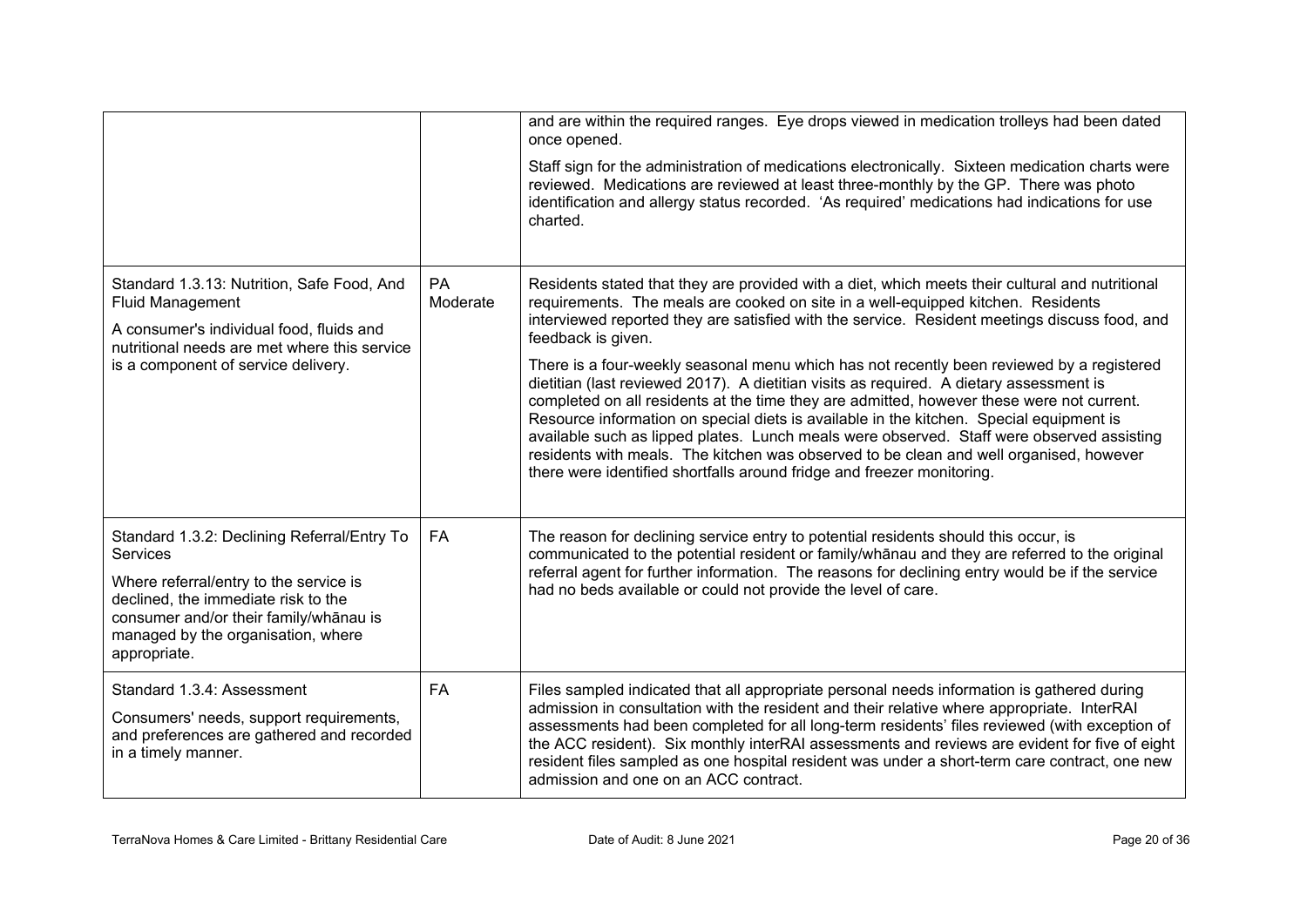|                                                                                                                                                   |                       | Resident files reviewed identified that risk assessments are completed on admission and<br>reviewed six-monthly as part of the evaluation unless changes occur prior, in which case a<br>review is carried out at that time. Additional assessments for management of behaviour, pain,<br>wound care, nutrition, falls and other safety assessments including restraint, are appropriately<br>completed according to need. For four of eight resident files reviewed, the outcomes from<br>assessments and risk assessments are reflected into care plans (link 1.3.5.2).                                                                                                                        |
|---------------------------------------------------------------------------------------------------------------------------------------------------|-----------------------|--------------------------------------------------------------------------------------------------------------------------------------------------------------------------------------------------------------------------------------------------------------------------------------------------------------------------------------------------------------------------------------------------------------------------------------------------------------------------------------------------------------------------------------------------------------------------------------------------------------------------------------------------------------------------------------------------|
| Standard 1.3.5: Planning<br>Consumers' service delivery plans are<br>consumer focused, integrated, and promote<br>continuity of service delivery. | <b>PA</b><br>Moderate | Care plans reviewed evidenced multidisciplinary involvement in the care of the resident. All<br>care plans reviewed were resident centred. Interventions documented support needs and<br>provided detail to guide care. Residents and relatives interviewed stated that they were<br>involved in the care planning process. There was evidence of service integration with<br>documented input from a range of specialist care professionals, including the diabetic<br>specialist nurse, dietitian, wound care specialist and occupational therapist. The care staff<br>interviewed advised that the care plans were easy to follow. Integration of records and<br>monitoring documents occurs. |
| Standard 1.3.6: Service<br>Delivery/Interventions<br>Consumers receive adequate and                                                               | PA<br>Moderate        | When a resident's condition changes, the RN will initiate a GP consultation. Staff stated that<br>they notify family members about any changes in their relative's health status. Care plans are<br>updated as residents' needs changed.                                                                                                                                                                                                                                                                                                                                                                                                                                                         |
| appropriate services in order to meet their<br>assessed needs and desired outcomes.                                                               |                       | Care staff stated there are adequate clinical supplies and equipment provided, including<br>continence and wound care supplies and these were sighted.                                                                                                                                                                                                                                                                                                                                                                                                                                                                                                                                           |
|                                                                                                                                                   |                       | Nutrition has been considered, with fluid and fluid monitoring, regular weight monitoring and<br>weight management implemented where weight loss was noted. The nursing staff were<br>aware of residents' dietary requirements and these could be seen documented and were<br>easily accessible on the electronic resident management system, however these needs were<br>not always communicated effectively to staff in the kitchen (link 1.3.13.1).                                                                                                                                                                                                                                           |
|                                                                                                                                                   |                       | There was evidence of wound nurse specialist involvement in chronic wounds/pressure<br>injuries. There were 15 ongoing wounds including skin tears, surgical wound, and chronic<br>ulcers. There was one unstageable DHB acquired pressure injury. All wounds had wound<br>assessments, appropriate management plans and ongoing evaluations completed.                                                                                                                                                                                                                                                                                                                                          |
|                                                                                                                                                   |                       | Monitoring forms are in use as applicable, such as weight, vital signs, FBCs, turning charts,<br>wounds and neurological observations. However, these have not always been fully<br>completed.                                                                                                                                                                                                                                                                                                                                                                                                                                                                                                   |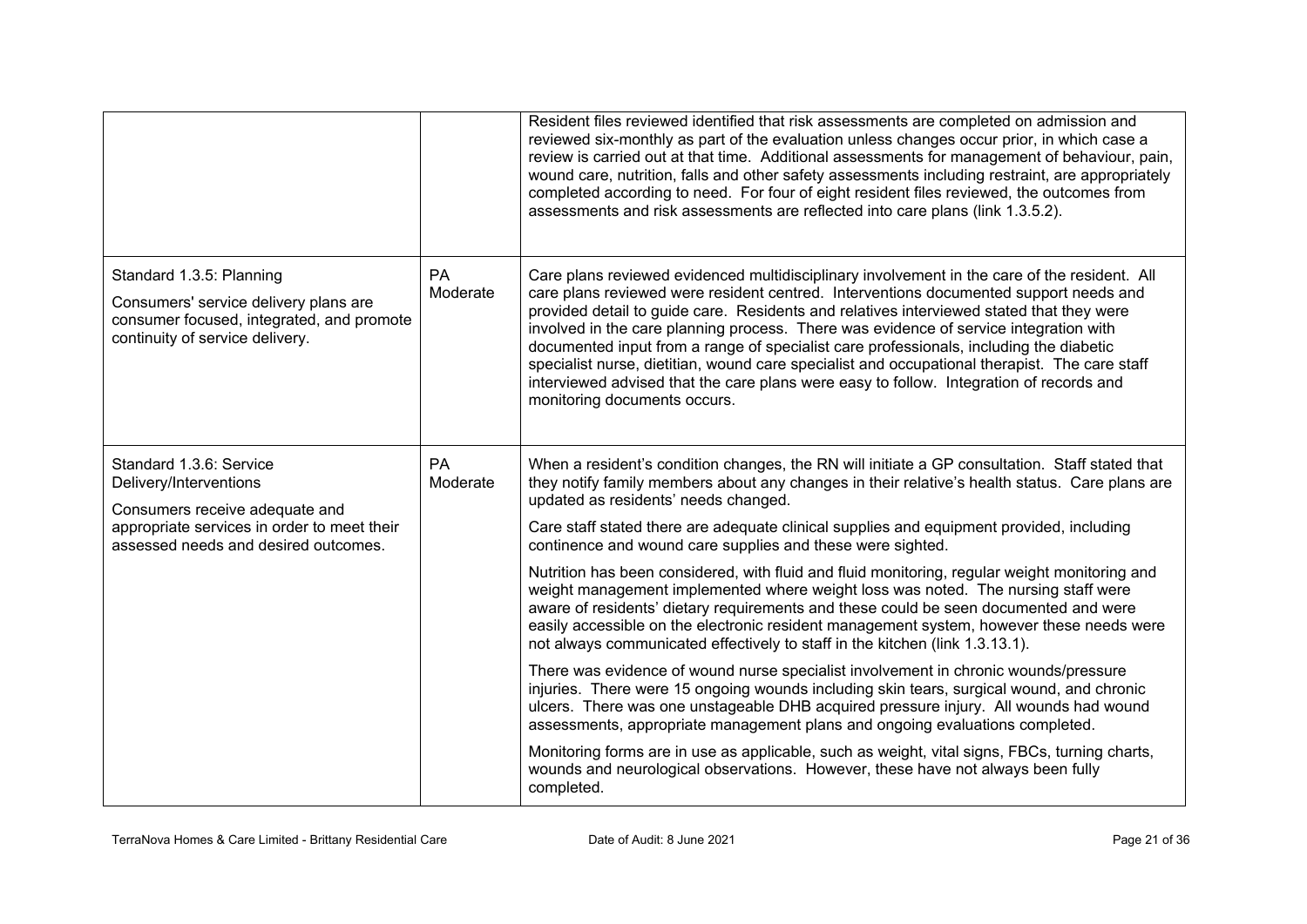| CI<br>Standard 1.3.7: Planned Activities<br>The service employs two activities coordinators covering Monday to Friday between them,<br>who plan and lead the activities in the home. This is done in conjunction with a resident<br>Where specified as part of the service<br>activities committee, named the 'whānau support team'. Activities at the weekends are led by<br>delivery plan for a consumer, activity<br>a team of volunteers which also includes residents.<br>requirements are appropriate to their<br>needs, age, culture, and the setting of the<br>There are set activities including themes and events which the activities team add to in order<br>to individualise activities to resident need and preferences. A weekly activities calendar is<br>service.<br>distributed to residents, posted on noticeboards and is available in large print. On the days of<br>audit residents were observed participating in activities, including a group powhiri to welcome |  |
|-------------------------------------------------------------------------------------------------------------------------------------------------------------------------------------------------------------------------------------------------------------------------------------------------------------------------------------------------------------------------------------------------------------------------------------------------------------------------------------------------------------------------------------------------------------------------------------------------------------------------------------------------------------------------------------------------------------------------------------------------------------------------------------------------------------------------------------------------------------------------------------------------------------------------------------------------------------------------------------------|--|
|                                                                                                                                                                                                                                                                                                                                                                                                                                                                                                                                                                                                                                                                                                                                                                                                                                                                                                                                                                                           |  |
| the audit team on site. The activity coordinators seek verbal feedback on activities from<br>residents and families to evaluate the effectiveness of the activity programme, enabling further<br>adaptation if required. Residents interviewed were positive about the activity programme.                                                                                                                                                                                                                                                                                                                                                                                                                                                                                                                                                                                                                                                                                                |  |
| Residents under 65 years of age have YPD specific activities plans that reflect differing needs<br>and provide tailored, age-appropriate activities.                                                                                                                                                                                                                                                                                                                                                                                                                                                                                                                                                                                                                                                                                                                                                                                                                                      |  |
| Residents are able to participate in a range of activities that are appropriate to their cognitive<br>and physical capabilities. There are weekly outings to places chosen by the residents and<br>there are regular entertainers visiting the facility. Residents also share their talents and<br>provide entertainment themselves as witnessed at the time of audit.                                                                                                                                                                                                                                                                                                                                                                                                                                                                                                                                                                                                                    |  |
| Special events like birthdays, Easter, Mothers' Day, Anzac Day, and other cultural festive days<br>are celebrated. There are visiting community groups such as local church groups, pet therapy<br>and visiting schools. The activity team provides a range of activities which include (but are not<br>limited to) exercises, walks outside, crafts, games, quizzes, entertainers, gardening, and<br>bingo.                                                                                                                                                                                                                                                                                                                                                                                                                                                                                                                                                                              |  |
| The activity team are involved in the admission process, completing the initial activities<br>assessment, and have input in to the cultural assessment. An activities plan is completed<br>within timeframes, a monthly record of attendance is maintained, and evaluations are<br>completed six-monthly.                                                                                                                                                                                                                                                                                                                                                                                                                                                                                                                                                                                                                                                                                 |  |
| Those residents who prefer to not to participate in communal activities receive one-on-one<br>visits and individualised activities such as pampering sessions according to their preferences.                                                                                                                                                                                                                                                                                                                                                                                                                                                                                                                                                                                                                                                                                                                                                                                             |  |
| Standard 1.3.8: Evaluation<br>FA<br>Long term care plans are evaluated by the RNs six monthly or earlier if there was a change in<br>resident health status. Evaluations are documented and identify progress to meeting goals. A<br>Consumers' service delivery plans are<br>six-monthly care plan review is also completed by the registered nurse with input from                                                                                                                                                                                                                                                                                                                                                                                                                                                                                                                                                                                                                      |  |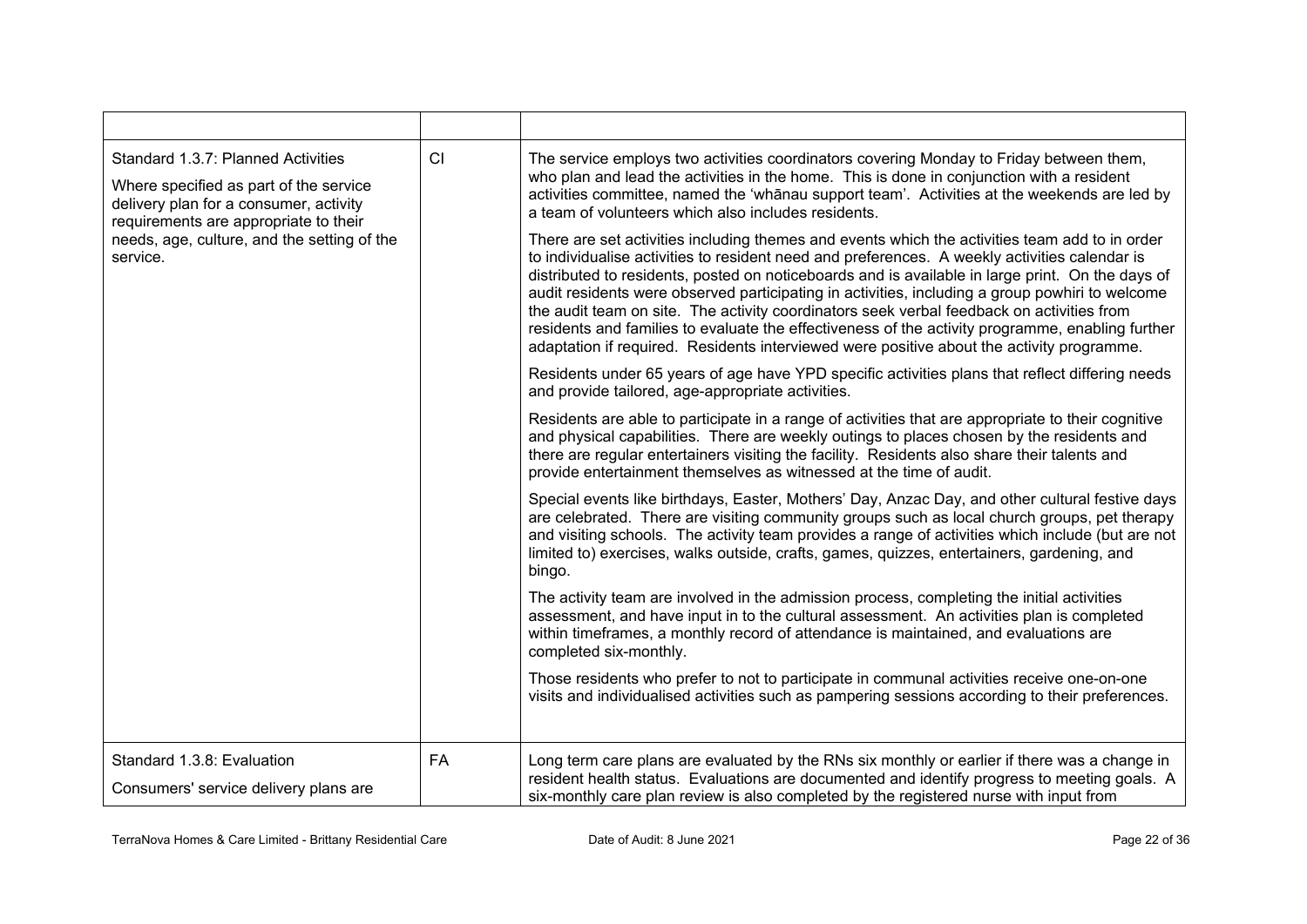| evaluated in a comprehensive and timely<br>manner.                                                                                                                                                                                                                              |           | caregivers, the GP, the activities coordinator, resident (if appropriate) and family/whānau<br>members and any other relevant person involved in the care of the resident.                                                                                                                                                                                                                                                                                                                                                                                                                                                                                                                                                                                                                                                                                                                                                        |
|---------------------------------------------------------------------------------------------------------------------------------------------------------------------------------------------------------------------------------------------------------------------------------|-----------|-----------------------------------------------------------------------------------------------------------------------------------------------------------------------------------------------------------------------------------------------------------------------------------------------------------------------------------------------------------------------------------------------------------------------------------------------------------------------------------------------------------------------------------------------------------------------------------------------------------------------------------------------------------------------------------------------------------------------------------------------------------------------------------------------------------------------------------------------------------------------------------------------------------------------------------|
|                                                                                                                                                                                                                                                                                 |           | Care plan interventions are updated as necessary as a result of the evaluation. Activities<br>plans are in place for each of the residents and these are also evaluated six-monthly. There<br>are three-monthly reviews by the GP for all residents, which family are able to attend if they<br>wish to do so. Short-term care plans are in use for acute and short-term issues. These are<br>evaluated at regular intervals.                                                                                                                                                                                                                                                                                                                                                                                                                                                                                                     |
| Standard 1.3.9: Referral To Other Health<br>And Disability Services (Internal And<br>External)<br>Consumer support for access or referral to<br>other health and/or disability service<br>providers is appropriately facilitated, or<br>provided to meet consumer choice/needs. | <b>FA</b> | Referral to other health and disability services is evident in the sample group of resident files.<br>The service facilitates access to other medical and non-medical services. Referral<br>documentation is maintained on resident files. The clinical manager and registered nurses<br>interviewed could describe the procedure for when a resident's condition changes and the<br>resident needs to be reassessed for a higher or different level of care. Discussion with the<br>clinical manager and registered nurses identified that the service has access to a wide range<br>of support either through the GP, specialists, and allied health services as required.                                                                                                                                                                                                                                                      |
| Standard 1.4.1: Management Of Waste<br>And Hazardous Substances<br>Consumers, visitors, and service providers<br>are protected from harm as a result of<br>exposure to waste, infectious or hazardous<br>substances, generated during service<br>delivery.                      | <b>FA</b> | There are policies regarding chemical safety and waste disposal. All chemicals were clearly<br>labelled with manufacturer's labels and stored in locked areas. Safety datasheets and product<br>sheets are available. Sharp's containers are available and meet the hazardous substances<br>regulations for containers. The hazard register identifies hazardous substance and staff<br>indicated a clear understanding of processes and protocols. Gloves, aprons, and goggles are<br>available for staff. A spills kit is available.                                                                                                                                                                                                                                                                                                                                                                                            |
| Standard 1.4.2: Facility Specifications<br>Consumers are provided with an<br>appropriate, accessible physical<br>environment and facilities that are fit for<br>their purpose.                                                                                                  | PA Low    | The building holds a current building systems status report issued in lieu of a building warrant<br>of fitness due to Covid-19 alert level restrictions preventing one or more required components<br>to be signed off. This expires 25 January 2022.<br>There are two lifts and stair access between the two floors. Both lifts can accommodate a<br>bed/ambulance stretcher. The ground floor has two resident wings (Tukituki and Mohaka),<br>and there are two double rooms, both in Mohaka wing, one in Tukituki, and all other rooms are<br>single. On the upper floor, there are four resident wings (Te Ana, Wairoa, Clive, and Shine).<br>Clive wing has two, three-bedded rooms, while Wairoa wing has two double rooms and one,<br>three-bedded room. Room 53 was previously a lounge which has been reconfigured into a<br>double room. All multiple occupancy rooms are large, have privacy curtains and utilise the |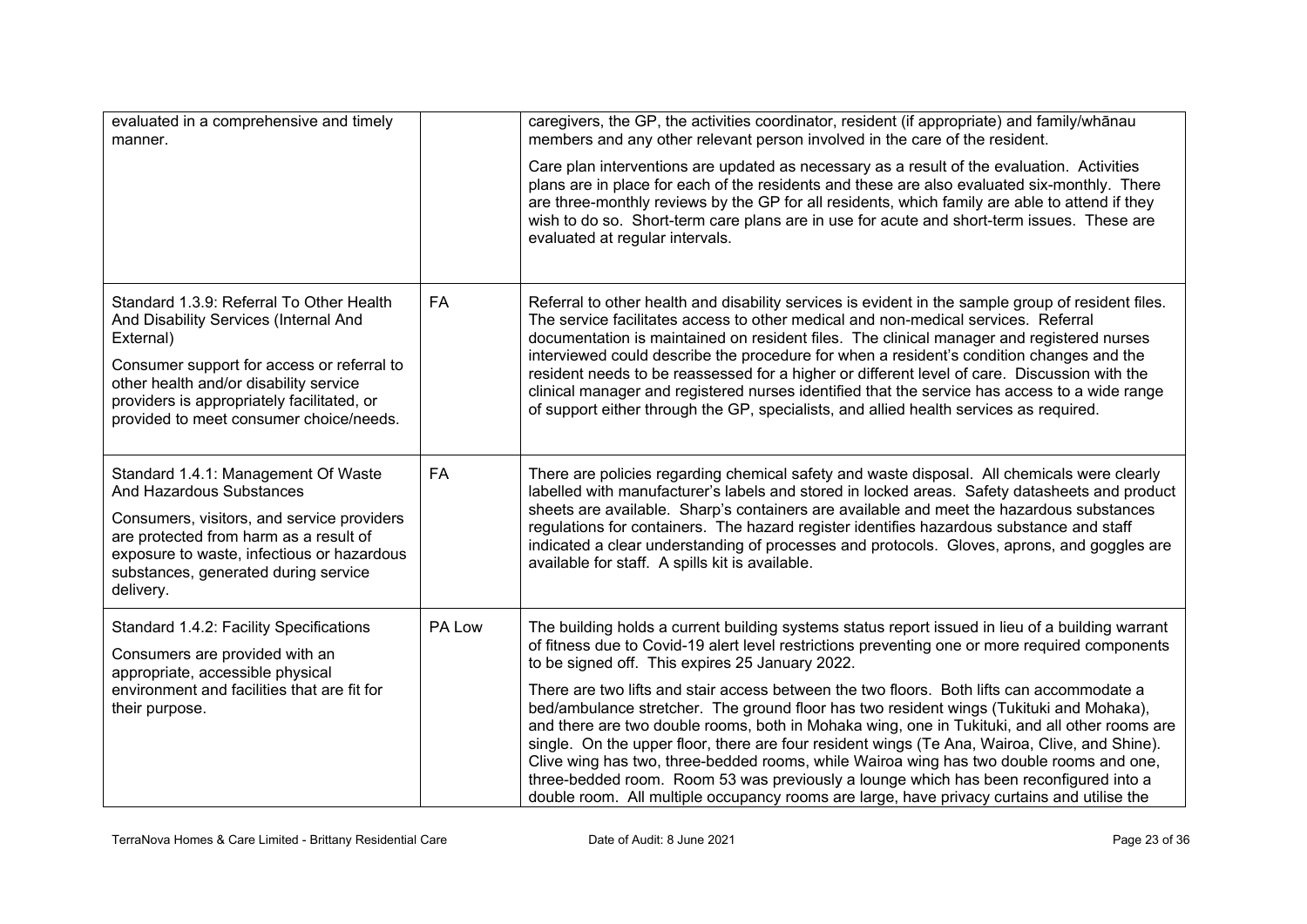|                                                                                                                                                                                                                                                                                                     |    | wireless call bell system for resident safety.                                                                                                                                                                                                                                                                                                                                                                                                                                                                                                                                                                                                                                                                                |
|-----------------------------------------------------------------------------------------------------------------------------------------------------------------------------------------------------------------------------------------------------------------------------------------------------|----|-------------------------------------------------------------------------------------------------------------------------------------------------------------------------------------------------------------------------------------------------------------------------------------------------------------------------------------------------------------------------------------------------------------------------------------------------------------------------------------------------------------------------------------------------------------------------------------------------------------------------------------------------------------------------------------------------------------------------------|
|                                                                                                                                                                                                                                                                                                     |    | There is a comprehensive planned maintenance programme in place. Reactive and<br>preventative maintenance occurs and is undertaken by the full-time maintenance officer. The<br>maintenance officer provides an on-call service out of hours and essential contractors are<br>available 24-hours.                                                                                                                                                                                                                                                                                                                                                                                                                             |
|                                                                                                                                                                                                                                                                                                     |    | Electrical equipment has been tested and tagged, expiring September 2021. The hoist and<br>scales are checked annually and are next due to be checked November 2021. Hot water<br>temperatures have been monitored in resident areas and are being dealt with as part of a<br>corrective action plan currently.                                                                                                                                                                                                                                                                                                                                                                                                               |
|                                                                                                                                                                                                                                                                                                     |    | Flooring is safe and appropriate for residential care. The facility has wide corridors with safety<br>rails that facilitate safe mobility with the use of mobility aids. Residents were observed moving<br>freely around the areas with mobility aids where required. The external areas are well<br>maintained and have attractive features, including wheelchair friendly garden beds and are<br>easily accessible to residents. All outdoor areas have some seating and shade. There is safe<br>access to all communal areas.                                                                                                                                                                                              |
|                                                                                                                                                                                                                                                                                                     |    | Care staff interviewed stated they have sufficient equipment to safely deliver the cares as<br>outlined in the resident care plans.                                                                                                                                                                                                                                                                                                                                                                                                                                                                                                                                                                                           |
| Standard 1.4.3: Toilet, Shower, And<br><b>Bathing Facilities</b><br>Consumers are provided with adequate<br>toilet/shower/bathing facilities. Consumers<br>are assured privacy when attending to<br>personal hygiene requirements or receiving<br>assistance with personal hygiene<br>requirements. | FA | All residents' rooms on the lower floor have ensuites. On the upper floor, Shine and Te Ana<br>wing rooms have ensuites, while Wairoa and Clive wing rooms share communal facilities, of<br>which there are a sufficient number to cater for resident need. Handrails are appropriately<br>placed in ensuite bathrooms and communal showers and toilets. There is ample space in<br>toilet and shower areas to accommodate shower chairs and a hoist if appropriate. Privacy is<br>assured with the use of ensuites. Communal toilet/shower/bathing facilities have a system<br>that indicates if it is engaged or vacant, however not all communal showers/bathrooms<br>adequately maintain resident privacy (link 1.1.3.1). |
|                                                                                                                                                                                                                                                                                                     |    | Fixtures, fittings, floorings, and wall coverings are in good condition and are made from<br>materials which allow for ease of cleaning.                                                                                                                                                                                                                                                                                                                                                                                                                                                                                                                                                                                      |
| Standard 1.4.4: Personal Space/Bed Areas<br>Consumers are provided with adequate<br>personal space/bed areas appropriate to                                                                                                                                                                         | FA | There are five double rooms, three three-bedded rooms and all other resident's rooms are<br>single. The double and triple rooms have privacy curtains to provide resident privacy when<br>required. There is sufficient space to allow care to be provided and for the safe use of mobility<br>equipment. Staff interviewed reported that they have more than adequate space to provide                                                                                                                                                                                                                                                                                                                                       |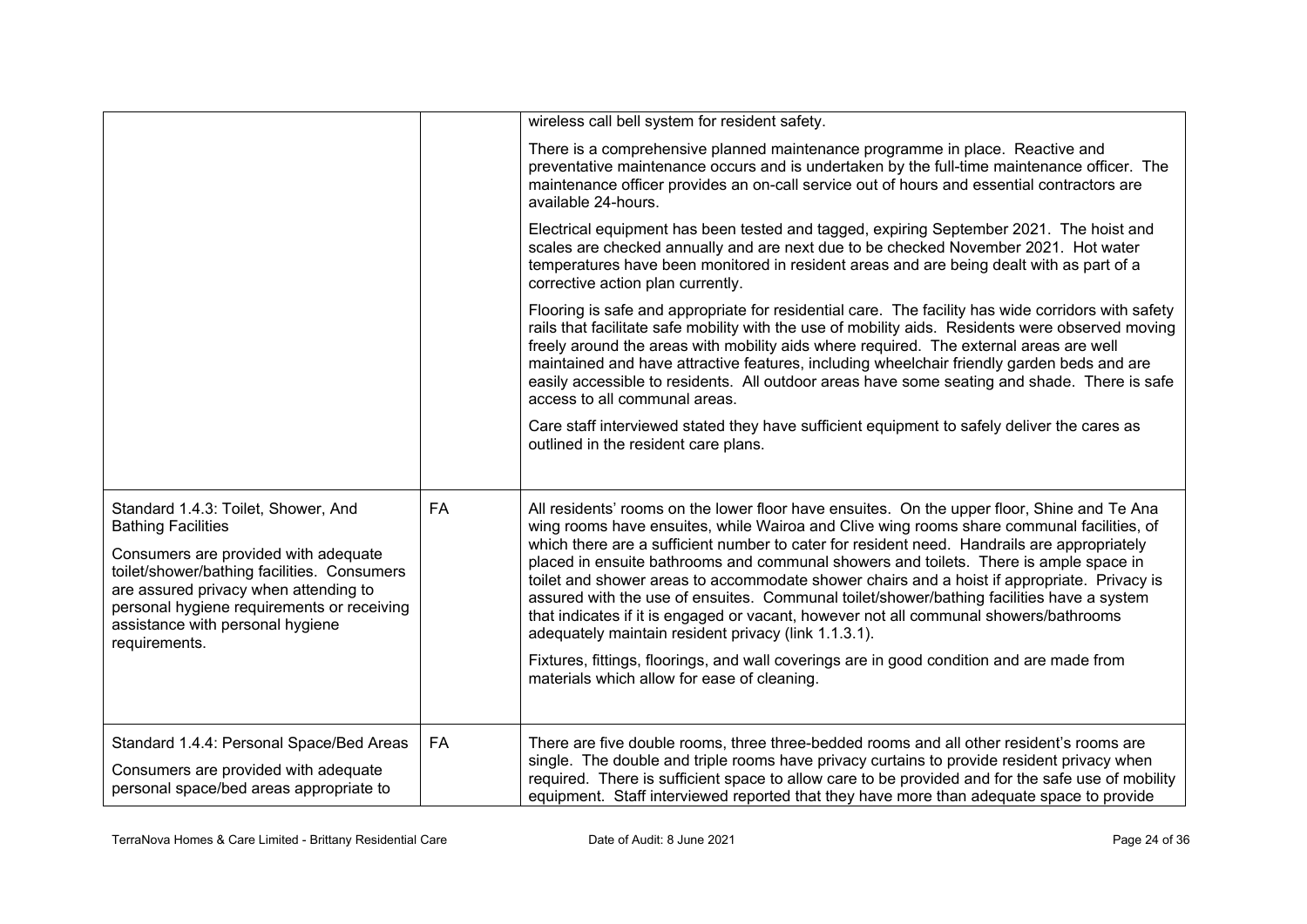| the consumer group and setting.                                                                                                                                                                                                 |    | care to residents. Residents are encouraged to personalise their bedrooms as viewed on the<br>day of audit.                                                                                                                                                                                                                                                                                                                                                                                                                                                                                                                                                                                                                                                                                                                                                                                                                                                                                  |
|---------------------------------------------------------------------------------------------------------------------------------------------------------------------------------------------------------------------------------|----|----------------------------------------------------------------------------------------------------------------------------------------------------------------------------------------------------------------------------------------------------------------------------------------------------------------------------------------------------------------------------------------------------------------------------------------------------------------------------------------------------------------------------------------------------------------------------------------------------------------------------------------------------------------------------------------------------------------------------------------------------------------------------------------------------------------------------------------------------------------------------------------------------------------------------------------------------------------------------------------------|
| Standard 1.4.5: Communal Areas For<br>Entertainment, Recreation, And Dining<br>Consumers are provided with safe,<br>adequate, age appropriate, and accessible<br>areas to meet their relaxation, activity, and<br>dining needs. | FA | There are large and small communal areas, with a dining room on each floor. The dining<br>areas are homely, inviting, and appropriate for the needs of the residents. There are sufficient<br>lounges and private/quiet seating areas where residents who prefer quieter activities or<br>visitors may sit. The facility centres around 'The Hub', a large communal space utilised for<br>entertainment, activities, and meetings. Residents interviewed commented about the light,<br>airy feel of the hub and the large amount of space available for resident activities. All<br>lounge/dining areas are accessible and accommodate the equipment required for residents.<br>Residents are able to move freely and safely, and furniture is arranged to facilitate this.<br>The communal space also includes a small café, a hair and beauty salon and a games area,<br>including a pool table. Residents also have access to a scooter parking bay, physiotherapy<br>room and gymnasium. |
|                                                                                                                                                                                                                                 |    |                                                                                                                                                                                                                                                                                                                                                                                                                                                                                                                                                                                                                                                                                                                                                                                                                                                                                                                                                                                              |
| Standard 1.4.6: Cleaning And Laundry<br><b>Services</b><br>Consumers are provided with safe and<br>hygienic cleaning and laundry services<br>appropriate to the setting in which the<br>service is being provided.              | FA | All laundry is done on site. There are clearly defined clean and dirty areas. There is a<br>cleaning manual available. Cleaning and laundry services are monitored through the internal<br>auditing system. The cleaners' equipment was attended at all times or locked away in the<br>cleaners' cupboard. All chemicals on the cleaner's trolley were labelled. Sluice rooms are<br>kept locked when not in use.                                                                                                                                                                                                                                                                                                                                                                                                                                                                                                                                                                            |
| Standard 1.4.7: Essential, Emergency, And<br><b>Security Systems</b>                                                                                                                                                            | FA | Emergency and disaster policies and procedures and a civil defence plan are documented for<br>the service. Fire drills occur every six months and there is a New Zealand Fire Service<br>approved evacuation scheme.                                                                                                                                                                                                                                                                                                                                                                                                                                                                                                                                                                                                                                                                                                                                                                         |
| Consumers receive an appropriate and<br>timely response during emergency and<br>security situations.                                                                                                                            |    | The orientation programme and annual education and training programme includes fire and<br>security training. Staff interviewed confirmed their understanding of emergency procedures.<br>Required fire equipment was sighted on the day of audit. Fire equipment has been checked<br>within required timeframes.                                                                                                                                                                                                                                                                                                                                                                                                                                                                                                                                                                                                                                                                            |
|                                                                                                                                                                                                                                 |    | There are adequate supplies available in the event of a civil defence emergency including<br>water, food, and supplies (torches, radio, and batteries), emergency power and a gas BBQ is<br>available on the premises as an alternate cooking source. The facility keeps sufficient<br>emergency water for 10 litres per person, per day for at least 3 days for resident use on site.                                                                                                                                                                                                                                                                                                                                                                                                                                                                                                                                                                                                       |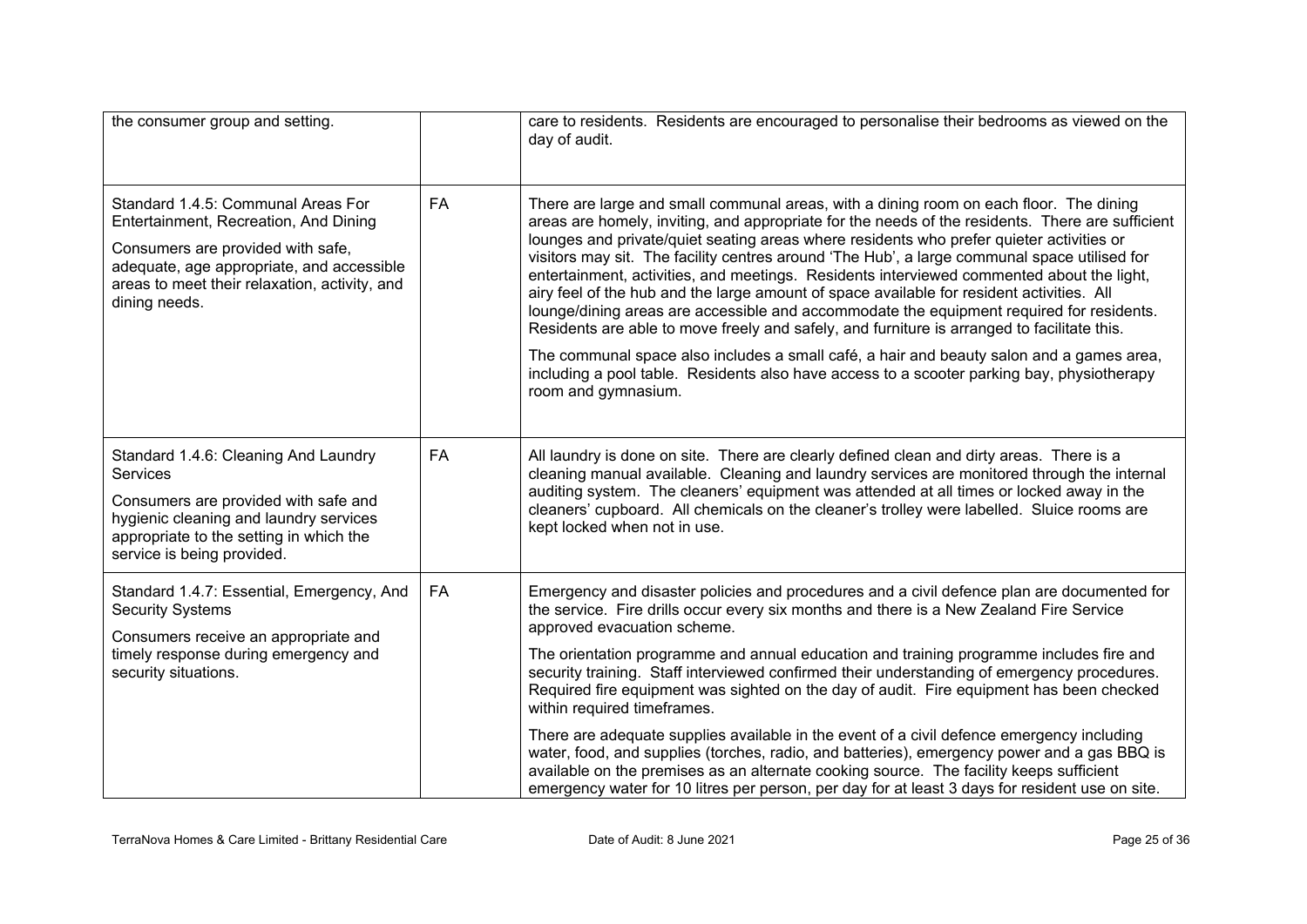|                                                                                                                                                                                                                                                   |           | There is emergency lighting.                                                                                                                                                                                                                                                                                                                                                                                                                                                                                                                                                                                                                                                                      |
|---------------------------------------------------------------------------------------------------------------------------------------------------------------------------------------------------------------------------------------------------|-----------|---------------------------------------------------------------------------------------------------------------------------------------------------------------------------------------------------------------------------------------------------------------------------------------------------------------------------------------------------------------------------------------------------------------------------------------------------------------------------------------------------------------------------------------------------------------------------------------------------------------------------------------------------------------------------------------------------|
|                                                                                                                                                                                                                                                   |           | Residents' rooms, communal bathrooms and living areas all have call bells, with the majority<br>or residents utilising a wireless system via a wristband pendant. Call bells and sensor mats<br>when activated show on a display panel and also give an audible alert. Residents were<br>observed in their rooms with sensor mats in close proximity and were seen to be wearing<br>wristband pendant alarms.                                                                                                                                                                                                                                                                                     |
|                                                                                                                                                                                                                                                   |           | There is always at least one staff member available 24 hours a day, seven days a week with a<br>current first aid/CPR certificate.                                                                                                                                                                                                                                                                                                                                                                                                                                                                                                                                                                |
|                                                                                                                                                                                                                                                   |           | Security policies and procedures are documented and implemented by staff. The buildings<br>are secure at night and the doorbell is linked to the call bell system. There are external sensor<br>lights around the building and a security patrol regularly checks the facility overnight.                                                                                                                                                                                                                                                                                                                                                                                                         |
| Standard 1.4.8: Natural Light, Ventilation,<br>And Heating                                                                                                                                                                                        | <b>FA</b> | All bedrooms and communal areas have ample natural light and ventilation. All heating is<br>thermostatically controlled. Staff and residents interviewed, stated heating and ventilation                                                                                                                                                                                                                                                                                                                                                                                                                                                                                                          |
| Consumers are provided with adequate<br>natural light, safe ventilation, and an<br>environment that is maintained at a safe<br>and comfortable temperature.                                                                                       |           | within the facility is effective. There is a monitored outdoor area where residents may smoke.<br>All other areas are smoke free.                                                                                                                                                                                                                                                                                                                                                                                                                                                                                                                                                                 |
| Standard 3.1: Infection control<br>management<br>There is a managed environment, which<br>minimises the risk of infection to<br>consumers, service providers, and visitors.<br>This shall be appropriate to the size and<br>scope of the service. | FA        | The clinical manager fulfils the role infection control resource nurse and has done for the past<br>six months. Responsibility for infection control is described in the job description which was<br>evidenced on the day of audit. The resource nurse oversees infection control for the facility,<br>reviews incidents, and is responsible for the collation of monthly infection events and reports.<br>The infection control programme is reviewed annually by the facility management team. The<br>resource nurse, clinical coordinator and facility manager meet monthly to analyse and discuss<br>infection trends within the facility and formulate corrective action plans if required. |
|                                                                                                                                                                                                                                                   |           | The facility has a Covid/Pandemic plan in place and appropriate amounts of PPE on hand to<br>last for at least two weeks in case of a further lockdown. During Covid the service held regular<br>virtual meetings with the DHB Covid preparedness team to check policies, procedures, and<br>service readiness. As part of the pandemic response the service implemented mandatory<br>staff handwashing on entry to the facility, and although this is no longer mandatory, staff are<br>strongly encouraged to continue this practice.                                                                                                                                                           |
|                                                                                                                                                                                                                                                   |           | Visitors are asked not to visit if unwell. Hand sanitisers are appropriately placed throughout<br>the facility and Covid scanning and/or manual sign in is mandatory. Residents are offered the                                                                                                                                                                                                                                                                                                                                                                                                                                                                                                   |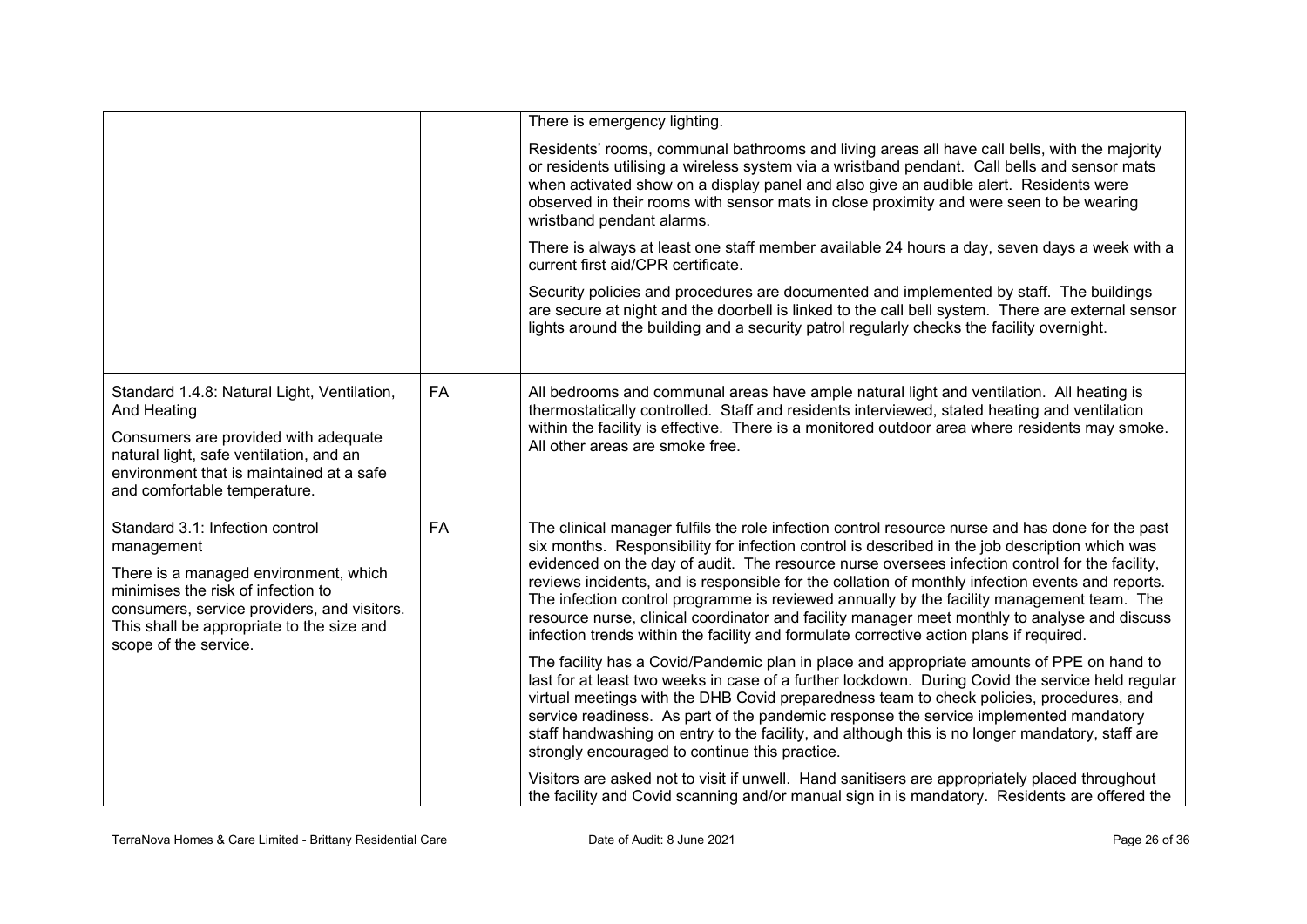|                                                                                                                                                                                                                                                                                                                                                                                                               |           | annual influenza vaccine. There have been no outbreaks in the previous year.                                                                                                                                                                                                                                                                                                                                                                                                                                                                                                                                                                                                                                                                                                                                                |
|---------------------------------------------------------------------------------------------------------------------------------------------------------------------------------------------------------------------------------------------------------------------------------------------------------------------------------------------------------------------------------------------------------------|-----------|-----------------------------------------------------------------------------------------------------------------------------------------------------------------------------------------------------------------------------------------------------------------------------------------------------------------------------------------------------------------------------------------------------------------------------------------------------------------------------------------------------------------------------------------------------------------------------------------------------------------------------------------------------------------------------------------------------------------------------------------------------------------------------------------------------------------------------|
| Standard 3.2: Implementing the infection<br>control programme<br>There are adequate human, physical, and<br>information resources to implement the<br>infection control programme and meet the<br>needs of the organisation.                                                                                                                                                                                  | FA        | There are adequate resources to implement the infection control programme at Brittany<br>House. The infection control resource nurse liaises with the facility management team who<br>meet monthly and as required (more frequently during Covid lockdown). Information is shared<br>as part of staff meetings and also as part of the registered nurse meetings. The infection<br>control resource nurse has not yet completed external training in infection control (link<br>$1.2.7.5$ ).<br>External resources and support are available through external specialists, microbiologist, GP,<br>wound nurse and DHB when required. The GP monitors the use of antibiotics. Overall<br>effectiveness of the programme is monitored by the infection control resource nurse, clinical<br>coordinator, and facility manager. |
| Standard 3.3: Policies and procedures<br>Documented policies and procedures for<br>the prevention and control of infection<br>reflect current accepted good practice and<br>relevant legislative requirements and are<br>readily available and are implemented in<br>the organisation. These policies and<br>procedures are practical, safe, and<br>appropriate/suitable for the type of service<br>provided. | FA        | The infection control policies include a comprehensive range of standards and guidelines<br>including defined roles and responsibilities for the prevention of infection; and training and<br>education of staff (link 1.2.7.5). Infection control procedures developed in respect of the<br>kitchen, laundry and housekeeping incorporate the principles of infection control. The policies<br>have been developed by a contracted consultant and adapted by the site with input from the<br>DHB infection control specialist.                                                                                                                                                                                                                                                                                             |
| Standard 3.4: Education<br>The organisation provides relevant<br>education on infection control to all service<br>providers, support staff, and consumers.                                                                                                                                                                                                                                                    | <b>FA</b> | The infection control resource nurse is responsible for coordinating education and ensuring<br>staff attend infection control in-services and updates. Training on infection control is included<br>in the orientation programme (link 1.2.7.4). Staff have had infection control education<br>available in the last 12 months (link 1.2.7.5).<br>The resource nurse has also completed infection control audits (link 1.2.3.8). Resident<br>education occurs as part of providing daily cares and as applicable at resident meetings.                                                                                                                                                                                                                                                                                      |
| Standard 3.5: Surveillance                                                                                                                                                                                                                                                                                                                                                                                    | <b>FA</b> | Surveillance is an integral part of the infection control programme and is described in the                                                                                                                                                                                                                                                                                                                                                                                                                                                                                                                                                                                                                                                                                                                                 |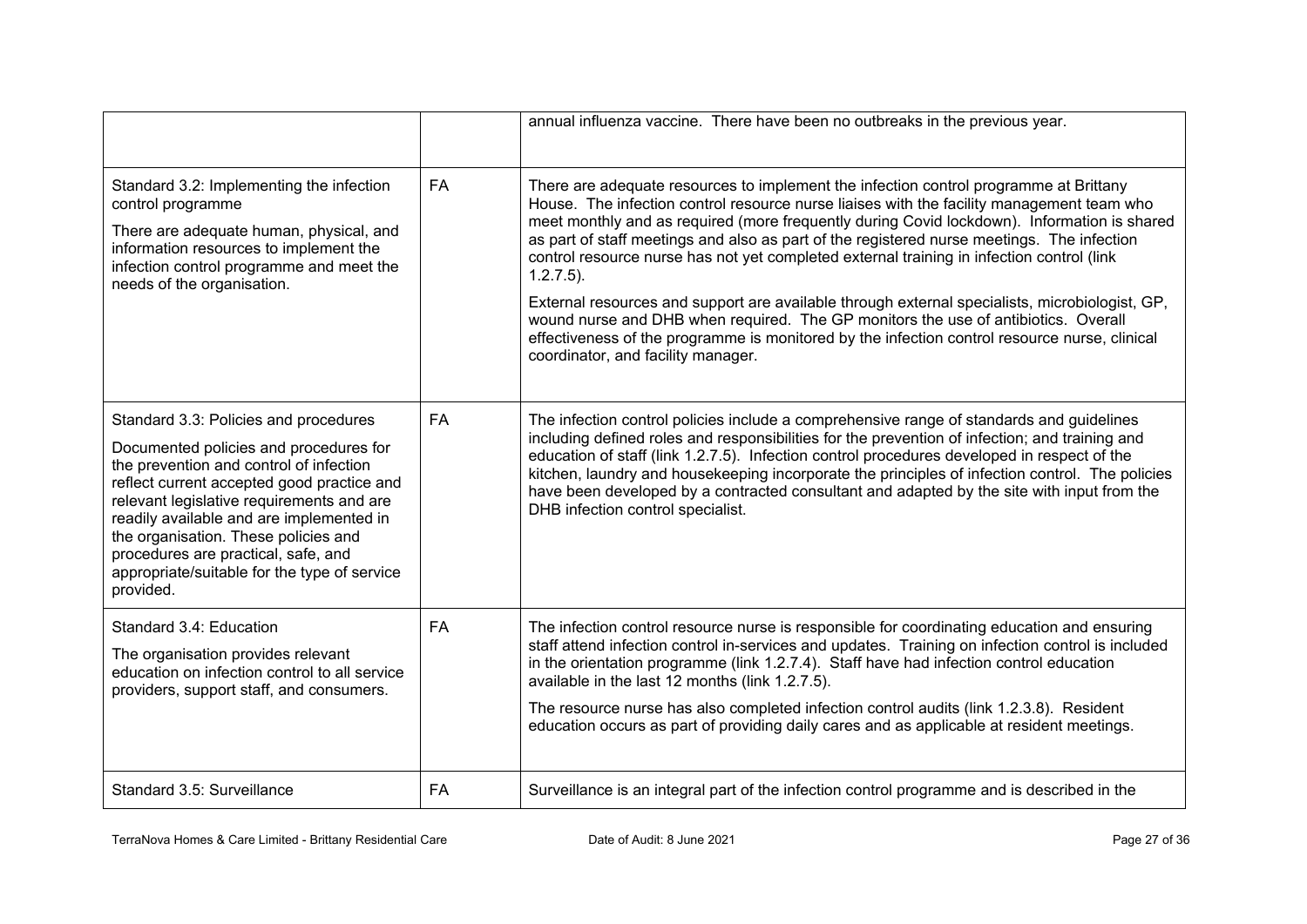| Surveillance for infection is carried out in<br>accordance with agreed objectives,<br>priorities, and methods that have been<br>specified in the infection control<br>programme. |    | facility's infection control manual. The infection control resource nurse collates the information<br>obtained through surveillance to determine infection control activities and education needs in<br>the facility. Infection control data including trend analysis is discussed with the facility<br>manager and at staff meetings. Meeting minutes are available to staff. Trends are identified,<br>analysed and preventative measures put in place. Results from laboratory tests are available<br>as required. There have been no outbreaks since the previous audit.<br>Systems in place are appropriate to the size and complexity of the facility.                              |
|----------------------------------------------------------------------------------------------------------------------------------------------------------------------------------|----|-------------------------------------------------------------------------------------------------------------------------------------------------------------------------------------------------------------------------------------------------------------------------------------------------------------------------------------------------------------------------------------------------------------------------------------------------------------------------------------------------------------------------------------------------------------------------------------------------------------------------------------------------------------------------------------------|
| Standard 2.1.1: Restraint minimisation<br>Services demonstrate that the use of<br>restraint is actively minimised.                                                               | FA | The restraint minimisation policy includes the definitions of restraint and enablers, which is<br>congruent with the definitions in NZS 8134.2. The policy includes restraint/enabler<br>management procedures. There are clear guidelines in the policy to determine what a<br>restraint is and what an enabler is. The restraint standards are being implemented and<br>implementation is reviewed through internal audits, facility meetings and restraint steering<br>meetings at an organisational level. Interviews with the staff confirmed their understanding of<br>restraints and enablers.                                                                                     |
|                                                                                                                                                                                  |    | Enablers are assessed as required for maintaining safety and independence and are used<br>voluntarily by the residents. On the day of audit, the service had no restraint in use. Three<br>residents had bedrails as an enabler with one resident also having a chest harness when in a<br>wheelchair. All enabler use is voluntary. Two resident files were reviewed where an enabler<br>was in use. The enabler assessment form was completed and signed by both residents. The<br>assessment/evaluation form has been evaluated at least three-monthly. The residents had<br>given consent for the devices to be used. Both residents also had checks while the enabler<br>was in use. |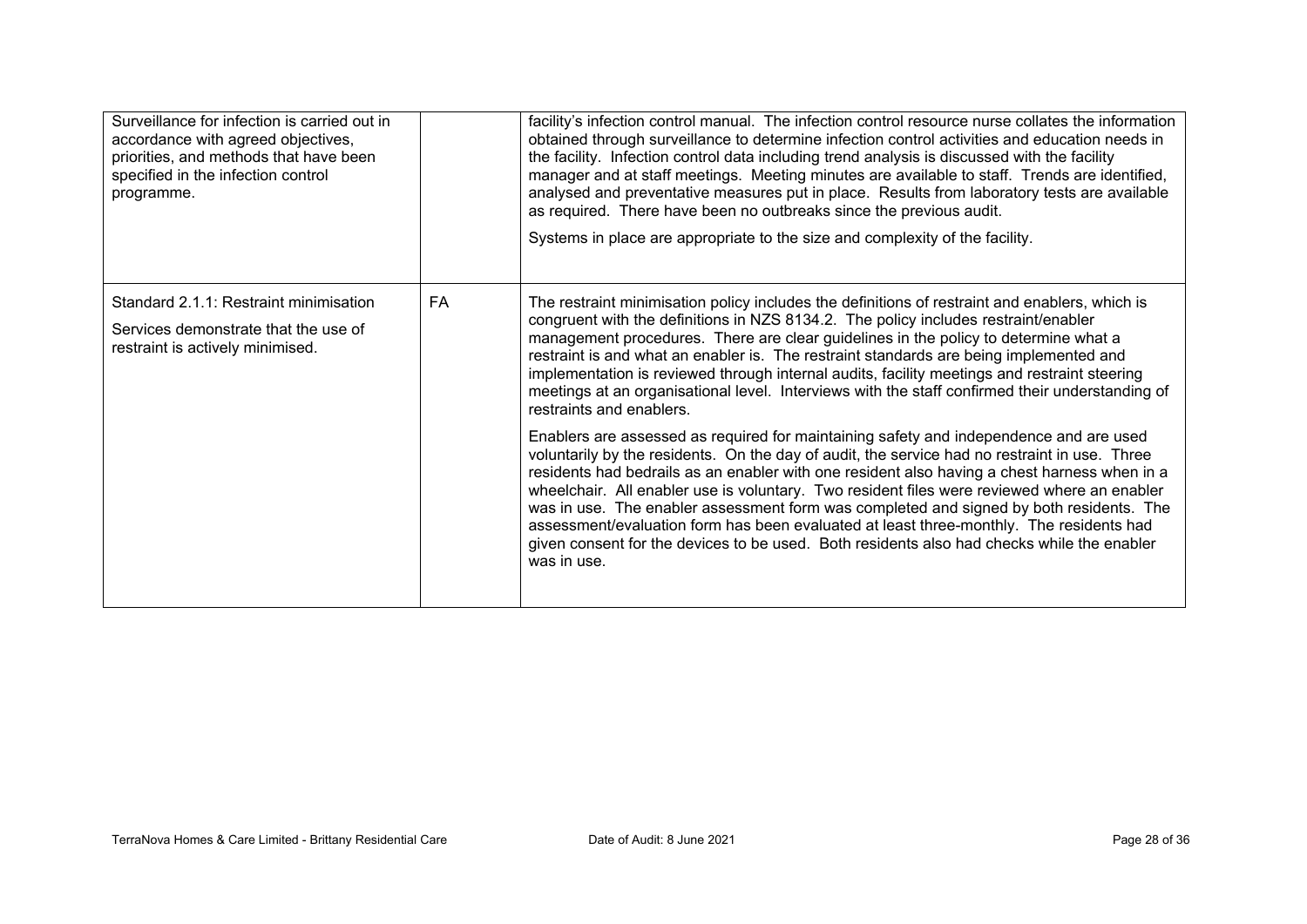### **Specific results for criterion where corrective actions are required**

Where a standard is rated partially attained (PA) or unattained (UA) specific corrective actions are recorded under the relevant criteria for the standard. The following table contains the criterion where corrective actions have been recorded.

Criterion can be linked to the relevant standard by looking at the code. For example, a Criterion 1.1.1.1: Service providers demonstrate knowledge and understanding of consumer rights and obligations, and incorporate them as part of their everyday practice relates to Standard 1.1.1: Consumer Rights During Service Delivery in Outcome 1.1: Consumer Rights.

If there is a message "no data to display" instead of a table, then no corrective actions were required as a result of this audit.

| <b>Criterion with</b><br>desired outcome                                                                                                                               | <b>Attainment</b><br>Rating | <b>Audit Evidence</b>                                                                                                                                                                                                                                                                                                                                                                                                                                                                                                                                                                                                                                                | <b>Audit Finding</b>                                                                                                                  | Corrective<br>action required<br>and timeframe<br>for completion<br>(days)                                           |
|------------------------------------------------------------------------------------------------------------------------------------------------------------------------|-----------------------------|----------------------------------------------------------------------------------------------------------------------------------------------------------------------------------------------------------------------------------------------------------------------------------------------------------------------------------------------------------------------------------------------------------------------------------------------------------------------------------------------------------------------------------------------------------------------------------------------------------------------------------------------------------------------|---------------------------------------------------------------------------------------------------------------------------------------|----------------------------------------------------------------------------------------------------------------------|
| Criterion 1.1.10.4<br>The service is able<br>to demonstrate that<br>written consent is<br>obtained where<br>required.                                                  | PA Low                      | Signed informed consents were evident on six out of eight files<br>sampled. Two out of eight of these files did not have a signed<br>consent.                                                                                                                                                                                                                                                                                                                                                                                                                                                                                                                        | Two (hospital including one<br>respite) out of eight resident<br>files reviewed did not have a<br>signed consent.                     | Ensure all<br>residents have<br>given informed<br>consent.<br>90 days                                                |
| Criterion 1.1.3.1<br>The service<br>respects the<br>physical, visual,<br>auditory, and<br>personal privacy of<br>the consumer and<br>their belongings at<br>all times. | PA Low                      | The privacy policy has been reviewed with reference to the<br>Privacy Act 2020. Staff interviewed were able to describe how<br>they maintained privacy for residents during showers, toileting<br>and when private conversations were held. There are two<br>shower/toilet rooms (both have two showers with curtains and one<br>toilet with a separate door). The door to the hallway has a panel<br>with frosted glass however the silhouette of the person inside of<br>the room can be seen. The resident satisfaction survey<br>completed in May 2021 identified issues related to privacy in<br>general noting that the communal showers were not specifically | There are two communal<br>shower/toilet blocks that<br>potentially do not afford<br>privacy for residents using<br>them at all times. | Ensure that<br>communal<br>shower/toilet<br>blocks allow for<br>privacy for<br>residents using<br>them at all times. |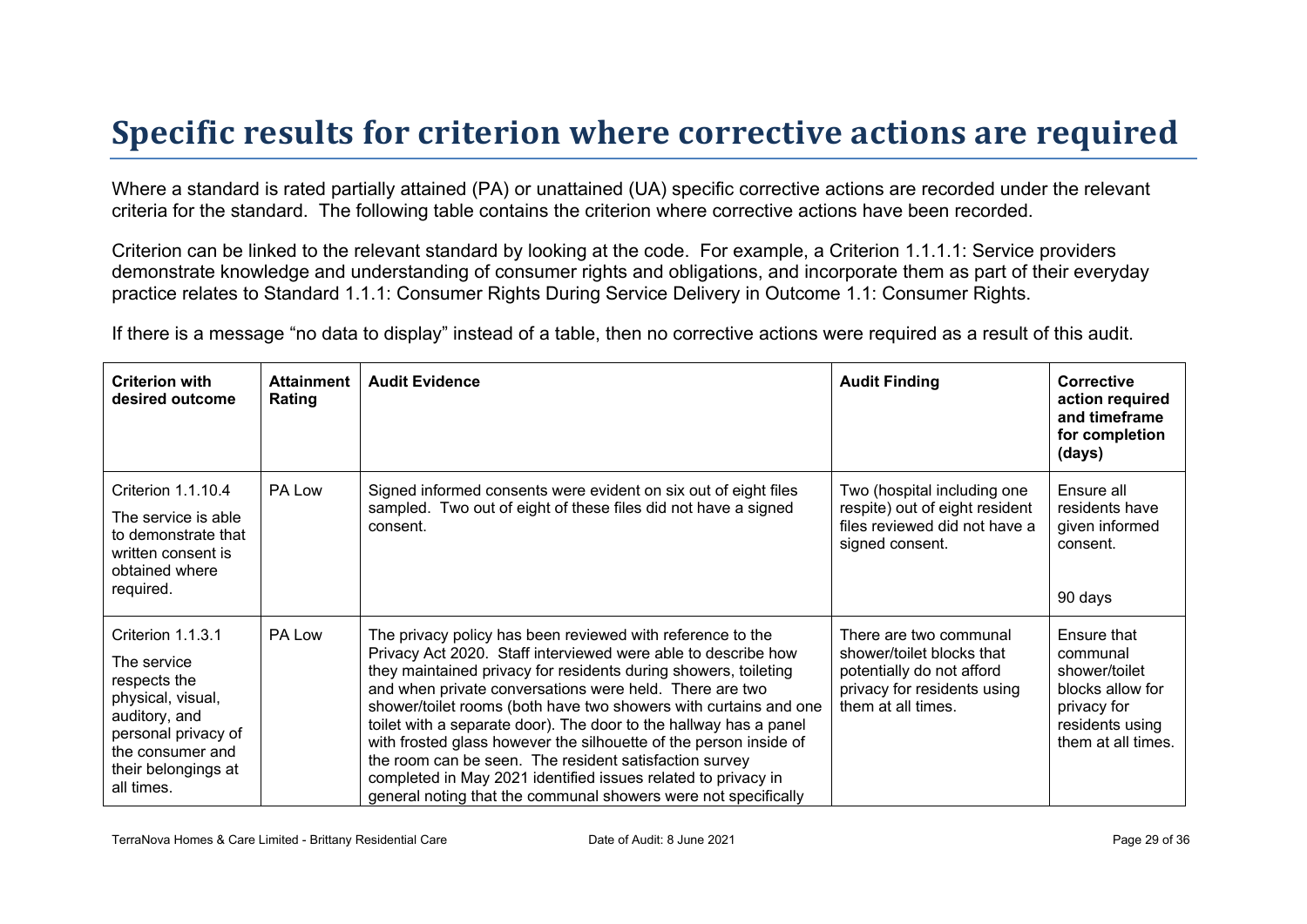|                                                                                                                                                                                                    |                | identified. There have not been any complaints specially related<br>to lack of privacy while using communal showers/toilets.                                                                                                                                                                                                                                                                                                                                                                                                                                                                                                                                                                                                                                                                                                        |                                                                                                                                                                                                                                                                      | 90 days                                                                                                                                                                                                                                                                     |
|----------------------------------------------------------------------------------------------------------------------------------------------------------------------------------------------------|----------------|-------------------------------------------------------------------------------------------------------------------------------------------------------------------------------------------------------------------------------------------------------------------------------------------------------------------------------------------------------------------------------------------------------------------------------------------------------------------------------------------------------------------------------------------------------------------------------------------------------------------------------------------------------------------------------------------------------------------------------------------------------------------------------------------------------------------------------------|----------------------------------------------------------------------------------------------------------------------------------------------------------------------------------------------------------------------------------------------------------------------|-----------------------------------------------------------------------------------------------------------------------------------------------------------------------------------------------------------------------------------------------------------------------------|
| Criterion 1.1.9.1<br>Consumers have a<br>right to full and<br>frank information<br>and open disclosure<br>from service<br>providers.                                                               | PA Low         | There is an open disclosure policy. Not all family were notified in<br>the event of an incident. Relatives interviewed reported that they<br>are contacted when there is a change to treatment of care, or if<br>there has been an incident,                                                                                                                                                                                                                                                                                                                                                                                                                                                                                                                                                                                        | Six of fifteen incident reports<br>did not evidence family<br>contact following the incident<br>being reported.                                                                                                                                                      | Ensure that<br>family are<br>contacted in a<br>timely manner to<br>inform them of<br>the incident<br>90 days                                                                                                                                                                |
| Criterion 1.2.3.8<br>A corrective action<br>plan addressing<br>areas requiring<br>improvement in<br>order to meet the<br>specified Standard<br>or requirements is<br>developed and<br>implemented. | PA<br>Moderate | There are processes documented to ensure that any<br>recommendations or gaps identified in audits or meeting minutes<br>are resolved in a timely manner. Corrective action plans were not<br>fully documented when issues were raised in audits or closed out<br>when issues were identified in meetings. The resident/family<br>satisfaction survey had been completed in May 2021 with 29<br>returns. Data has been collated, however there is no corrective<br>action plan developed and implemented to improve areas related<br>to privacy, food services, and to knowledge of The Health and<br>Disability Commissioner (HDC) Code of Health and Disability<br>Services Consumers' Rights (the Code).<br>A review of food services showed that corrective actions related<br>to the previous MPI audit had not been addressed. | Corrective action plans are<br>not documented when issues<br>are raised in audit reports,<br>food service audits, or<br>satisfaction surveys or<br>documented with evidence of<br>resolution, and issues are<br>not closed out when these<br>are raised in meetings. | Ensure that there<br>are corrective<br>action plans<br>documented<br>when issues are<br>raised in audit<br>reports and<br>evidence of<br>resolution of<br>issues against<br>corrective<br>actions when<br>addressed<br>including those<br>raised in<br>meetings.<br>90 days |
| Criterion 1.2.7.4<br>New service<br>providers receive an                                                                                                                                           | PA Low         | Eight staff records were reviewed. Five were for staff who had<br>been appointed in 2021. Overall, there were three of the eight<br>staff records reviewed that had documentation confirming that an<br>orientation had been completed. Of the five new staff employed                                                                                                                                                                                                                                                                                                                                                                                                                                                                                                                                                              | Orientation is not<br>documented as being<br>completed in five or eight                                                                                                                                                                                              | Ensure that all<br>staff have<br>documentation in<br>their staff file that                                                                                                                                                                                                  |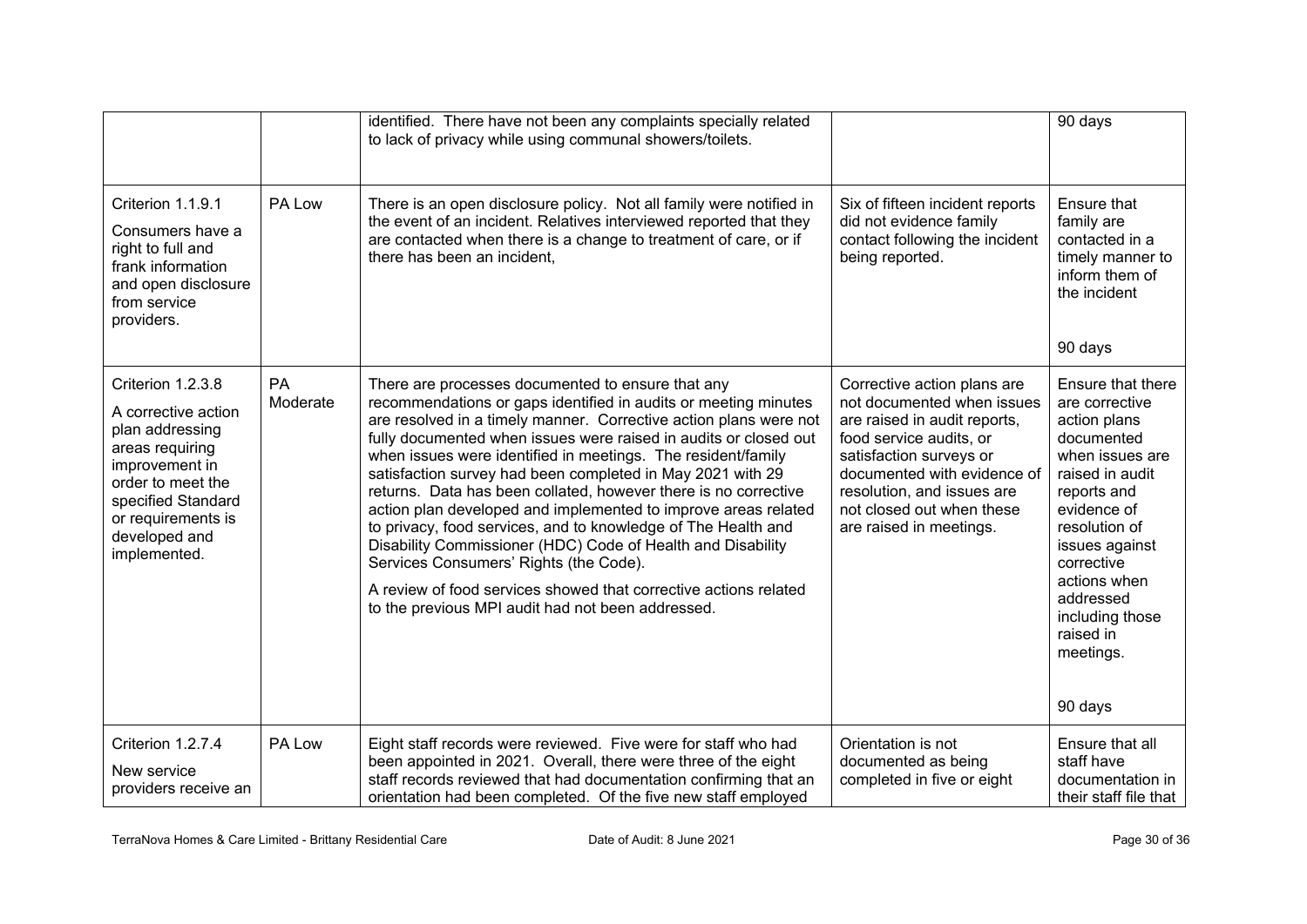| orientation/induction<br>programme that<br>covers the essential<br>components of the<br>service provided.                                                                                 |        | in 2021, one of the five had an orientation completed as being<br>documented. Two new caregivers interviewed stated that they<br>had completed orientation that included an orientation to the<br>service and residents, a buddy programme and reading of<br>policies.                                                                                                                                                                                                                                                                                                                                                                                                                                                                                                                                                                                                                                                             | staff files reviewed.                                                                                                                                                                                                                                                                                                                                 | confirms<br>orientation has<br>been completed.<br>90 days                                                                                                                                                                                                                                                                                    |
|-------------------------------------------------------------------------------------------------------------------------------------------------------------------------------------------|--------|------------------------------------------------------------------------------------------------------------------------------------------------------------------------------------------------------------------------------------------------------------------------------------------------------------------------------------------------------------------------------------------------------------------------------------------------------------------------------------------------------------------------------------------------------------------------------------------------------------------------------------------------------------------------------------------------------------------------------------------------------------------------------------------------------------------------------------------------------------------------------------------------------------------------------------|-------------------------------------------------------------------------------------------------------------------------------------------------------------------------------------------------------------------------------------------------------------------------------------------------------------------------------------------------------|----------------------------------------------------------------------------------------------------------------------------------------------------------------------------------------------------------------------------------------------------------------------------------------------------------------------------------------------|
| Criterion 1.2.7.5<br>A system to identify,<br>plan, facilitate, and<br>record ongoing<br>education for<br>service providers to<br>provide safe and<br>effective services to<br>consumers. | PA Low | There is a training plan in place for 2021 with the 2020 plan also<br>sighted. Completion of training for 2020 was not able to be<br>sighted. Training has been offered in 2021 as per plan, however<br>attendance numbers are low (between three and twelve generally<br>except for website training, Covid-19 update and training,<br>dementia, fire training). The service is moving to holding<br>mandatory training days with these repeated throughout the year<br>to ensure that all staff can access these. The plan is in place for<br>mandatory training. Staff stated that they had training in 2020.<br>The managers are newly appointed and have not been able to<br>locate training records of caregiving staff who have completed<br>Careerforce training. There are no staff enrolled in training<br>currently. The infection control resource nurse has not yet<br>completed annual training in infection control | (i) Training has not been<br>accessed by a significant<br>numbers of relevant staff in<br>2020 and 2021.<br>(ii) Managers were not able<br>to confirm numbers of<br>caregiving staff who had<br>completed Careerforce<br>training.<br>(iii) The infection control<br>resource nurse has not yet<br>completed annual training in<br>infection control. | (i) Ensure that<br>training is<br>provided and<br>attended by staff<br>as per the<br>training plan.<br>(ii) Collate<br>statistics around<br>caregivers who<br>have completed<br>Careerforce<br>training.<br>(ii) Ensure that<br>the infection<br>control resource<br>nurse completes<br>annual training in<br>infection control.<br>180 days |
| Criterion 1.3.13.1<br>Food, fluid, and<br>nutritional needs of<br>consumers are<br>provided in line with<br>recognised<br>nutritional                                                     | PA Low | The menu has not been reviewed since March 2017. The menu<br>has been changed with deserts now at midday (previously not<br>included) and fresh fruit stated as being given at tea time. This<br>was not previously on the menu. There are no vegetarian options<br>on the menu although the kitchen manager could describe these<br>with vegetarian sausages and patties available. There is one<br>resident who is vegetarian. The resident stated that they got<br>vegetarian meals, and this was observed to occur on the day of                                                                                                                                                                                                                                                                                                                                                                                               | The menu has not been<br>updated since March 2017<br>and it currently does not<br>reflect what is being<br>provided.                                                                                                                                                                                                                                  | Review the<br>menu to ensure<br>that it meets<br>resident needs<br>and reflects what<br>is being<br>provided.                                                                                                                                                                                                                                |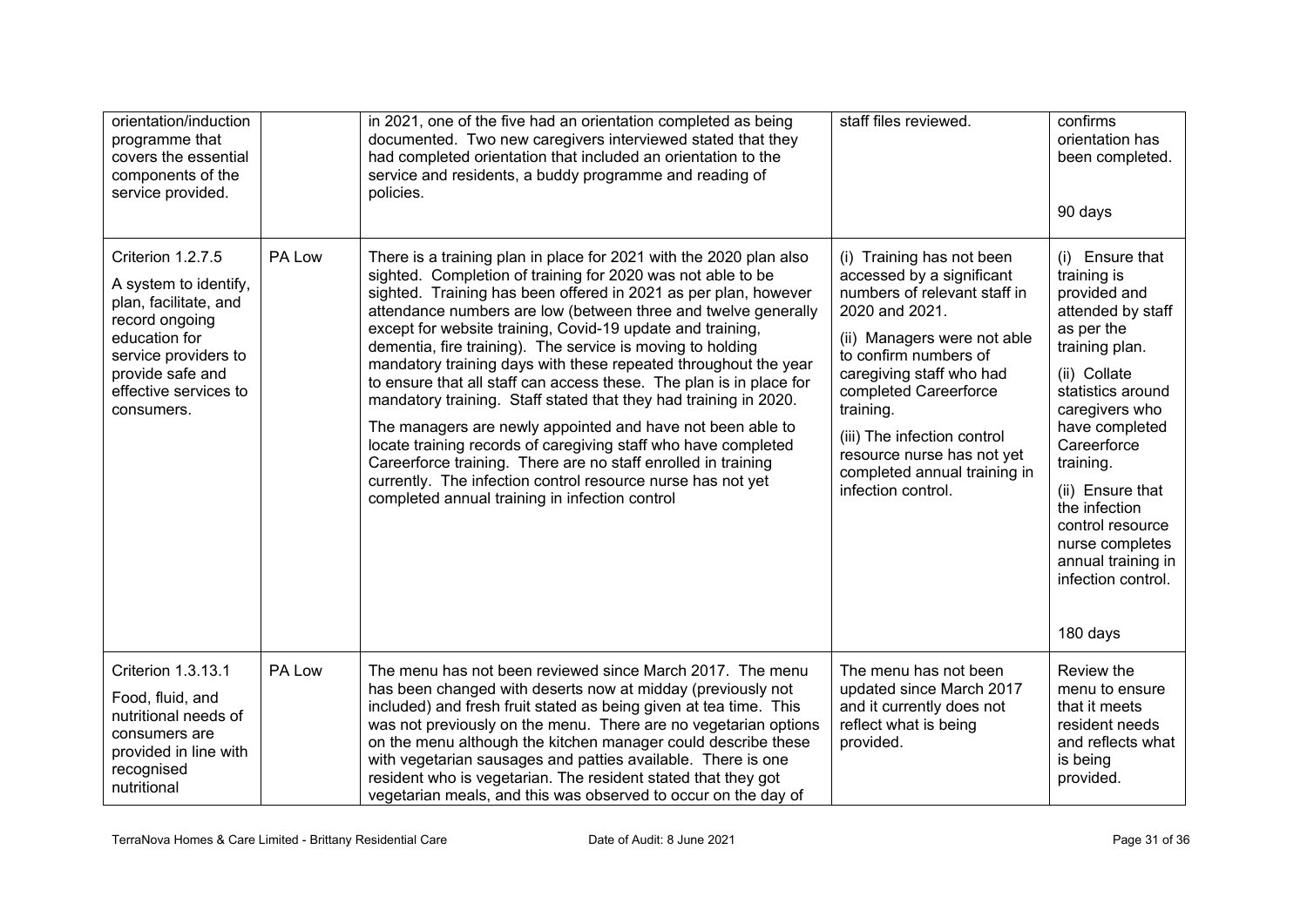| guidelines<br>appropriate to the<br>consumer group.                                                                                                                                                            |                       | audit.                                                                                                                                                                                                                                                                                                                                                                                                                                                                                                                                                                                                                                                                                                                                                      |                                                                                                                                                                                                                                                                        | 90 days                                                                                                                                                                                                                                                                                                                                            |
|----------------------------------------------------------------------------------------------------------------------------------------------------------------------------------------------------------------|-----------------------|-------------------------------------------------------------------------------------------------------------------------------------------------------------------------------------------------------------------------------------------------------------------------------------------------------------------------------------------------------------------------------------------------------------------------------------------------------------------------------------------------------------------------------------------------------------------------------------------------------------------------------------------------------------------------------------------------------------------------------------------------------------|------------------------------------------------------------------------------------------------------------------------------------------------------------------------------------------------------------------------------------------------------------------------|----------------------------------------------------------------------------------------------------------------------------------------------------------------------------------------------------------------------------------------------------------------------------------------------------------------------------------------------------|
| <b>Criterion 1.3.13.2</b><br>Consumers who<br>have additional or<br>modified nutritional<br>requirements or<br>special diets have<br>these needs met.                                                          | <b>PA</b><br>Moderate | Dietary assessments are completed on entry to the service as<br>part of the initial assessment, reviewed six monthly and updated<br>as changes occur. The kitchen file does not include updated<br>dietary requirement forms with some dating back to 2018. The<br>kitchen manager stated that kitchen staff are not informed of any<br>resident losing weight. The whiteboard includes any allergies or<br>likes/dislikes. The kitchen staff interviewed stated that they<br>assume these are correct.                                                                                                                                                                                                                                                     | Dietary assessments are not<br>kept updated for kitchen staff<br>to view and kitchen staff are<br>not informed of residents<br>who are losing weight.                                                                                                                  | Ensure that<br>kitchen staff<br>have accurate<br>information<br>around each<br>resident's dietary<br>needs.<br>60 days                                                                                                                                                                                                                             |
| Criterion 1.3.13.5<br>All aspects of food<br>procurement,<br>production,<br>preparation,<br>storage,<br>transportation,<br>delivery, and<br>disposal comply<br>with current<br>legislation, and<br>guidelines. | PA Low                | The policy and food control plan confirm that fridge and freezer<br>temperatures are to be taken daily with the normal range of<br>temperatures documented. The form used to record fridge<br>temperatures states that the temperature of the fridge should be<br>between 2-8 degrees Celsius. The Food control plan states that<br>the temperature should be 5 degrees Celsius or less.<br>Temperatures recorded in the log identify these as ranging from 2<br>degrees Celsius to 10 degrees Celsius with no corrective actions<br>in place. Temperatures for the freezers were also recorded as 20<br>degrees Celsius with the cook stating that these should be at 3<br>degrees Celsius. The temperature of one fridge has not been<br>recorded at all. | (i) Fridge and freezer<br>temperatures are not<br>recorded accurately as per<br>policy and the temperatures<br>of one fridge are not being<br>monitored.<br>(ii) Corrective actions are not<br>put in place when<br>temperatures are over the<br>normal as per policy. | (i) Record fridge<br>and freezer<br>temperatures<br>accurately<br>including taking<br>temperatures for<br>one fridge where<br>temperatures<br>have not been<br>previously<br>monitored.<br>(ii) Develop<br>corrective action<br>plans when<br>temperatures are<br>not within normal<br>range and sign<br>off evidence of<br>resolution.<br>90 days |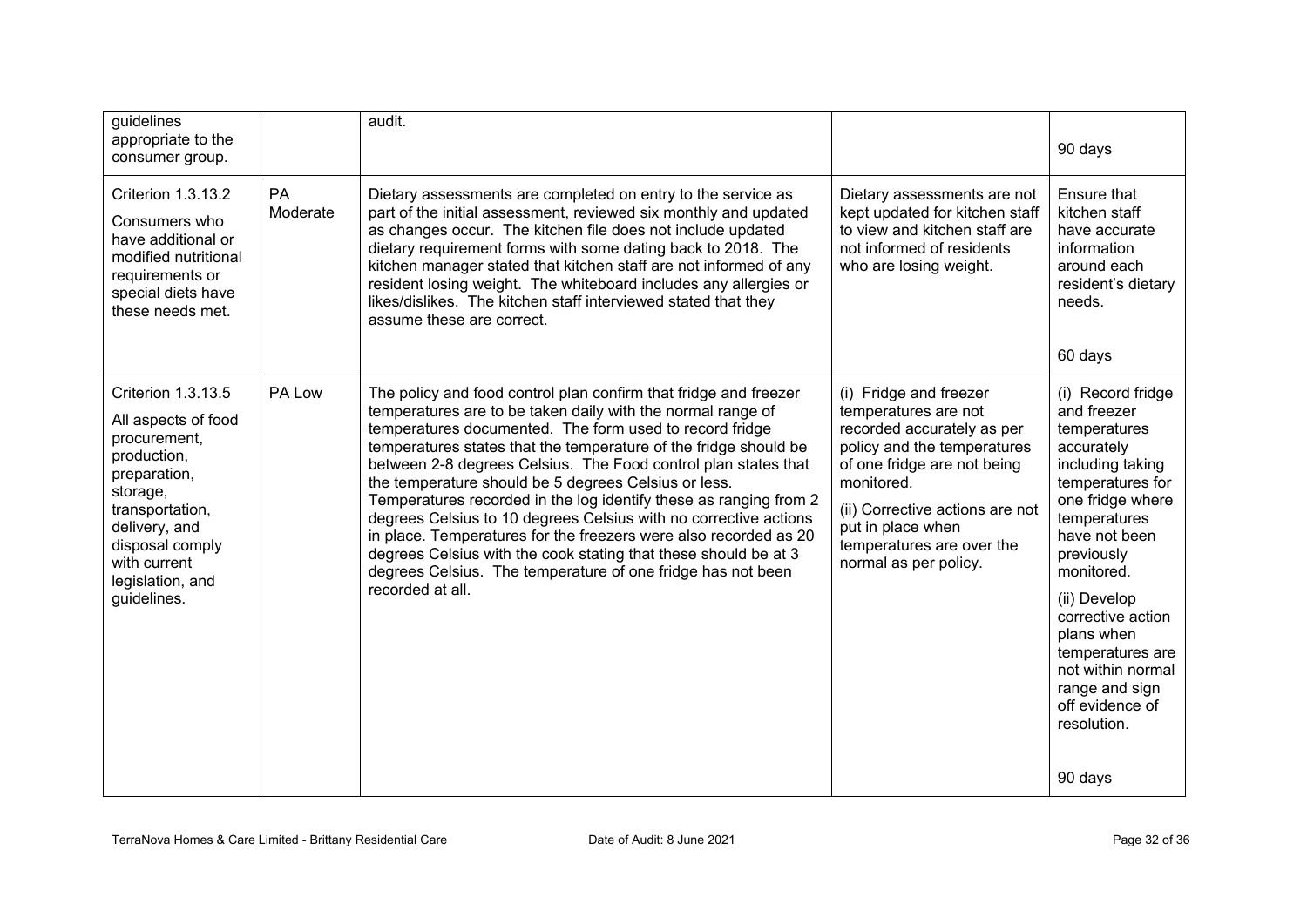| Criterion 1.3.5.2<br>Service delivery<br>plans describe the<br>required support<br>and/or intervention<br>to achieve the<br>desired outcomes<br>identified by the<br>ongoing<br>assessment<br>process. | <b>PA</b><br>Moderate | The RNs complete assessments to identify the care needs of the<br>resident and use this information to inform the development of the<br>care plan. Not all care plan interventions to support assessed<br>care needs were documented in the long-term care plans in<br>sufficient detail to guide the care staff. There is evidence of the<br>use of short-term care plans, and these have been signed out or<br>added to the long-term care plan, if not resolved.                                                                                                                                                         | (i) Four (three rest home,<br>one hospital) of eight files<br>sampled did not include<br>interventions or interventions<br>were not documented in<br>sufficient detail to guide the<br>care staff in the management<br>of cellulitis, diabetic<br>emergencies, enteral feeding<br>and falls prevention.<br>(ii) Two (hospital) of eight<br>resident care plans sampled<br>did not detail the need or<br>rationale for the crushing of<br>medication in line with the<br>residents' medication charts. | (i) Ensure that<br>care plan<br>interventions are<br>documented in<br>sufficient detail<br>to guide the care<br>staff.<br>(ii) Ensure that<br>details around<br>the need for, or<br>rationale for the<br>crushing of<br>medication in<br>line with the<br>residents'<br>medication<br>charts is<br>documented in<br>care plans.<br>60 days |
|--------------------------------------------------------------------------------------------------------------------------------------------------------------------------------------------------------|-----------------------|-----------------------------------------------------------------------------------------------------------------------------------------------------------------------------------------------------------------------------------------------------------------------------------------------------------------------------------------------------------------------------------------------------------------------------------------------------------------------------------------------------------------------------------------------------------------------------------------------------------------------------|-------------------------------------------------------------------------------------------------------------------------------------------------------------------------------------------------------------------------------------------------------------------------------------------------------------------------------------------------------------------------------------------------------------------------------------------------------------------------------------------------------|--------------------------------------------------------------------------------------------------------------------------------------------------------------------------------------------------------------------------------------------------------------------------------------------------------------------------------------------|
| Criterion 1.3.6.1<br>The provision of<br>services and/or<br>interventions are<br>consistent with, and<br>contribute to,<br>meeting the<br>consumers'<br>assessed needs,<br>and desired<br>outcomes.    | PA<br>Moderate        | Interviews with the clinical manager and registered nurses<br>demonstrated an understanding of the assessment, monitoring<br>and management plans. Monitoring forms are used to monitor<br>residents' health and well-being including blood pressure and<br>pulse, weight, blood sugar levels, behaviour, repositioning, food,<br>and fluid intake/output. However, these were not all fully<br>completed. Short-term care plans sighted on the day of audit<br>included wounds, skin tears and infections. These had been<br>reviewed regularly and signed off when resolved or transferred to<br>the long-term care plan. | (i) One hospital level<br>resident for daily PEG Feed<br>monitoring did not have<br>monitoring documentation<br>completed.<br>(ii) One hospital resident<br>with an identified pressure<br>injury did not have the<br>required repositioning<br>consistently documented.<br>(iii) Two hospital residents<br>with catheters did not have<br>daily fluid balance charts                                                                                                                                 | (i)-(iii). Ensure<br>resident<br>monitoring charts<br>are consistently<br>and<br>comprehensively<br>completed. (iv).<br>Ensure that<br>neurological<br>observations are<br>recorded for<br>unwitnessed falls<br>as per policy.                                                                                                             |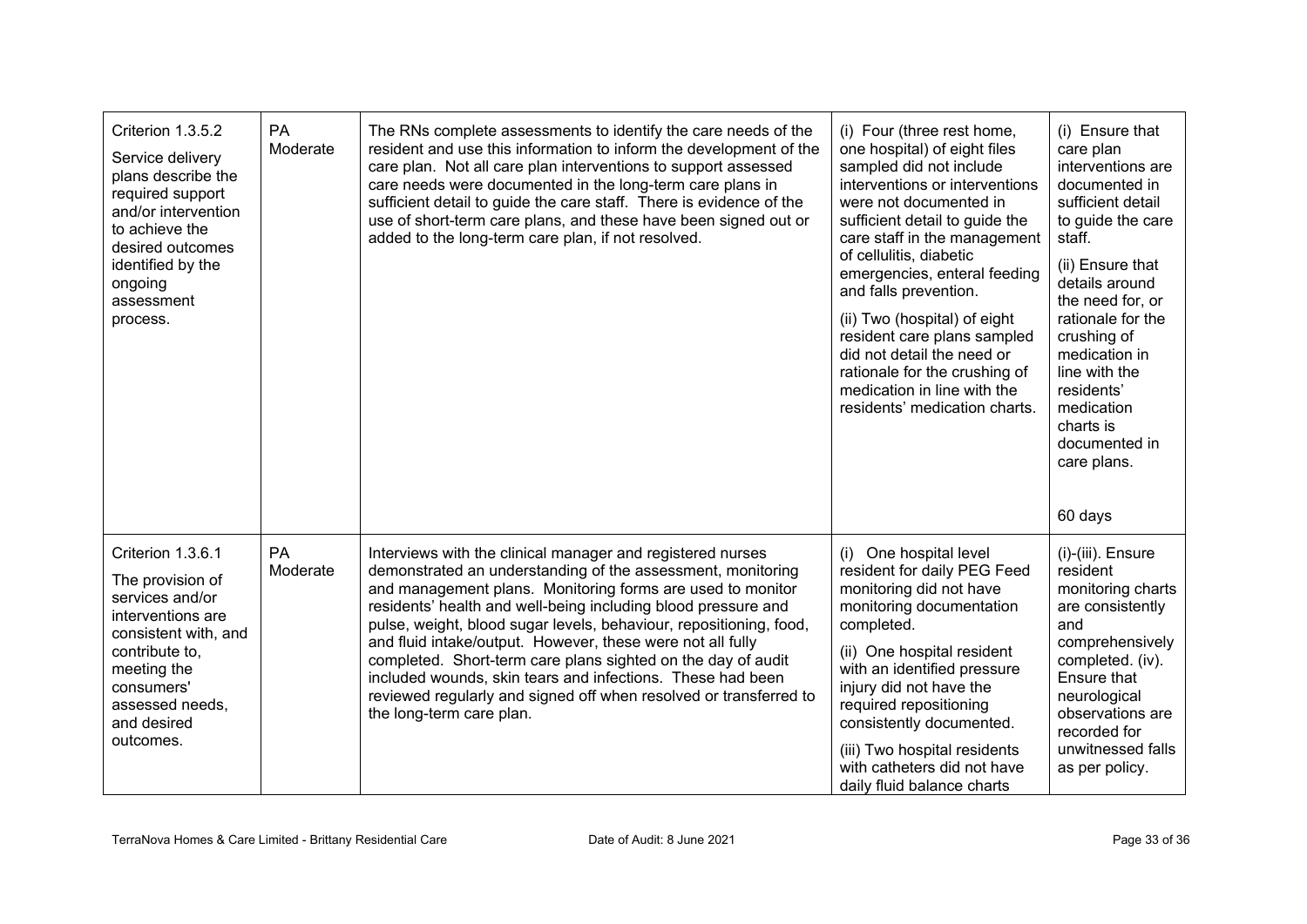|                                                                                            |        |                                                                                                                                                                                                                    | completed consistently.<br>(iv). Eleven of eleven<br>incident forms were sampled<br>where the resident had<br>experienced an unwitnessed<br>fall. RN assessment was<br>documented following the<br>incident however,<br>neurological observations<br>were not completed as per<br>policy                                                                                              | 60 days                                                                                               |
|--------------------------------------------------------------------------------------------|--------|--------------------------------------------------------------------------------------------------------------------------------------------------------------------------------------------------------------------|---------------------------------------------------------------------------------------------------------------------------------------------------------------------------------------------------------------------------------------------------------------------------------------------------------------------------------------------------------------------------------------|-------------------------------------------------------------------------------------------------------|
| Criterion 1.4.2.1<br>All buildings, plant,<br>and equipment<br>comply with<br>legislation. | PA Low | There are hazard management systems in place to ensure the<br>physical environment minimises risk of harm, however hot water<br>temperature has not been well controlled during the previous six-<br>month period. | Hot water temperature has<br>not been well controlled over<br>previous six months, despite<br>monthly water temperature<br>testing they continue to be<br>above 45 degrees. The<br>service undertook an<br>analysis of hot water issues<br>and an action plan has been<br>put in place. At the time of<br>audit this action plan, which<br>included a plumber, had just<br>commenced. | Ensure that hot<br>water<br>temperature<br>issues are<br>addressed in a<br>timely fashion.<br>90 days |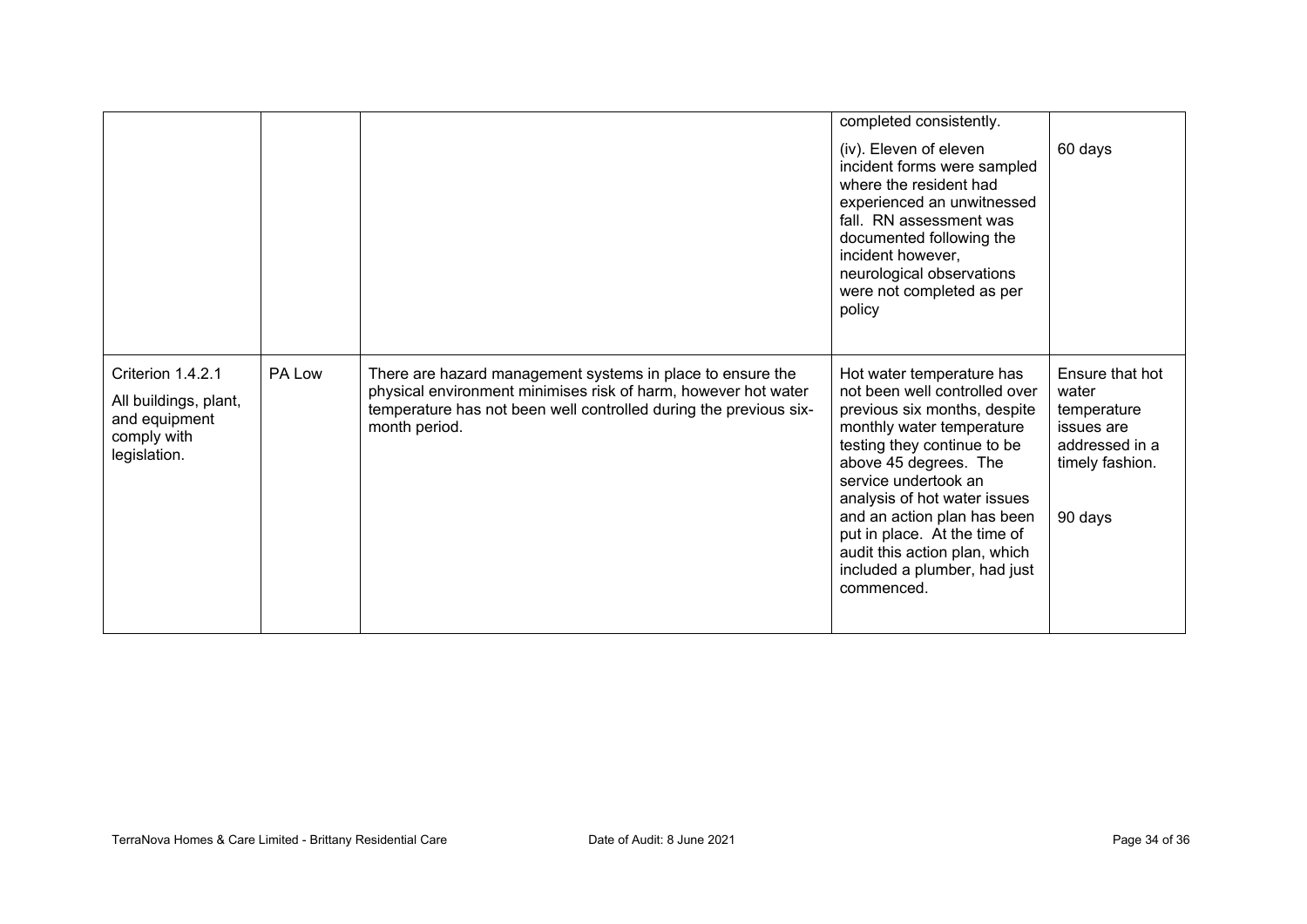# **Specific results for criterion where a continuous improvement has been recorded**

As well as whole standards, individual criterion within a standard can also be rated as having a continuous improvement. A continuous improvement means that the provider can demonstrate achievement beyond the level required for full attainment. The following table contains the criterion where the provider has been rated as having made corrective actions have been recorded.

As above, criterion can be linked to the relevant standard by looking at the code. For example, a Criterion 1.1.1.1 relates to Standard 1.1.1: Consumer Rights During Service Delivery in Outcome 1.1: Consumer Rights

If, instead of a table, these is a message "no data to display" then no continuous improvements were recorded as part of this of this audit.

| <b>Criterion with</b><br>desired outcome                                                                                                                                                               | <b>Attainment</b><br>Rating | <b>Audit Evidence</b>                                                                                                                                                                                                                                                                                                                                                                                                                                                                                                                                                                                                                                                                                                                                                                     | <b>Audit Finding</b>                                                                                                                                                                                                                                                                                                                                                                                                                                                                                                                                                                                                                                                                                                                         |
|--------------------------------------------------------------------------------------------------------------------------------------------------------------------------------------------------------|-----------------------------|-------------------------------------------------------------------------------------------------------------------------------------------------------------------------------------------------------------------------------------------------------------------------------------------------------------------------------------------------------------------------------------------------------------------------------------------------------------------------------------------------------------------------------------------------------------------------------------------------------------------------------------------------------------------------------------------------------------------------------------------------------------------------------------------|----------------------------------------------------------------------------------------------------------------------------------------------------------------------------------------------------------------------------------------------------------------------------------------------------------------------------------------------------------------------------------------------------------------------------------------------------------------------------------------------------------------------------------------------------------------------------------------------------------------------------------------------------------------------------------------------------------------------------------------------|
| Criterion 1.3.7.1<br>Activities are<br>planned and<br>provided/facilitated<br>to develop and<br>maintain strengths<br>(skills, resources,<br>and interests) that<br>are meaningful to<br>the consumer. | <b>CI</b>                   | The approach implemented relating to activities<br>is one of integration and a focus on 'making a<br>difference in the lives of fellow residents as a<br>whanau is evident within the facility. Residents<br>interviewed confirmed their input allowed the<br>activities to be personalised and meaningful in<br>terms of choice, engagement, and culture.<br>The resident led activities, cultural activity<br>programmes and events that have been<br>implemented are supported and enjoyed by the<br>residents, family, and the wider community.<br>The use of ambassadors to buddy up with<br>residents new to the facility has helped to<br>promote friendships through shared<br>experiences. It has also facilitated feelings of<br>self-worth through supported participation and | The activities programme shows evidence beyond the expected full<br>attainment, enabling residents to integrate, engage with, and make<br>a meaningful contribution to their in-house community. The<br>residents who wish to have an opportunity to contribute in a<br>meaningful way to the wellbeing of the community are supported by<br>the service and provided with opportunity. The activity programme<br>evidenced the actions taken to make the programme meaningful to<br>the residents. Residents interviewed confirmed the positive impact<br>the approach to activities within the facility has had upon them, both<br>in participation and the ability to make a meaningful contribution to<br>the lives of fellow residents. |
|                                                                                                                                                                                                        |                             | helped to reduce the risk of social isolation and                                                                                                                                                                                                                                                                                                                                                                                                                                                                                                                                                                                                                                                                                                                                         |                                                                                                                                                                                                                                                                                                                                                                                                                                                                                                                                                                                                                                                                                                                                              |